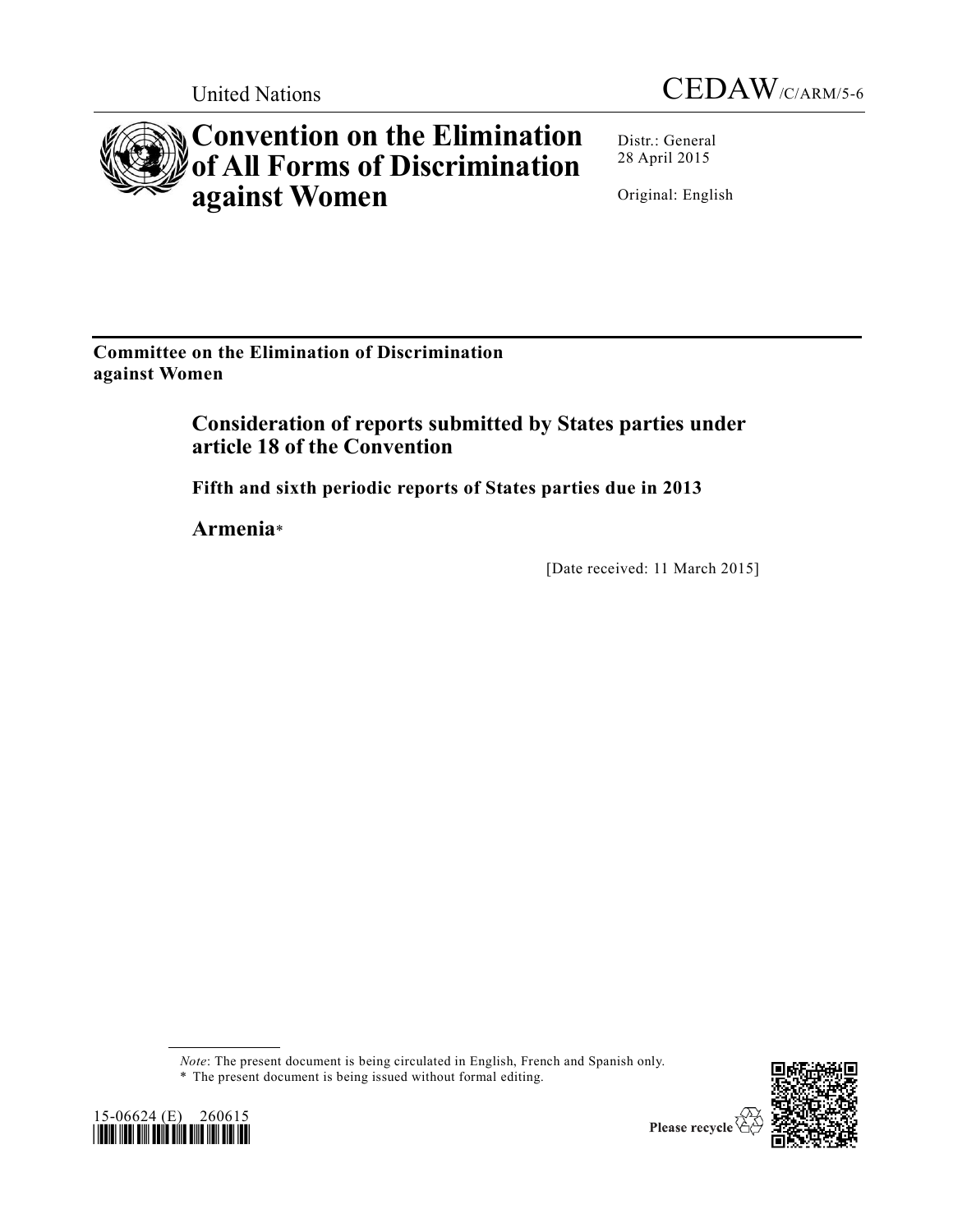# **INTRODUCTION**

1. The fifth and sixth Report of the Republic of Armenia (hereinafter referred to as "the Report"), submitted in compliance with the UN Convention on the Elimination of All Forms of Discrimination against Women and prepared in line with the guidelines on preparation of reports, particularly the document No. [HRI/GEN/2/Rev.6](http://undocs.org/HRI/GEN/2/Rev.6) adopted on 3 June 2009. Report covers information on implementation of the provisions of the Convention and addresses the Concluding observations of the Committee on the Elimination of Discrimination against Women concerning the Republic of Armenia, which were adopted by the document of the Committee No. [CEDAW/C/ARM/CO/4/Rev.1](http://undocs.org/CEDAW/C/ARM/CO/4/Rev.1) of 2 February 2009.

2. An interagency Commission was established by the Decision of the Prime Minister of the Republic of Armenia No 75-A of 8 February 2012 with a view to preparing this Report. The representatives of the Ministry of Foreign Affairs, the Ministry of Territorial Administration, the Ministry of Education and Science, the Ministry of Health, the Ministry of Economy, the Ministry of Labour and Social Affairs, the Ministry of Justice of the Republic of Armenia, as well as the representatives of the Police, the National Commission on Television and Radio, the Judicial Department and the National Assembly of the Republic of Armenia were included in the composition of the Commission. The draft Report was discussed with the interested non-governmental organisations as well. The suggestions and observations of the latter were taken into consideration while preparing the final version of the Report (point 38 of the Concluding observations of the Committee on the Elimination of Discrimination against Women).

## **Article 1**

3. The state guarantees of human and citizen's rights and freedoms are prescribed by the Constitution of the Republic of Armenia.

All human beings shall be equal before the law. Discrimination based on sex, race, skin colour, ethnic or social origin, genetic features, language, religion, ideology, political or other views, membership to a national minority, property status, birth, disability, age, or other personal or social circumstances shall be prohibited (Article 14.1).

Several dozens of effective laws were brought into compliance with the fundamental law following the reforms made to the Constitution of the Republic of Armenia in 2005.

As regards points 18, 19 of the Concluding observations of the Committee, a Women's Council adjunct to the Prime Minister of the Republic of Armenia (hereinafter referred to as "the Council") currently operates in Armenia the primary objective of which is to assist the implementation of political decisions of the Government of the Republic of Armenia aimed at anchoring of the gender equality at all levels of management, within the whole territory of the Republic, as well as within all areas of the social and economic life (Rules of Procedure of the Council of 1 March 2012 approved by the Prime Minister of the Republic of Armenia).

The proposal on transforming the Council into a national mechanism for the implementation of the gender policy in the Republic of Armenia is currently under consideration.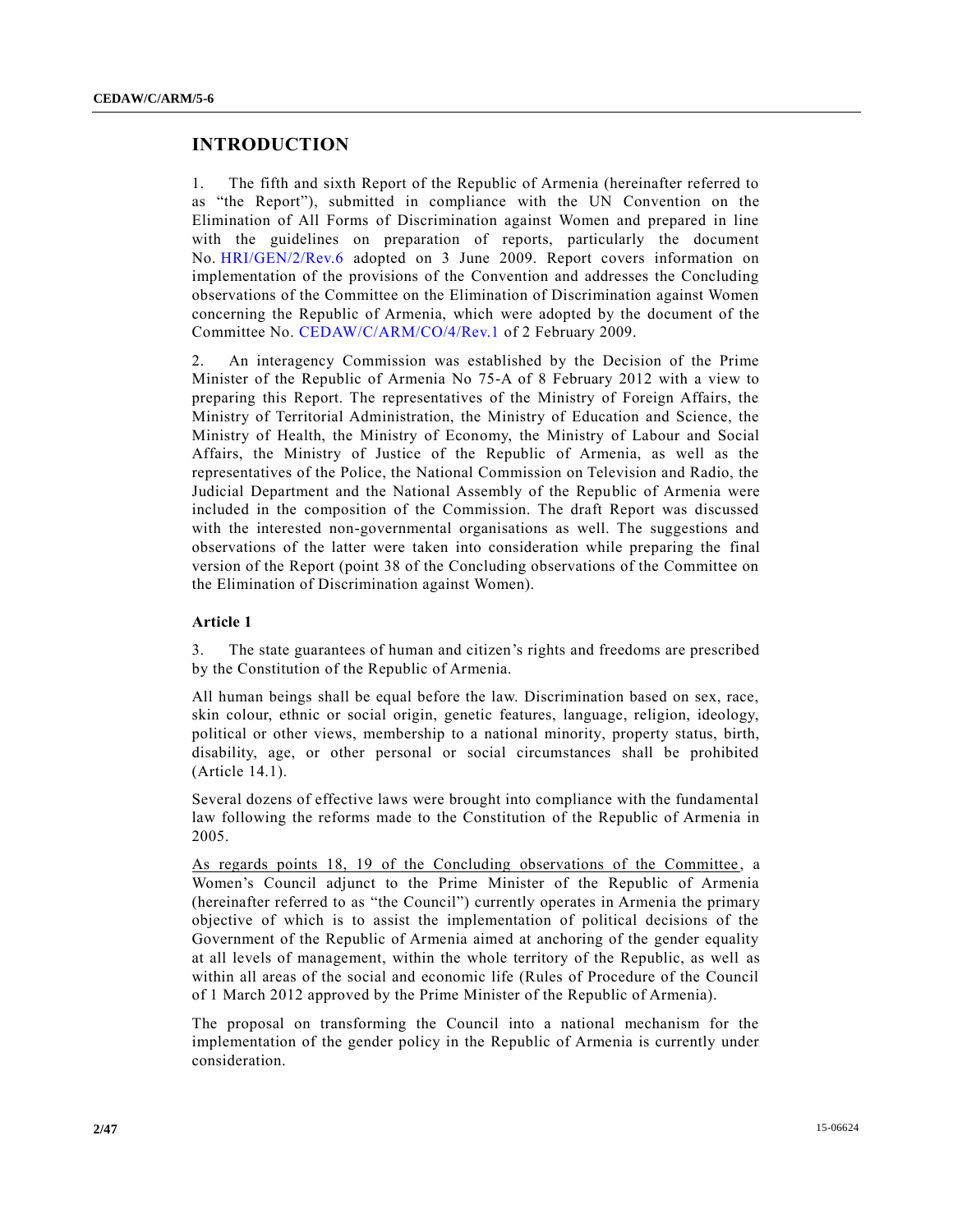In particular, by request of the Government of the Republic of Armenia and by the financing of the United Nations Children's Fund Office in Yerevan, the analysis on "National and institutional mechanisms for gender equality" was prepared by experts of the Republic of Armenia which should serve as a basis for identification of the model of the national mechanism.

As regards the activity of the Office of the Human Rights Defender, it should be mentioned that the Office employs an Adviser to the Defender on women's issues.

Meanwhile, the Decision on "The Procedure for monitoring the state policy programmes on ensuring gender equality and information exchange " was submitted for the approval of the Government of the Republic of Armenia with a view to ensuring the comprehensive accountability of the Government in the process of achieving gender equality and implementing of the Convention.

## 4. On implementation of points 12 and 13 of the Concluding observations of the Committee:

Where in previous years one of the state policy objectives in Armenia was the improvement of women's status and enhancement of their role in the society, in recent years the emphases were changed focusing on the ideology of equality of rights and opportunities for women and men, which was reflected in the Law of the Republic of Armenia "On provision of equal rights and equal opportunities for women and men". The Law was adopted by the National Assembly of the Republic of Armenia on 20 May 2013 by 108 affirmative votes.

The main objective of the Law is to ensure equality between women and men in all areas, provide legal protection against discrimination and support the formation of a civil society in this field.

Before the adoption of the draft Law on 19 January 2013 parliamentary hearings were held in the National Assembly with the involvement of deputies, members of the Government, the Human Rights Defender, the representatives from nongovernmental organisations and a number of international agencies.

5. Regarding implementation of point 41 of the Concluding observations of the Committee, we would like to inform that in the last years the Republic of Armenia has acceded to a number of new documents in the field of non-discrimination, including the Convention on the Rights of Persons with Disabilities (ratified on 17 May 2010, entered into force on 22 October) and the Convention for the Protection of All Persons from Enforced Disappearance (ratified on 24 January 2011). We would also like to inform that the Initial Periodic Reports of the Republic of Armenia on implementation of the provisions of the aforementioned Conventions were submitted to the relevant Committees.

As regards the Convention on the Protection of the Rights of All Migrant Workers and Members of Their Families, the Republic of Armenia signed it on 26 September 2013. The issue of ratification of the Convention is under consideration at interagency level.

#### **Article 2**

6. The Constitution of the Republic of Armenia prescribes equality before the law. Pursuant to part 1 of Article 18 of the Constitution, "Everyone shall — for the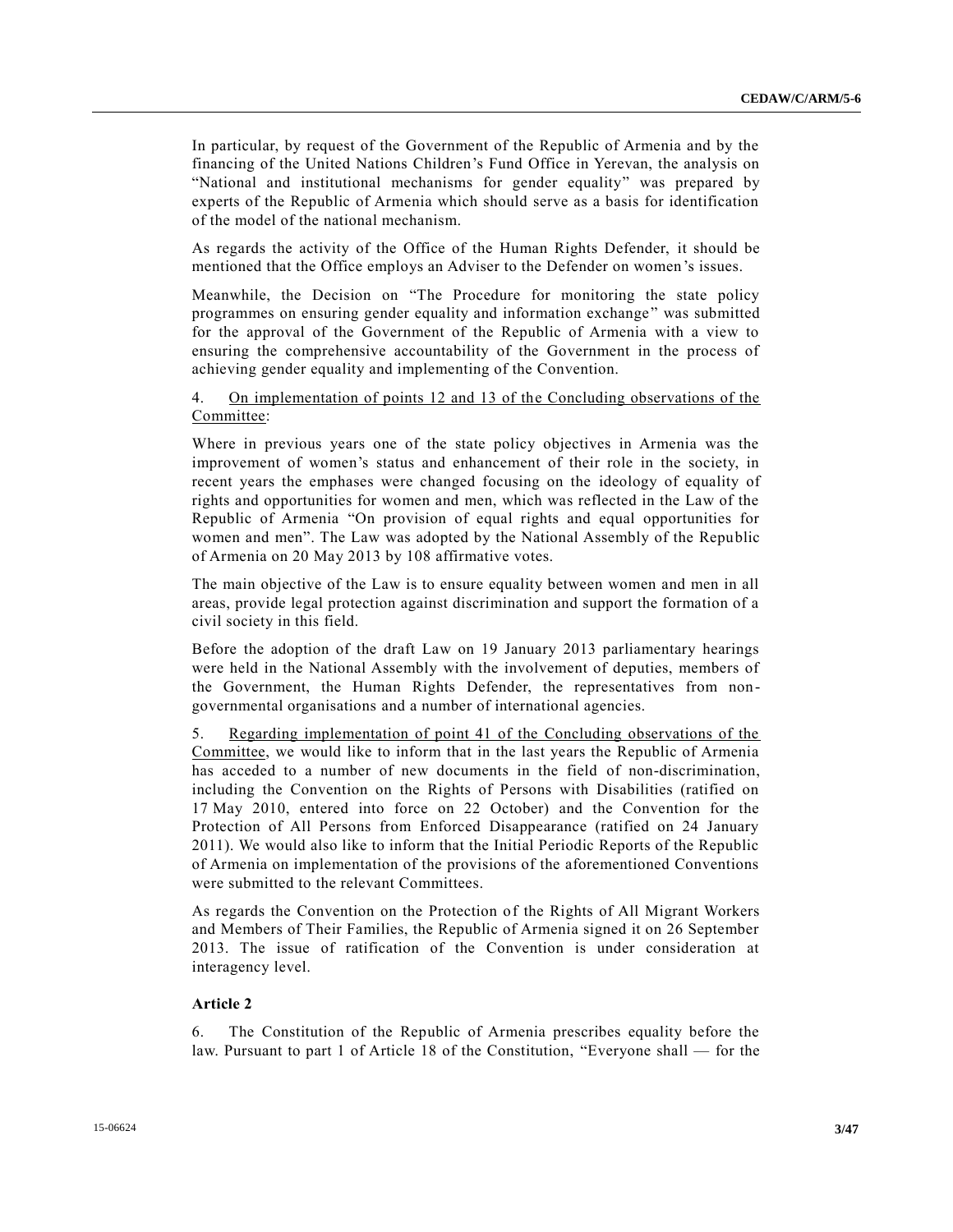protection of his or her rights and freedoms — have the right to effective judicial remedies, as well as effective legal remedies before other state bodies".

7. The principle of equality between women and men is widely reflected throughout the legislation of the Republic of Armenia. For instance, the civil legislation is based on issues of legal equality, inviolability of ownership, exercise of civil rights and reinstatement of violated rights through judicial procedure. The Labour Code prescribes the legal equality of parties to employment relations irrespective of their sex, race, national origin, language, origin, nationality, social status, religious belief, marital and family status, age, views or opinions, affiliation to parties, trade unions or non-governmental organisations, other circumstances not associated with the professional skills of an employee. Article 117 of the Code prescribes — as guarantees for women and employees taking care of a child — that an employment contract with a pregnant woman may not be rescinded during the overall period of pregnancy. The Family Code prescribes the legal equality of spouses in the family (Article 24), stating that each of the spouses is free in choosing the work, occupation, profession, and place of residence. Free mutual consent as well as marriageable age of men and women entering into marriage is necessary for concluding marriage.

8. Pursuant to the Criminal Code of the Republic of Armenia (Article 143), the violation of legal equality, particularly direct or indirect violation of human and citizen's rights and freedoms on grounds of person's national origin, race, sex, language, religious belief, political or other views, social origin, property or other status — which has harmed a person's lawful interests — shall be considered to be a criminal offence thereby criminalising the infringement of Article 14.1 of the Constitution.

9. The effective operation of the judicial system is the important to ensure protection against discrimination. Pursuant to the Constitution and other legislative acts of the Republic of Armenia, citizens of the Republic of Armenia may apply to court to protect and reinstate the rights thereof without any discrimination based on sex. Pursuant to part 1 of Article 15 of the Judicial Code of the Republic of Armenia, everyone shall be equal before the law and the court.

10. Pursuant to Article 92 of the Constitution, in the Republic of Armenia there shall be Courts of First Instance of General Jurisdiction, Courts of Appeal and the Court of Cassation, as well as, in cases provided for by law, specialised courts. The same Article provides for a new qualitative status for the Court of Cassation of the Republic of Armenia as the highest judicial instance of the Republic of Armenia (except for the matters of constitutional justice), which is called to ensure the uniform application of the law.

11. Pursuant to part 3 of Article 3 of the Judicial Code of the Republic of Armenia, the Courts of First Instance shall be the Courts of General Jurisdiction and the Administrative Court. Pursuant to parts 4 and 5 of the same Article, the Courts of Appeal shall be the Criminal Court of Appeal, the Civil Court of Appeal and the Administrative Court of Appeal. The Administrative Court and the Administrative Court of Appeal shall be the specialised courts.

12. There is also a Constitutional Court operating in the Republic of Armenia, which is the highest body of the constitutional justice and ensures the supremacy of the Constitution of the Republic of Armenia in the legal system of the Republic of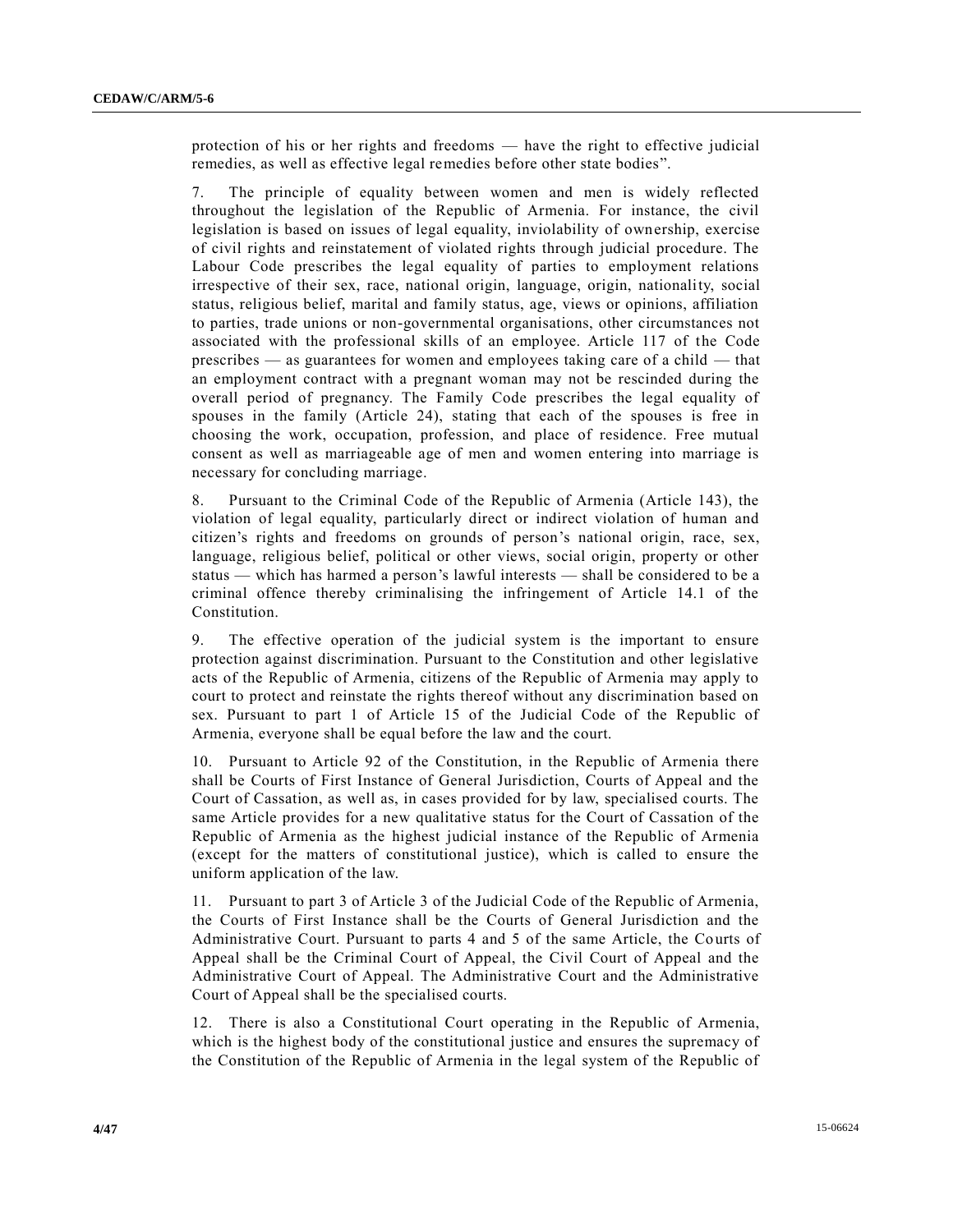Armenia. Pursuant to Article 100 of the Constitution of the Republic of Armenia, the Constitutional Court shall, among other powers, determine the compliance of laws, decisions of the National Assembly, decrees of the President of the Republic, decisions of the Government, Prime Minister, local self-government bodies with the Constitution, prior to ratification of an international treaty determine the compliance of commitments enshrined therein with the Constitution.

13. In 2009 and 2010, 46 out of 216 judges and in 2011, 48 out of 220 judges were women in the Courts of the Republic of Armenia.

Pursuant to data of 2012, by the average annual calculation, 47 out of 214 judges were women.

As of 27 November 2013, 45 out of 213 judges were women, 14 of which holding offices in the Courts of General Jurisdiction in marzes.

The 3 out of 13 members of the Council of Justice of the Republic of Armenia are women.

As prescribed by part 3 of Article 117 of the Judicial Code of the Republic of Armenia, when drawing up the list of candidacies for judges, gender balance shall be considered. If the number of judges of either sex is less than twenty -five percent of the total number of judges, at least five places shall be secured in the list of candidates of that sex.

14. Currently, the judicial reforms in Armenia are in progress. The 2012-2016 Strategic Programme for Legal and Judicial Reforms has been adopted, which provides for wide-ranging activities covering judicial, penitentiary and criminal legislation, as well as all the laws related to the human rights of women.

15. As already mentioned, extrajudicial institutions, particularly the Office of the Human Rights Defender, are also engaged in the issues related to non-discrimination in Armenia. Pursuant to the Law of the Republic of Armenia "On state budget for the year of 2014" the Government of the Republic of Armenia has increased the budget allocated for activities of the Defender by about AMD 25 million resulting in continuous operation of the Rapid Response Service and marz Offices of the Defender in Gavar, Kapan and Gyumri. Every year the Human Rights Defender publishes Annual Reports thoroughly addressing the activities carried out in the field of human rights. For instance, pursuant to the Report for the year 2013, the Office has rendered legal services to 6805 persons.

16. Pursuant to Article 18 of the Constitution of the Republic of Armenia, "Everyone shall, in accordance with the international treaties of the Republic of Armenia, have the right to apply — with regard to the protection of his or her rights and freedoms — to international bodies for protection of human rights and freedoms". Armenian citizens, including women, may apply to the European Court of Human Rights for the protection of the rights thereof. Armenia is represented in the European Court of Human Rights by a woman judge.

17. On 14 September 2006, Armenia has ratified the Optional Protocol of the Convention on Elimination of all Forms of Discrimination against Women, which enabled the citizens of the Republic of Armenia to address complaints to the Committee on the Elimination of All Forms of Discrimination against Women.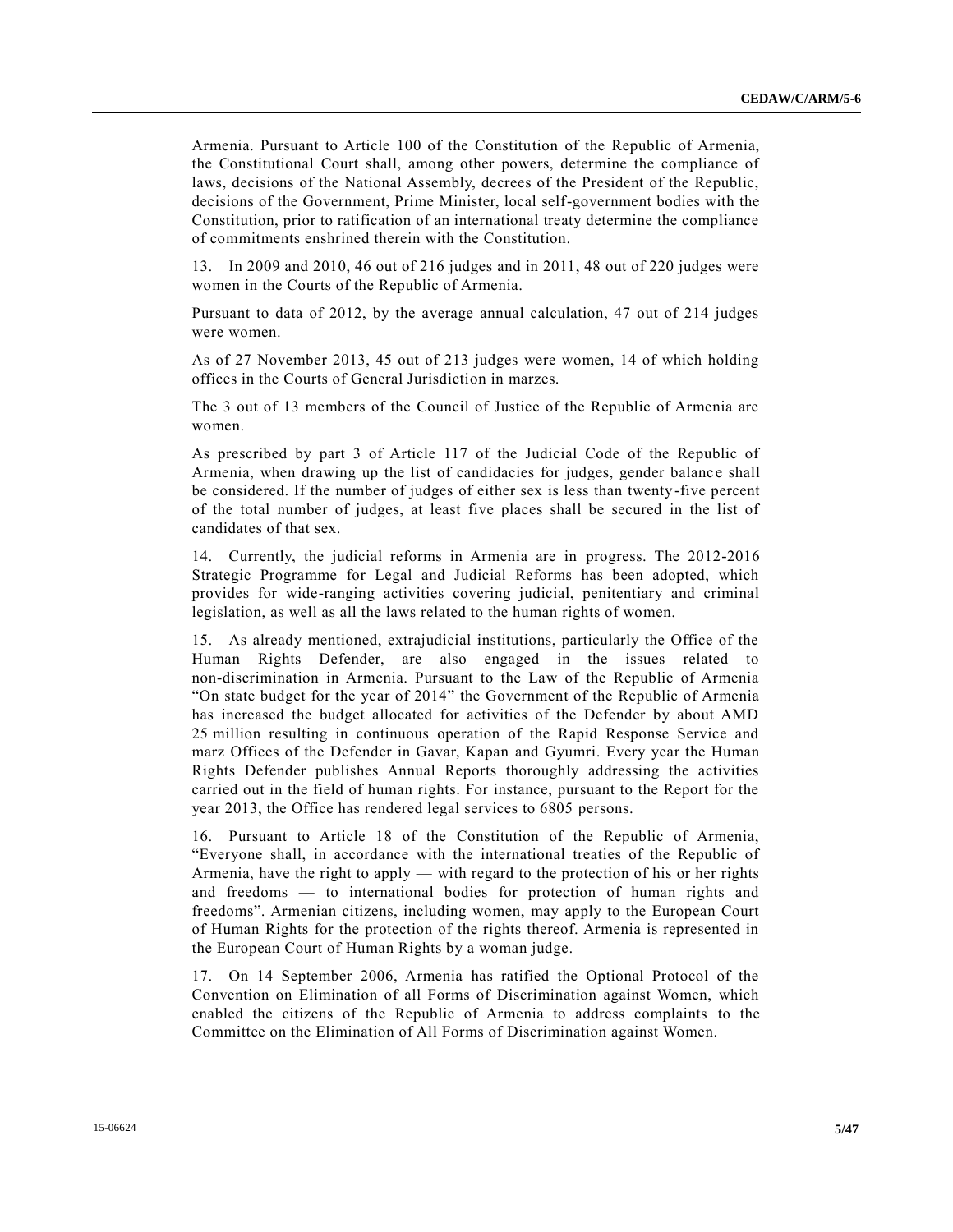## **Article 3**

18. Based on the principle of equality enshrined in the Constitution of the Republic of Armenia, women enjoy all the rights equal to men, enabling them to make equal contribution to the economic, social and cultural spheres of the country.

Pursuant to Article 48 of the Constitution of the Republic of Armenia among the main tasks of the State in the economic, social and cultural spheres are:

(1) protect and patronise the family, motherhood and childhood;

(2) contribute to the employment of population and to the improvement of work conditions;

(3) foster housing construction and contribute to the improvement of housing conditions of each citizen;

(4) implement healthcare programmes for the population, contribute to the establishment of conditions for effective and affordable medical service;

(5) promote the participation of the youth in the political, economic and cultural life of the country, etc.

Thus, the State shall be obliged to undertake  $-$  to the extent possible  $-$  measures for the fulfilment of the tasks enshrined in this Article.

19. The Gender Policy Concept Paper was adopted by the Decision of the Government of the Republic of Armenia of 11 February 2010.

This Programme Document is a major contribution targeted at ensuring gender equality in the country, since it defines the primary directions of the state policy in relation to women and men and serves as a basis for the bodies of state authority and local self-government, as well as civil society institutions in developing clearcut activities aimed at ensuring gender equality.

The objective of the Gender Policy is to create equal conditions, overcome all forms of discrimination based on sex, create equal opportunities and equal accessibility to economic resources for women and men on the labour market and employment sector, introduce a democratic political culture and establish tolerance in a dialogue on gender issues in the society through inclusion of a gender standard in all areas of life.

20. The Gender Policy Strategic Programme for 2011-2015 and Gender Policy Action Plan for 2011 (approved by the Decision of the Government of the Republic of Armenia of 20 May 2011) adopted by the Government of the Republic of Armenia on 20 May 2011 play a significant role in ensuring the implementation of the gender policy by the Government of the Republic of Armenia.

Activities included in the Gender Policy Strategic Programme are implemented in a number of directions:

- (1) Strategy for gender policy implementation in the management sector and at decision-making level;
- (2) Strategy for gender policy implementation in the social and economic area;
- (3) Strategy for gender policy implementation in the area of healthcare;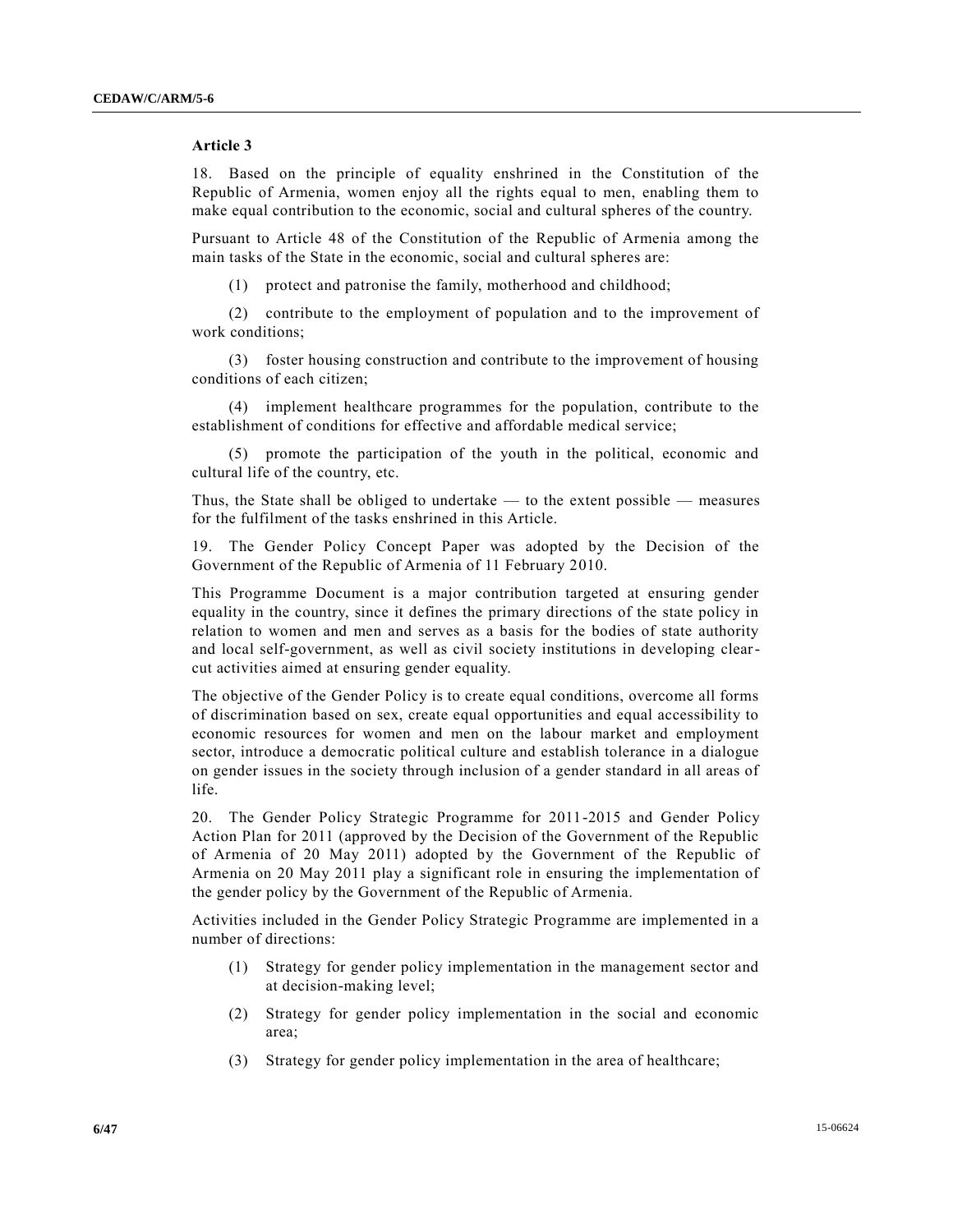- (4) Strategy for gender policy implementation in the area of education;
- (5) Strategy for gender policy implementation in the area of culture and public information;
- (6) Strategy for gender policy implementation based on sex in the area of prevention of violence and human trafficking.

Within the framework of the approved actions, activities covering development and introduction of evaluation and monitoring indicators for dynamics of the gender situation were commenced. Activities are carried out targeted at reinforcing the uniform system including national and institutional mechanisms for development and implementation of the policy on gender equality, introducing a gender component in budgeting and planning processes (applying gender budgeting (gradual) in different phases of the budget cycle).

21. As regards point 11 of the Concluding observations of the Committee, we would like to inform that a great number of campaigns were conducted during the reporting period aimed at coverage of main gender-related issues in target groups, as well as introduction of mechanisms for gender equality.

Training courses on gender policy are regularly conducted in the communities for the officials of local self-government bodies, as well as community servants.

A Methodological Guide on ensuring gender equality was introduced in the communities since 2014 with a view to ensuring gender equality and preventing discrimination against women at community level.

Within the framework of the Programme, which launched in April 2013 with the support of the UN Children's Fund, the Ministry of Labour and Social Affairs jointly with the National Institute of Labour and Social Research is implementing the programme "Assessment of capacities of standing committees on gender issues operating in Yerevan Municipality and marzes, and organisation of trainings ", the objective of which is to reveal the organisational and professional abilities of members of committees, as well as to assess the individual abilities thereof (interpersonal communications, effective communication and negotiations skills, availability of leadership qualities). Based on the analysis of the data received, training modules were developed covering the following topics:

- (1) Concepts of gender, gender socialisation, gender equality, gender balance.
- (2) Essence of gender mainstreaming.
- (3) Application and collection of indicators necessary for development of effective gender policy and strategic programmes.
- (4) Identification of the gender component in the context of analysis of community issues.
- (5) Strategic planning in effectively addressing marz and community related (gender) issues:

22. As regards point 42 of the Concluding observations of the Committee, we would like to inform that pursuant to the established practice, the Concluding observations made by the UN treaty bodies are translated by the Ministry of Foreign Affairs of the Republic of Armenia and forwarded to the National Assembly of the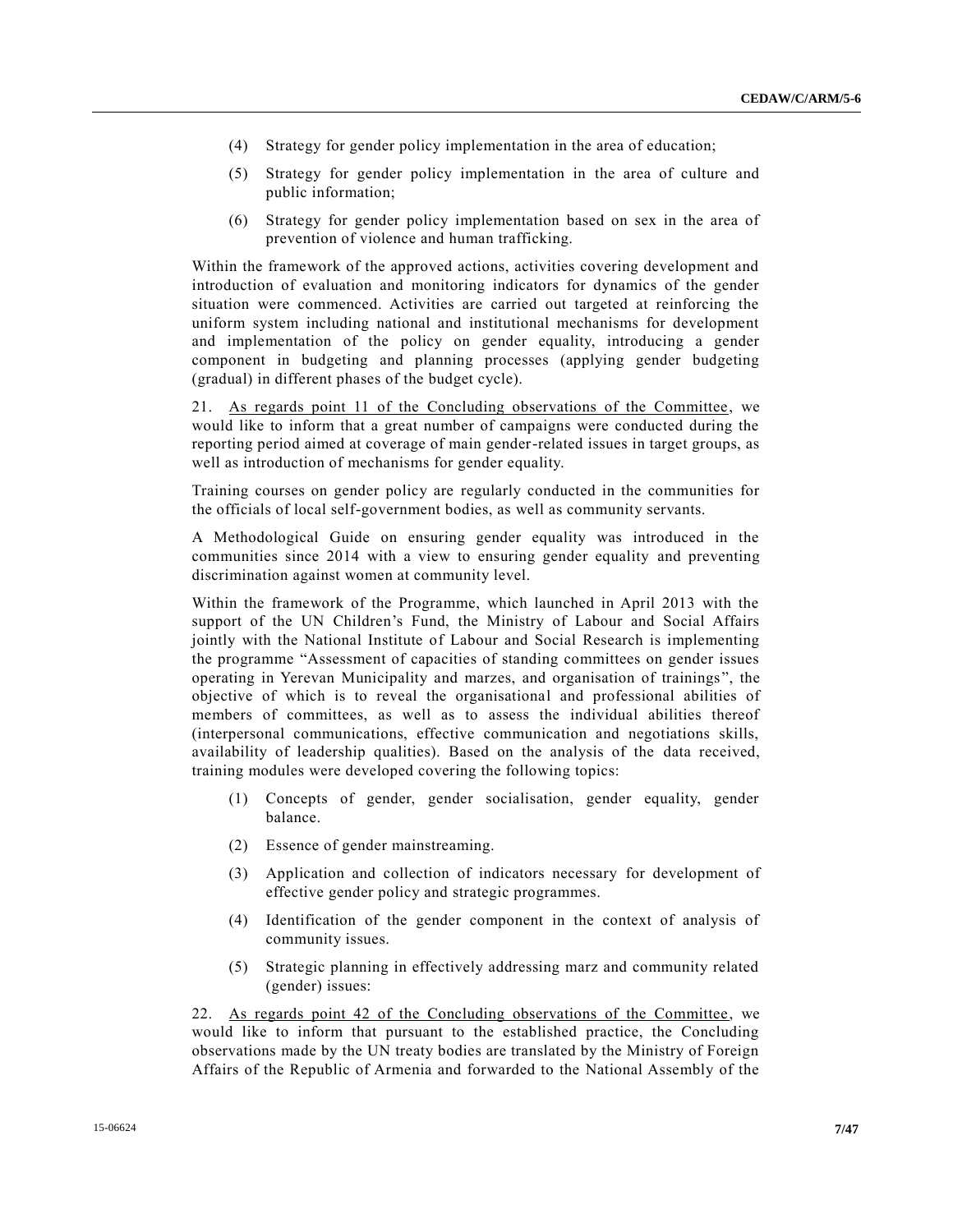Republic of Armenia and to interested ministries and agencies. The Concluding observations of the Committee on the Elimination of Discrimination against Women were translated and disseminated also by different non-governmental organisations.

23. The Law of the Republic of Armenia "On state pensions" was adopted by the National Assembly of the Republic of Armenia on 1 January 2011 (HO-243-N) which prescribes conditions and terms for granting pension to women under privileged conditions. With a view to ensuring a decent standard of life for elderly persons the State pursues a policy of consistent and continuous increase in the scale of pensions.

24. As regards point 40 of the Concluding observations of the Committee, we would like to inform that despite the fact that Armenia has made a significant progress in its development efforts, the country was affected by the economic crisis since 2008, which was a serious obstacle in the fight against poverty.

Besides — by infringing the norms of international law — Turkey and Azerbaijan are imposing a blockade on Armenia for already a long period of time. As a consequence of the mentioned blockade, the country suffers losses amounting to tens of millions, in particular, the blockade has serious adverse effect on the growth of export of goods from Armenia, as well as reduction in prices of goods being imported. The studies conducted by the World Bank have shown that if Armenia was not under blockade, the country would have a significant growth in its Gross Domestic Product.

As regards point 39 of the Concluding observations of the Committee, we would like to inform that Armenia was one of the first to work out the Beijing+20 National Review and to submit it to the UN Commission on the Status of Women, in which the implementation of the provisions of the Beijing Declaration is reflected thoroughly. The English version of the Report is available at: http://www.unwomen.org/~/media/Headquarters/Attachments/Sections/CSW/59/Nat ional reviews/Armenia review Beijing20.pdf.

Information on implementation of the 5 Goal (improving maternal health) is available in Article 12 of the Report.

25. As regards points 36 and 37 of the Concluding observations of the Committee :

#### *Vulnerable groups of women*

#### *Persons with disabilities*

Main issues of persons with disabilities are regulated by the Law of the Republic of Armenia "On social protection of people with disabilities in the Republic of Armenia" (1993), as well as other legal acts.

Currently, the draft Law of the Republic of Armenia "On protection of rights of persons with disabilities and their social inclusion" has been drafted and submitted to the Government of the Republic of Armenia.

26. The objective of the current programmes targeted at protection of rights of persons with disabilities is to provide them with opportunity to feel themselves as full members of the society.

27. The number of persons with disabilities including women/men/children in the Republic is presented in the Table below.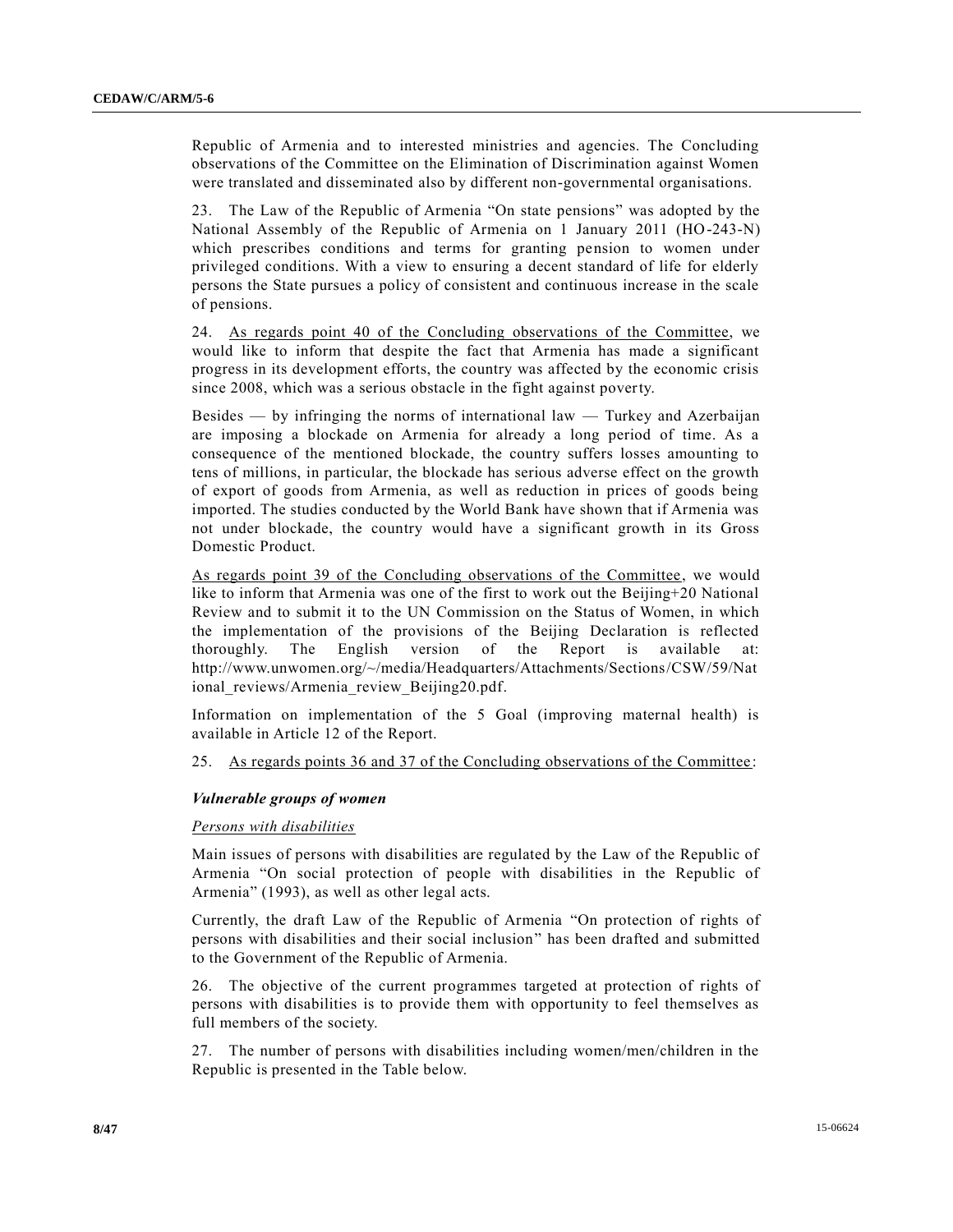|                                  |         |                   |         | From column 1 (city dwellers) |  |  |
|----------------------------------|---------|-------------------|---------|-------------------------------|--|--|
|                                  | Total   | Of which<br>women | Total   | Of which<br>women             |  |  |
| Persons with disabilities, total | 186 384 | 87419             | 130 238 | 63 454                        |  |  |
| Under 18 year of age             | 8078    | 2 5 2 6           | 5 0 2 5 | 1 5 9 6                       |  |  |
| 18 to 40 years old               | 27 4 24 | 8 5 2 3           | 17 767  | 5 6 4 7                       |  |  |
| 40 to retirement age             | 97897   | 50 333            | 66 164  | 35 112                        |  |  |
| of retirement age and higher     | 52 985  | 26 037            | 41 282  | 21 099                        |  |  |

*Number of persons with disabilities as of 1 January 2013*

28. A great number of programmes are implemented aimed at ensuring accessible conditions for persons with disabilities and their integration into the society. Moreover, all the programmes are equally targeted at both women and men and exclude discrimination against any of the sexes. However, many issues still need to be addressed, and the issue of ensuring employment of persons with disabilities still remain one of the most challenging and key issues of the social sphere.

29. Employees of the Centre for vocational guidance and vocational rehabilitation of persons with disabilities regularly visit houses of persons with disabilities, learn about their family, social, physiological state, identify the primary issues and provide relevant consultations to persons with disabilities and family members thereof.

Non-governmental organisations dealing with main issues of persons with disabilities — in co-operation with state agencies — implement programmes targeted at job placement, vocational education and guidance.

30. However, there exist a number of issues hindering full social integration into the society. There is a lack of a uniform rehabilitation system. Qualified specialists are not employed in rehabilitation services of persons with disabilities, since education institutions do not train specialists with a qualification of a recreation therapist. Education systems for retraining and training are not accessible for persons with disabilities. There are no regional centres for vocational rehabilitation of persons with disabilities.

#### *Refugees*

31. Armenia received first refugees back in 1988; these refugees were the ones who had escaped the massacres of the Armenians organised in the city of Sumgait, Azerbaijan on February 26-29.

On 10-13 January 1990, massacres of the Armenians were organised in Baku, resulting in complete removal of the Armenian population from Baku. Concurrently, Azerbaijan launched war against Nagorno-Karabakh, as a result of which the period covering 1990-1991 saw the depopulation of Kirovabad, Khanlar, Getashen, Shahumyan and other settlements. As a result, Armenia received more than 400.000 refugees exiled from Azerbaijan. Pursuant to the data provided by the Office of the UN High Commissioner for Refugees, until the year of 2005 Armenia was heading the list of countries with the largest number of refugees per 1000 people.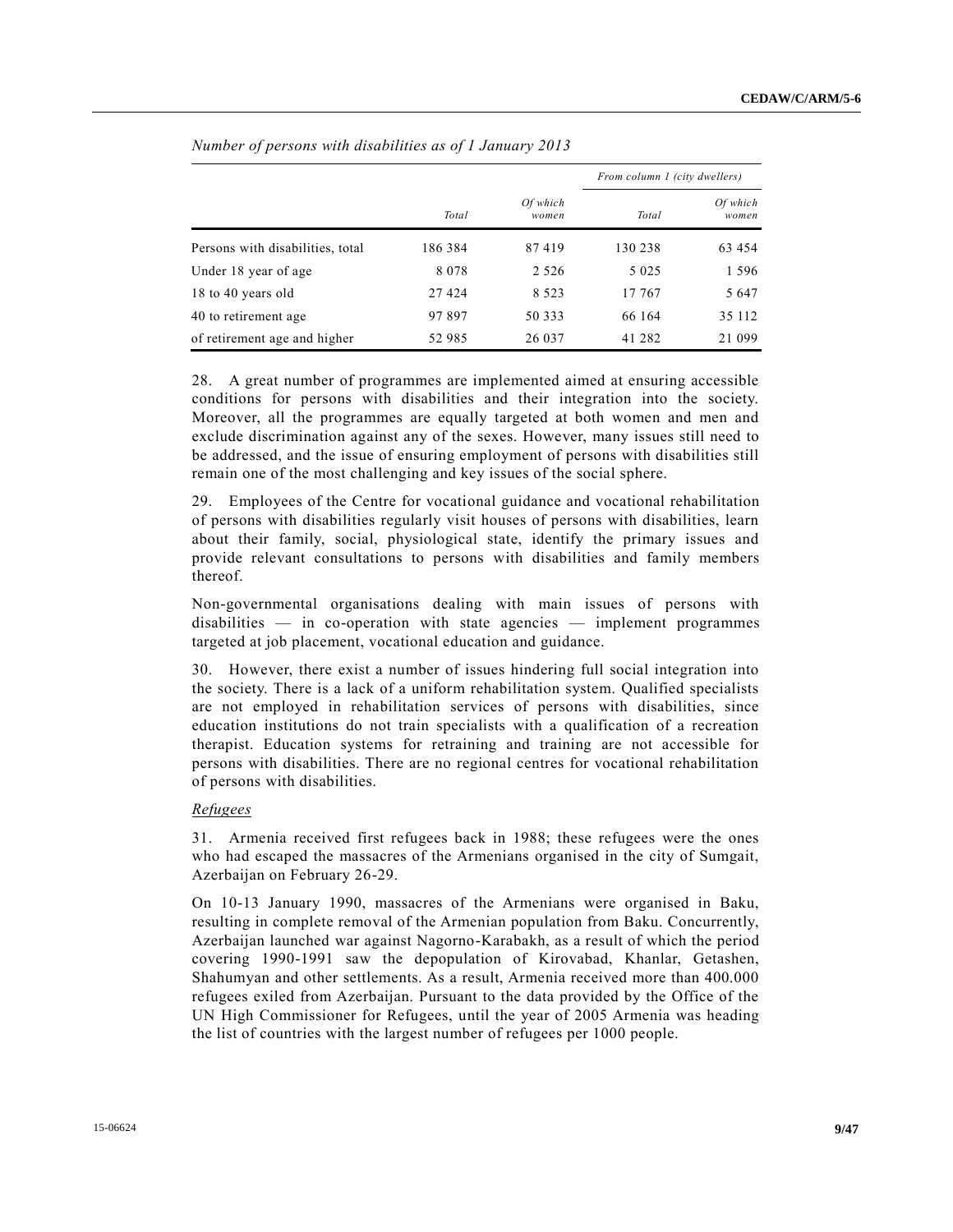32. From the first days of arrival of refugees, the Republic of Armenia has adopted the policy aimed at integrating refugees into the society, despite the social and economic difficulties prevailing in the country. The policy aimed at integrating refugees into the society has been yielding more tangible results since 2000, the year that marked the launch of activities of the Migration and Re fugees Department adjacent to the Government of the Republic of Armenia — a separate institution dealing with issues of refugees, currently being the State Migration Service of the Ministry of Territorial Administration.

33. The Law of the Republic of Armenia "On refugees and asylum" of 27 November 2008 provides for specific guarantees for women asylum seekers taking account of their specific situation and vulnerability. Part 6 of Article 51 of the Law, in particular, provides that interviews with women asylum seekers are, should they so wish, held by a woman worker of the authorised body where necessary with the help of a woman translator.

The special needs of women asylum seekers have also been taken into account in the legal acts of the Republic of Armenia regulating the conditions for receiving asylum seekers. In particular, pursuant to point 10 of the Decision of the Government of the Republic of Armenia "On approving the procedure for placing asylum seekers in temporary reception centres and providing them with subsistence means" No 1440-N of 19 November 2009, when placing asylum seekers in temporary reception centres, consideration is given to the sex of the asylum seeker along with other circumstances. Pursuant to point 11 of the same Decision, individuals of different sex, who do not belong to the same family, may not be placed in the same room.

Similar guarantees are also contained in the legal act regulating relations pertaining to the placement of asylum seekers who have illegally entered the territory of the Republic of Armenia in special accommodation centres being set up at state border crossing points of the Republic of Armenia or in transit zones. Pursuant to point 3 of the Decision of the Government of the Republic of Armenia "On defining the procedure for the functioning of special accommodation centres at the state border crossing points of the Republic of Armenia and transit zones and the procedure for keeping foreigners therein" No 783-N of 18 July 2013, each crossing point must be equipped with at least two rooms for persons of different sexes. Pursuant to point 8 of the same Decision, personal search of foreigners by a person of opposite sex shall be prohibited.

34. Women refugees, as a more vulnerable group, are paid a special attention in different programmes with various focuses implemented for refugees. This may be proved by the quotas provided for women refugees in the following programmes that have been recently implemented through the financial support of the UNHCR office in Armenia:

(1) Income Generation Programme, implemented by the Armenian Red Cross Society  $-$  the share of women was set to be 50%, but it has actually comprised 77%;

(2) Summer Camp Programme, implemented by the Armenian UN Association — the quota provided for girls has comprised 50%;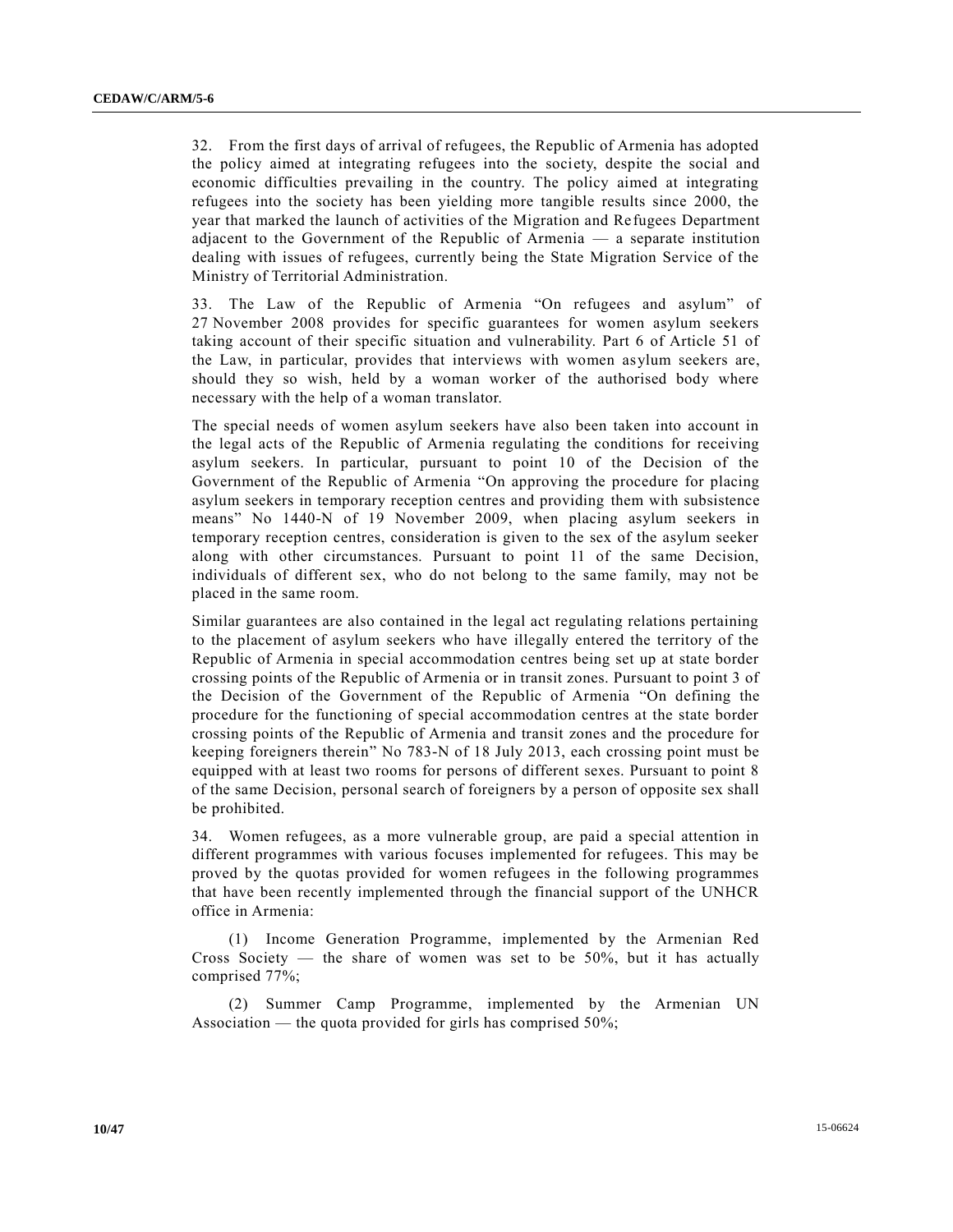(3) Micro-financial programme, implemented by the Small and Medium Entrepreneurship Development National Centre — the quota provided for women refugees comprised to 40%.

Furthermore, Programme on "Preventing and Responding to Sexual and Genderbased violence" has been developed and implemented by the Armenian Red Cross Society through the financial support of the UNHCR office in Armenia, which covers both refugee women and men with psychological disorders or those of victims of sexual and gender-based violence and excludes discrimination against any of the sexes. The Programme is targeted at providing them with psychological services and consultation with narrower specialists or referring them to other institutions if necessary, as well as ensuring medical, legal, social and other assistance.

35. The legislation regulating this sphere addresses main issues of refugees within the scope of the Law of the Republic of Armenia "On social protection in case of employment and unemployment of population". Refugees are included in the list of non-competitive groups (Article 20) and are entitled to additional guarantees of social protection regarding job placement. Employment programmes equally cover both women and men.

#### *Minorities*

36. The issue of ensuring rights of national minorities is constantly the centre of attention of the Government of the Republic of Armenia. Not yet being a member of the Council of Europe, Armenia signed in 1997 and ratified in 1998 the Council of Europe Framework Convention for the Protection of National Minorities. In 2001, Armenia also signed and then ratified the European Charter for Regional or Minority Languages. Thus, in addition to the commitments assumed within the framework of the UN and the OSCE, the Republic of Armenia has also undertaken commitments arising from instruments having mandatory legal force within the framework of the CoE.

More than 20 nationalities reside along with the Armenians in the Republic of Armenia, 11 of them being national minorities. These minorities include the Assyrians, Greeks, Georgians, Jews, Yezidies, Kurds, Germans, Poles, Russians, Belarusians and the Ukrainians.

Yezidies comprise the majority among the national minorities — 40 620 people or 73 per cent of all non-foreign citizens of the Republic of Armenia. A considerable segment of them is distributed within marzes of the Republic of Armenia and lives dispersed, which, to some extent, complicates the exercise of collective rights to education, culture and identity of certain groups of national minorities. Of course, they all together and separately as ethnic communities and as individual citizens, enjoy the rights of national minorities.

37. The Government of the Republic of Armenia pays special attention to educational and cultural problems of ethnic communities residing within the territory of the Republic of Armenia and having no national statehood. Currently, these are the Yezidies, Assyrians and Kurds.

38. Since 2000, grants to address cultural and educational problems of national minorities have been annually allocated from the State Budget of the Republic of Armenia amounting to AMD 10 million. Starting from 2012, this amount has been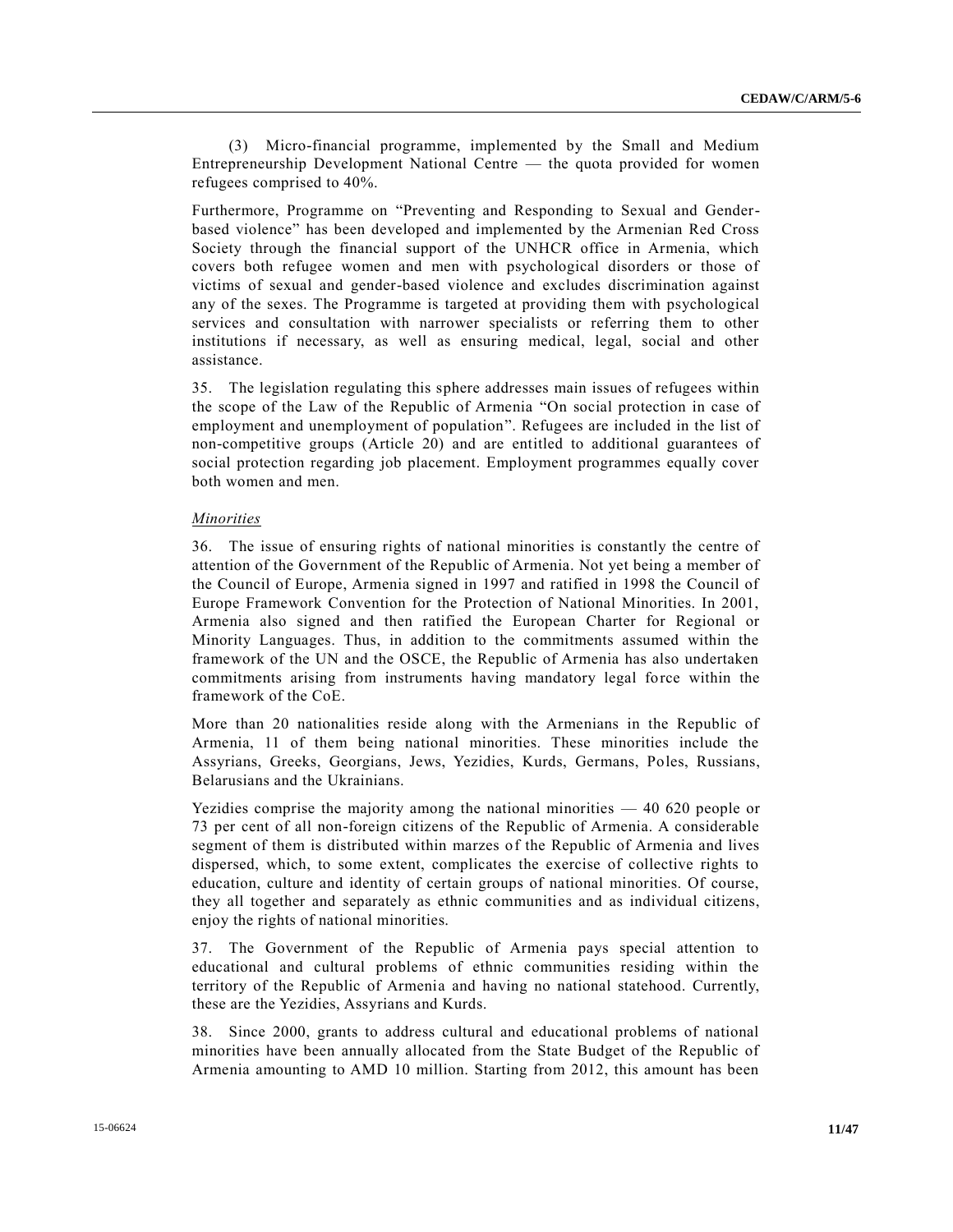doubled reaching 20 million. The money is used by non-governmental organisations for national minorities.

39. Upon the Decision of the Government of the Republic of Armenia No 565-A of 22 April 2004, premises with a total territory of 800-square meter was allocated in downtown Yerevan for establishing a cultural centre for national minorities. In 2006, the premises were renovated, improved and furnished. The Centre, which opened in 2007, largely contributes to the promotion and development of cultural diversity of national minorities and to dissemination of information thereon. It affords all the opportunities to learn, use and develop languages of national minorities. Such opportunities are provided to all ethnic communities of the Republic of Armenia.

40. The legislation of the Republic of Armenia provides all national minorities residing within the territory of the Republic of Armenia with the opportunity of preserving their mother tongue. The main provisions of the language policy of the Republic of Armenia are prescribed by the Constitution of the Republic of Armenia, the Law of the Republic of Armenia "On language", as well as by the State Programme of the Republic of Armenia concerning language policy. Both the Constitution and the Law state that the Republic of Armenia guarantees free use of languages of national minorities within its territory, including in the sphere of education. Article 41 of the Constitution in force defines, "Everyone shall have the right to preserve his or her national and ethnic identity. Persons belonging to national minorities shall have the right to preserve and develop their traditions, religion, language and culture". The current legislation of the Republic of Armenia neither provides for any restriction for the use of languages of national minorities nor envisages any legislative or practical measures aimed at harming or endangering the preservation or development of any language.

41. The co-operation among different ethnic communities within Armenia takes different forms. There are unions, associations of public organisations of national minorities. More than 50 self-organised non-governmental organisations of about 11 ethnic communities function within the Republic of Armenia, pursuing activities, among others, aimed at preserving and developing mother tongues.

## *Single mothers*

42. In Armenia, single mothers do not constitute a separate social group, but are usually included in social programmes envisaged for vulnerable groups, since their social indicators, as a rule, meet the requirements for groups receiving additional support. The main concepts used in the legislation regulating this sphere are "non-competitive groups" (Law of the Republic of Armenia "On social protection in case of employment and unemployment of population"), and persons appeared in a difficult life situation (Law of the Republic of Armenia "On social assistance").

#### **Article 4**

43. The legislation of the Republic of Armenia does not include any discrimination on the basis of sex. At the same time, though state authorities, each in the analyses regularly conducted in its sphere, present statistical data by women/men distribution, they do not, however, asses the legal practice from the perspective of impact on women and men.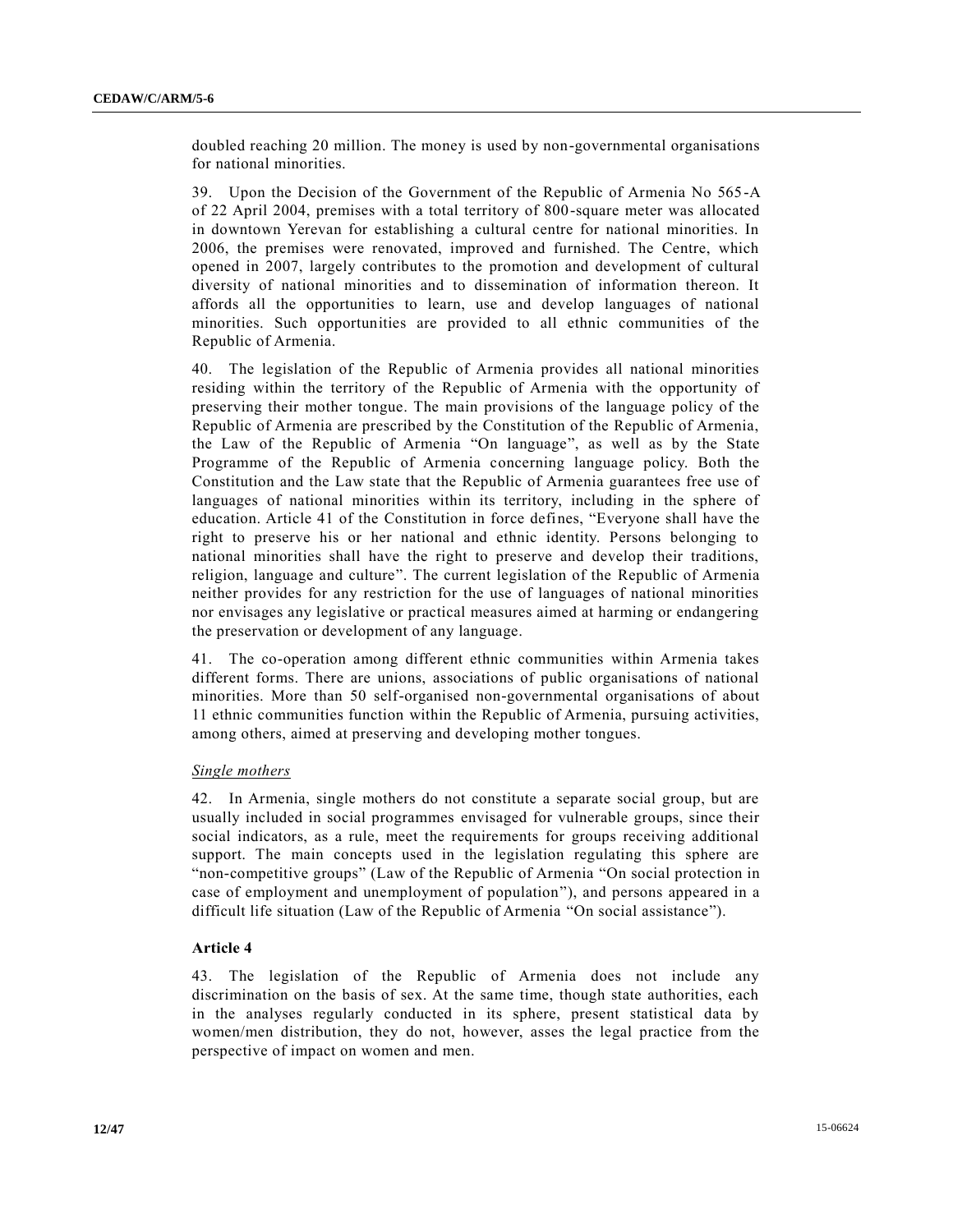In this regard, it should be mentioned that achieving *de facto* equality is a task requiring serious efforts both by state authorities and the civil society.

The Law "On provision of equal rights and equal opportunities for women and men" — adopted in May 2013 — defines both main directions of the state policy aimed at ensuring gender equality, including gender equality guarantees within the state governance and public service, and clarifies the forms of gender discrimination.

44. As regards point 16 of the Concluding observations of the Committee, we would like to inform that the adoption of temporary special measures is conditioned by the concern to improve the state of persons who are in need of a special social and legal assistance by the State. The Republic of Armenia adopts and consistently implements National Programmes considering gender equality issues as a priority.

The National Programme approved in 2011 addresses the period covering 2011-2015 and is aimed at solving issues of women in social, economic and other spheres. It is implemented in close co-operation with different sectors, including local self-government bodies, non-governmental organisations, etc.

#### **Article 5**

#### 45. Points 20-21 of the Concluding observations of the Committee

As already referred to above, the Armenian legislation does not contain provisions restricting women's rights. However, the society is built on clear-cut ideas concerning the distribution of the roles of women and men in the family. It is also clear that gender stereotypes are usually formed at an early age, and the main tool for overcoming them is the implementation of educational programmes. The following educational programmes concerning gender equality issues have been implemented during the reporting period:

(a) for the purpose of raising gender sensitivity of civil servants, a component (module) for conveying gender-related knowledge has been included in the training programmes concerning "Human Rights" and "Key Gender Issues" approved by the Decision of the Civil Service Council of the Republic of Armenia N 567-N of 8 July 2008. Every year, about 200 civil servants take part in mandatory training courses;

(b) a system of indicators for assessing and monitoring the improvement of gender situation has been developed. Currently, its introduction is underway;

(c) components for gender analysis, assessment and monitoring have been introduced in the sector of emergency situations management for the first time, and within the framework of these components gender orientation and analysis, relevant measures (mechanisms) and resources will be introduced in the sector of disaster risks management at state, regional and community levels.

46. Armenian television and radio companies play a significant role in the process of overcoming gender stereotypes.

An independent regulatory body functions under the law for the purpose of ensuring the freedom, independence and diversity of the broadcast media.

Public and private television and radio companies operate within the Republic of Armenia.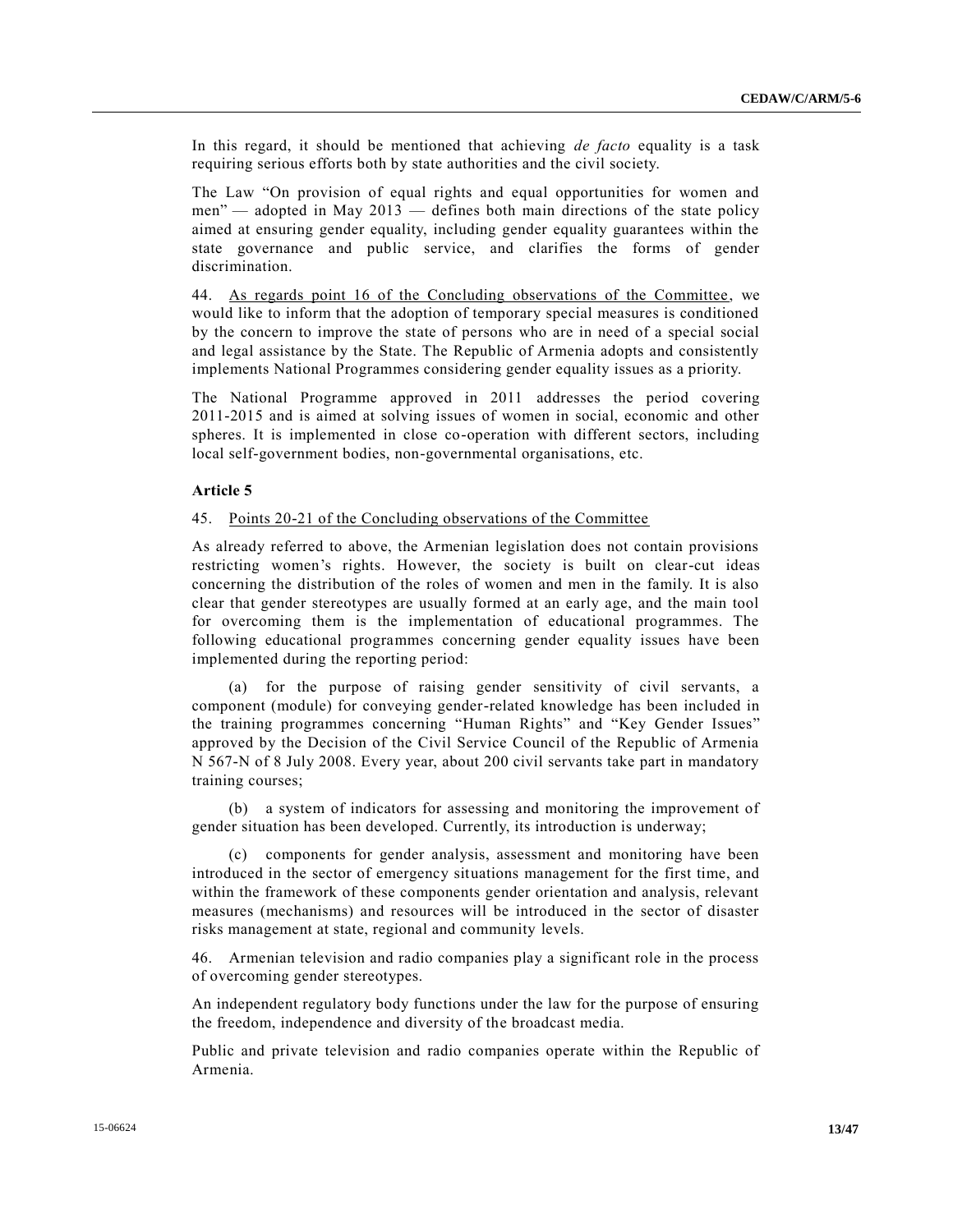When selecting a participant licensed during competitions held in 2010 for carrying out on-air broadcasting of television programmes of republican, metropolitan, regional coverage through the digital broadcasting network, the independent regulatory body takes into account the broadcasting policy programmes of private televisions, one of the components of which is the ability to promote pluralism on the basis of the business plan submitted by participants.

Broadcasting policy programmes of the existing television and radio companies aimed at ensuring gender equality include programmes covering widely (in case of radio — they are transmitted) events dedicated to the elimination of cases of violence by the use of different forms of violence against women, as well as cases of domestic violence against women, women journalists and women entrepreneurs. Such programmes are broadcast aimed at identifying and eliminating circumstances causing women and girls to engage in prostitution. The woman appears in news and journalistic programmes as a full member of the society. Events aimed at reintegrating women subjected to violence into the society, acquiring profe ssional skills, as well as improving their standard of living, enhancing their involvement in the political, economic, social and cultural life of the country and their role in the society are covered.

Article 22 ("Inadmissibility of the abuse of television and radio programmes") of the Law of the Republic of Armenia "On television and radio" prohibits broadcasting of programmes containing propagation and worship of violence and cruelty, television and radio programmes of erotic nature, films containing horror and explicit violence, programmes with potential negative impact on health, mental and physical development, upbringing of minors. However, there are no mechanisms that would set standards for determining prohibited content, restriction of time limits. The President of the Republic of Armenia, emphasising the raised issues, requested the Public Council to take the issue under its auspices and hold consultations with the National Commission on Television and Radio, management of television companies, non-governmental organisations and intellectuals concerned with the issue and elaborate programmes for changing the broadcasting policy of both the Public and private television companies.

Pursuant to point 1 of Article 27 of the Law of the Republic of Arme nia "On making amendments to the Law of the Republic of Armenia "On television and radio" adopted by the National Assembly on 10 June 2010, the Council of Public Television and Radio Company — the managing body of the Public Television Company — shall be composed of five members with at least one of them being a woman.

Pursuant to part (b) of Article 8 of the Law of the Republic of Armenia "On advertisement" existing in the field of television and radio, an advertisement which contains insulting expressions, comparisons and images relating to race, nationality, profession or social origin, age group or sex, language, religion and other convictions shall be prohibited.

47. Various organisations in Armenia conduct gender-related analysis of textbooks; currently, the task of the Government is to co-ordinate these studies, and link them to the context of human rights at schools.

48. As regards points 22 and 23 of the Concluding observations of the Committee , we would like to inform that on 17 June 2011 the Government of the Republic of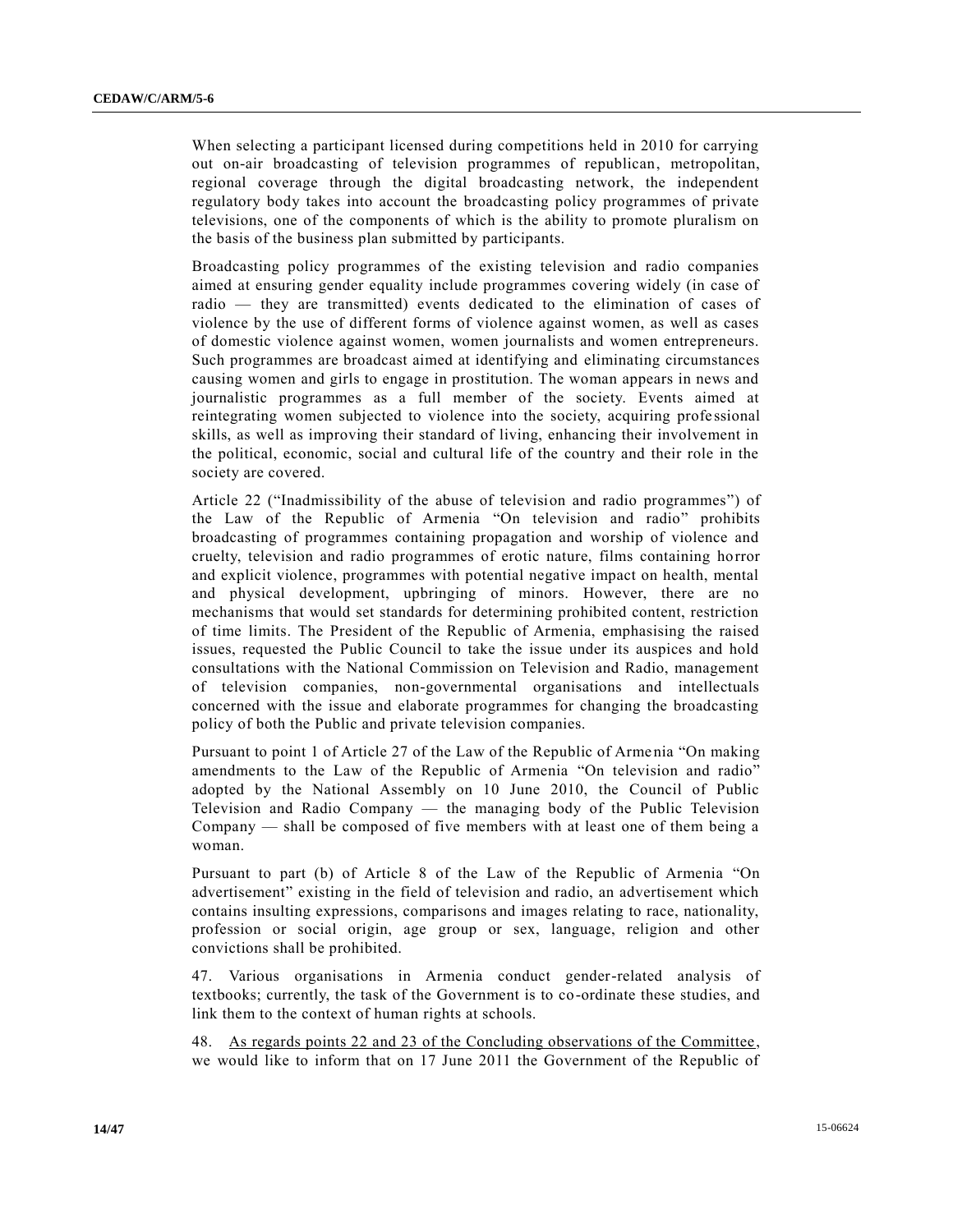Armenia approved the National Programme against Gender-Based Violence, the 2011-2015 Strategy Programme against Gender-Based Violence and the 2011 Action Plan against Gender-Based Violence.

These instruments are implemented in three directions: prevention, protection and prosecution.

In the legislation of the Republic of Armenia, violence is regulated by a number of legal acts, in particular by the Criminal Code, Civil Code and Family Code. Pursuant to these legal acts, violence is not differentiated based on the sex of the victim. Any violence is criminally punishable irrespective of the sex. Crimes accompanied by violence, which may also be used in a family, are criminally punishable. It is worth mentioning that pursuant to certain articles violence committed against pregnant women and minors is deemed to be an aggravating circumstance.

49. Council of Europe Convention on preventing and combating violence against women and domestic violence has been translated and disseminated.

50. On the initiative of non-governmental organisations and with the participation of the Ministry of Labour and Social Affairs of the Republic of Armenia, a draft Law of the Republic of Armenia "On domestic violence" has also been elaborated and submitted to the Government of the Republic of Armenia for consideration. However, taking into consideration the fact that legal and judicial reforms are currently underway in the country, the Government of the Republic of Armenia instructed the Ministry of Justice of the Republic of Armenia and the Ministry of Labour and Social Affairs of the Republic of Armenia "to ensure the inclusion of different forms of domestic violence, as well as practical mechanisms for responding to and preventing them" while making amendments to a number of legal acts within the framework of the reform programme, as well as to discuss new measures with non-governmental organisations and include them in the current social assistance and protection programmes.

51. Taking into account the importance of the issue, the Ministry of Labour and Social Affairs of the Republic of Armenia implemented in 2012-2013 the Programme on "Improving the quality of service rendered to women became victims of domestic violence in Armenia".

Research has been conducted making it possible to establish the types, distribution, quality, efficiency and accessibility of services rendered to women became victims of domestic violence.

The research resulted in the singling out of a number of institutional, psychological and financial issues.

Currently, activities are undertaken to bring into action the legislative, structural and programme-related suggestions submitted after the research.

52. The Police of the Republic of Armenia focuses on taking actions for preventing and combating cases of violence and for excluding them; for that reason, on 16 February 2013, upon the Order of the Head of Police of the Republic of Armenia, for the first time, a separate subdivision, "Department for the protection of rights of minors and fight against domestic violence" was established, which deals with issues of domestic violence. This Department is the first of its kind among the member states of the CIS as well. The Department studies, analyses, registers cases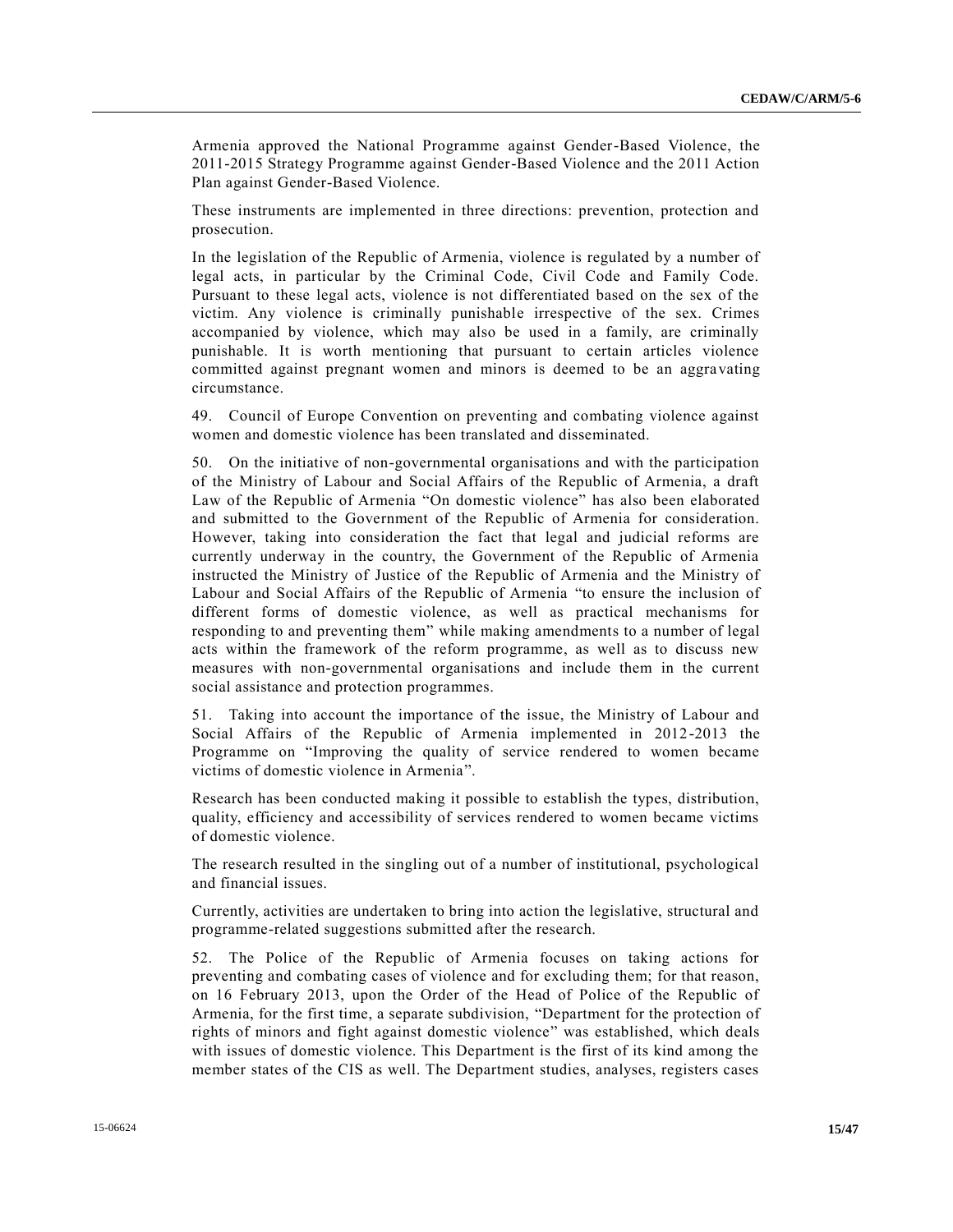of violence against children and women and domestic violence and supports victims of violence.

Each case involving domestic violence, as well as violence against women is, in a due manner, registered with the regional Police Division. It is then followed by data collection and a separate registration at the Information Centre of the Police of the Republic of Armenia.

In 2012, 2026 cases of violence against women were registered, 625 of which were cases of domestic violence. During the same period, 190 cases of violence against minors were registered, 13 of which were cases of domestic violence.

During 9 months in 2013, 1449 cases of violence against women were registered, 432 of which were cases of domestic violence. During the same period, 199 cases of violence against minors were registered, 13 of which were cases of domestic violence.

#### **Article 6**

53. In response to points 24-27 of the Concluding observations of the Committee, we would like to inform you that during the reporting period extensive activities were undertaken within the framework of the fight against trafficking, with a number of measures implemented both for preventing trafficking and supporting and protecting victims of trafficking. As we have informed, upon the Decision of the Prime Minister of the Republic of Armenia No 861-A of 6 December 2007, Council on Human Exploitation (Trafficking) of the Republic of Armenia was established and has been functioning under the chairmanship of the Deputy Prime Minister of the Republic of Armenia and the Minister of Territorial Administration of the Republic of Armenia. For the purpose of arranging ongoing activities of the Council, a working group adjacent to it and under the supervision of the Ministry of Foreign Affairs of the Republic of Armenia was also established by the same Decision.

The Council and the working group are composed of heads of all concerned ministries and agencies. Representatives of non-governmental organisations and international organisations that are represented in Armenia and are active in this sphere, extensively engage in activities of both the Council for Human Exploitation (Trafficking) and the working group adjacent to it. Due to joint efforts of the Council and the working group, the forth National Programme on Combating Human Trafficking in 2013-2015 was elaborated, which was approved by the Decision of the Government of the Republic of Armenia No 186-N of 28 February 2013.

On 25 March 2003, the Republic of Armenia ratified the UN Convention on Transnational Organised Crime and its Protocol to Prevent, Suppress and Punish Trafficking in Persons, Especially Women and Children, as well as the Protocol against the Smuggling Migrants by Land, Sea and Air.

In January of 2008, the CoE Convention on Action against Trafficking in Human Beings was ratified. The Republic of Armenia has submitted its first summary report on the Convention to the Council of Europe.

In 2008, the Government of the Republic of Armenia approved the National Referral Procedure of Trafficked Persons. The latter defines such a system of co-operation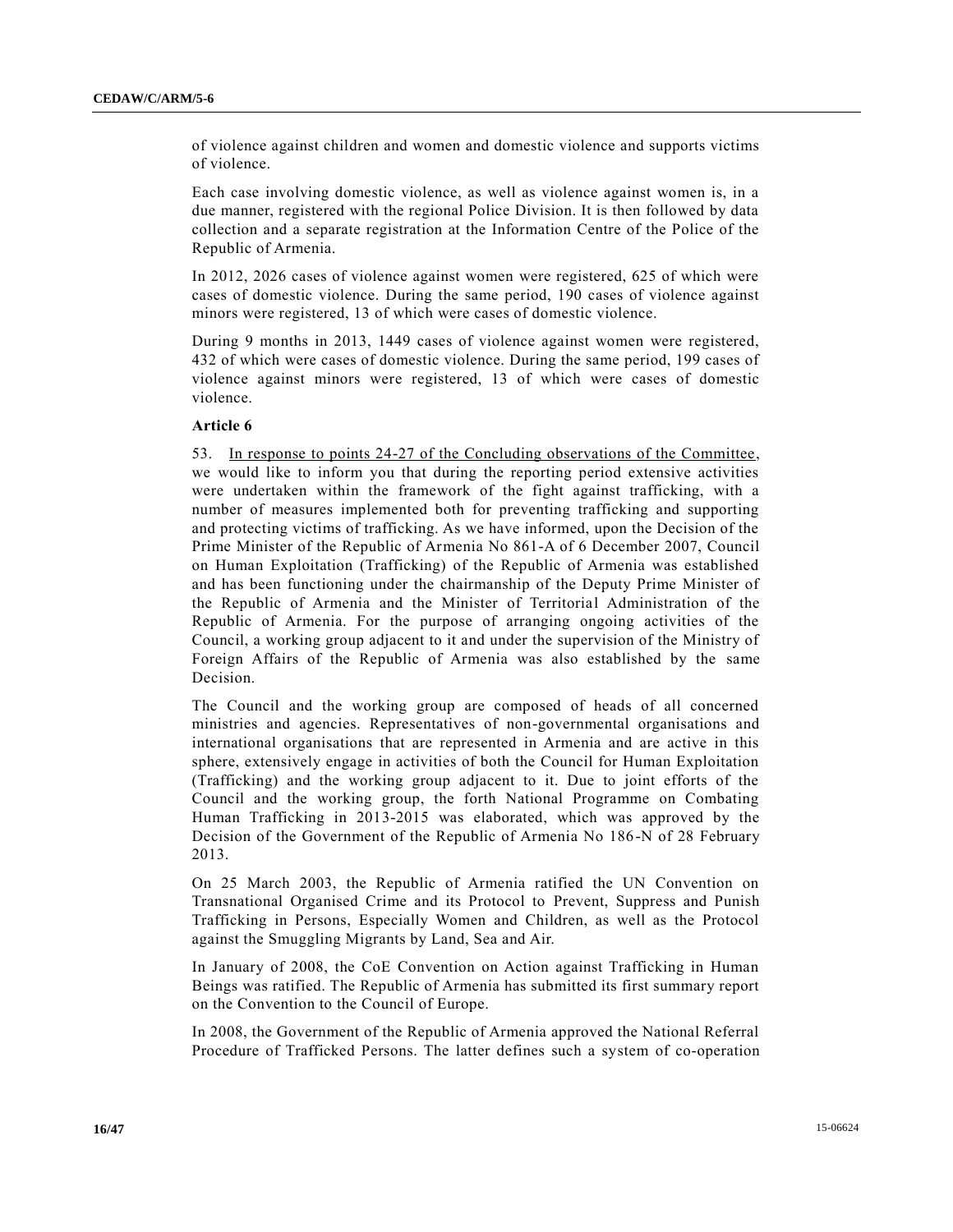through which public administration bodies perform their duties related to the protection of rights of persons subjected to exploitation (trafficking).

In November of 2008, the Ministry of Labour and Social Affairs of the Republic of Armenia and the OSCE office in Yerevan signed Memorandum of Understanding on implementing the programme aimed at establishing an Anti-Trafficking Support and Resource Unit. It was completed in August of 2011. The main objective of the programme was to assist relevant institutions dealing with the fight against trafficking in the implementation of the 2010-2012 National Programme for Organising the Fight against Human Exploitation (Trafficking) in the Republic of Armenia, in particular in the elaboration of an effective mechanism for the protection of victims, and elaboration of a strategy aimed at protecting the needs and rights of victims.

On 18 November 2009, the National Assembly of the Republic of Armenia adopted the Law of the Republic of Armenia "On making amendments and supplements to the Criminal Code of the Republic of Armenia", providing for stricter punishments for trafficking crimes.

In 2009, discussions were held concerning the application of the National Referral Procedure of Trafficked Persons adopted in November 2008, and proposals on the outlined issues were submitted for the purpose of making relevant amendments to the referred Procedure. On 11 March 2010, the Government of the Republic of Armenia adopted the Decision No 230-A "On making amendments and a supplement to the Decision of the Government of the Republic of Armenia No 1385-A of 20 November 2008".

On 26 November 2009, the Government of the Republic of Armenia adopted the Decision "On approving the procedure for differentiating expenses under subsidies provided on the basis of the civil law contract concluded for the purpose of rendering social and psychological rehabilitation services to victims of trafficking within the framework of financial resources envisaged by the State Budget of the Republic of Armenia for the given year" No 1358-N, thus regulating issues of state financing of services provided at restoration centres to victims of trafficking.

54. Since 2010, the State Programme for Social and Psychological Recovery of Victims of Trafficking has been implemented within the scope of which almost 20 women and children receive support each year.

Within the scope of the Programme the following types of aid are provided to victims of trafficking: accommodation, psychological assistance, legal consultation, support for engagement in social programmes, that is, programmes for state benefits, professional education and orientation, recruitment. Two persons have received apartments in the reporting period. Support has also been provided to children of female victims. It is important to state that the number of children subjected to trafficking is not large. The support process has been implemented in accordance with the provisions of the National Referral Procedure of Trafficked Persons.

Pursuant to the undertaken international commitments and the Schedule for the National Action Plan, the Procedure for awarding and providing lump -sum monetary compensation to trafficked persons has been developed and submitted to the Council on Trafficking.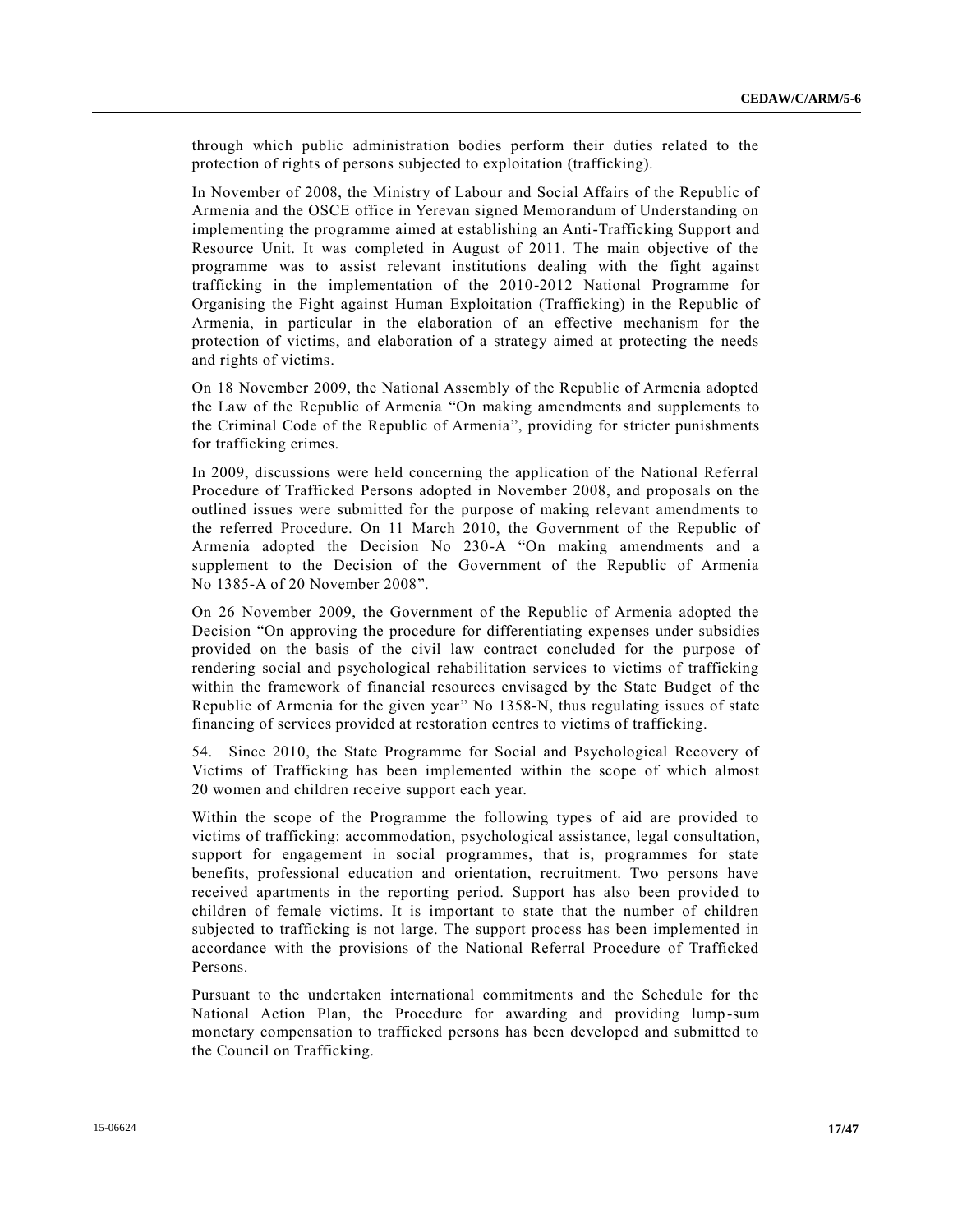55. Currently, the Police has drafted and put into circulation the draft Law of the Republic of Armenia "On identification of and support to persons subjected to trafficking or exploitation", which has been drafted based on the Council of Europe Convention on Actions against Trafficking in Human Beings No. 197 and aims at much clearer regulation of the status of victims and the provision of further support thereto.

The Ministry of Labour and Social Affairs of the Republic of Armenia, having regard to the Council of Europe Convention on Actions against Trafficking in Human Beings signed in 2005, has drafted and put into circulation at inter-agency level, the Decision of the Government of the Republic of Armenia "On approving the procedure for awarding and providing lump-sum monetary compensation to victims of trafficking in human beings".

56. Two shelters — short-term and long-term — operate in the Republic, where victims of trafficking are referred to for receiving support. Both shelters are located in Yerevan. The operation of one of these shelters is managed by the UMCOR non-governmental organisation, which co-operates with the Ministry of Labour and Social Affairs of the Republic of Armenia.

57. It should be mentioned that rehabilitation centres operate for both minors and adult women engaged in prostitution in the Republic of Armenia.

The Police of the Republic of Armenia closely co-operates with non-governmental organisations that deal with women's issues, i.e. issues related to their reintegration and rehabilitation. Psychologists, social workers work with women engaged in prostitution, they are offered jobs, and provided with necessary services. Police officers of the Republic of Armenia carry out daily preventive works in this connection.

#### **Article 7**

58. The norm of the Constitution of the Republic of Armenia with regard to voting and electing is effective and is directly and indirectly reflected in the legislation of the Republic of Armenia.

Gender sensitive quotas aimed at increasing women's representation in the legislative power were prescribed in the new Electoral Code of the Republic of Armenia adopted on 26 May 2011. In particular, Article 108 prescribes, "The number of representatives of each sex must not exceed the 80% of each integer group of five candidates (2-6, 2-11, 2-16 and subsequently till the end of the list) starting from the second number of the electoral list of a political party, of an alliance of political parties and of each of the parties included in an alliance for the elections to the National Assembly under the proportional electoral system. At least 25 candidates shall be included in the electoral list presented by a political party, an alliance of a political party for the elections to the National Assembly under the proportional electoral system. The number of candidates included in the electoral list of a political party may not exceed the three-fold of the number defined by this Code for the number of mandates of deputies of the National Assembly under the proportional electoral system. Persons not being members of other political party may also be included in the electoral list of a political party".

Based on the results of the parliamentary elections held on 6 May 2012 the number of women enrolled in the National Assembly of fifth convocation increased,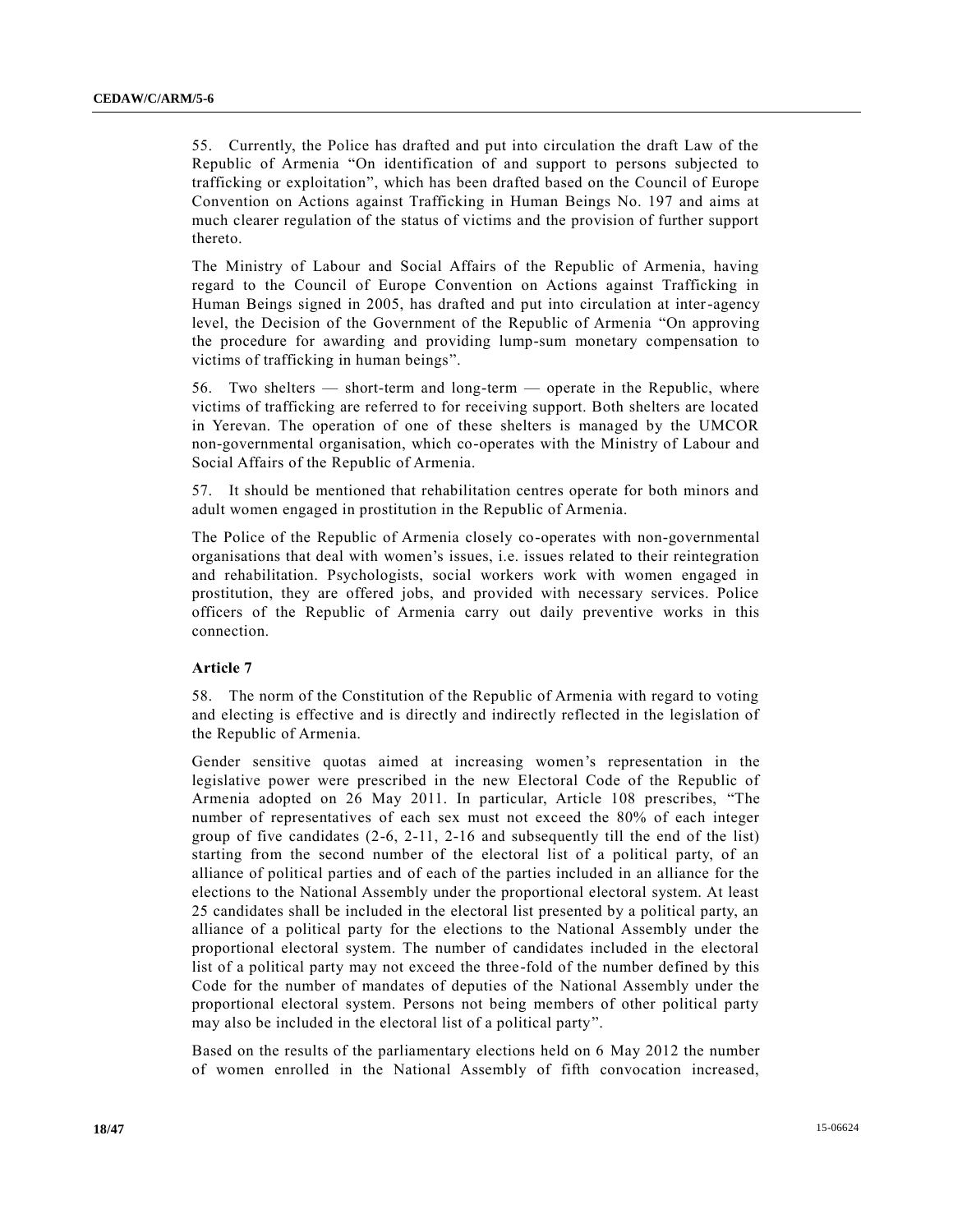reaching 14. When representing the distribution by factions, "Republican Party of Armenia" Faction is composed of 69 deputies, of which 9 are women, "Prosperous Armenia" Faction is composed of 37 members, of which 2 women, "Armenian National Congress" Faction is composed of 7 deputies, of which 1 woman, "Rule of Law" Faction has 6 deputies, of which 1 woman, "Heritage" Faction is composed of 5 deputies, of which 1 woman, "Armenian Revolutionary Federation" Faction is composed of 5 deputies, none is a woman. By comparing the composition of the factions with those of the National Assembly of previous convocation, it should be noted that the number of women in "Republican Party of Armenia" Faction has obviously increased, reaching 13% as compared to 3.1% of the previous convocation. Moreover, one woman deputy representing the "Republican Party of Armenia" Faction is also the Vice-President of the National Assembly.

59. The Government of the Republic of Armenia has two women ministers who lead the Ministry of Diaspora and the Ministry of Culture of the Republic of Armenia. Women deputy ministers are employed at the Ministry of Labour and Social Affairs (two deputy ministers), as well as at the Ministry of Education and Science, the Ministry of Culture and the Ministry of Urban Development.

60. The establishment of non-governmental political associations and the procedure for their activities is prescribed by the Law of the Republic of Armenia "On freedom of conscience and religious organisations" adopted in 1991, the Law of the Republic of Armenia "On non-governmental organisations" adopted on 4 December 2001 and the Law of the Republic of Armenia "On political parties" adopted on 3 July 2003. The relations pertaining to the registration of associations is regulated by the Law of the Republic of Armenia "On the state registration of legal entities" adopted on 3 April 2001 and the above-mentioned Laws.

Pursuant to the Law of the Republic of Armenia "On non-governmental organisations", a non-governmental organisation shall be a type of organisation non-governmental association — which does not pursue a goal to gain profit and share it among members of the organisation (non-commercial), but unites natural persons, i.e. citizens of the Republic of Armenia, foreign citizens, stateless persons, based on common interests in the manner prescribed by law, to satisfy their non religious spiritual or non-material needs, protect their rights and interests and that of others, ensure material and non-material support to the public, its separate groups, to implement other activities for public benefit. Pursuant to Article 8 of the Law, an organisation may be established as a result of being established by founders or reorganisation of an organisation(s) having any legal form of a non-governmental association. An organisation shall be regarded as established from the moment of its state registration in the manner prescribed by law. Currently, 4012 non-governmental organisations have been registered in the State Agency for Registration of Legal Entities of the Ministry of Justice of the Republic of Armenia, of which 1023 organisations are registered by women. Many of them were established immediately after the Republic of Armenia gained its independence and have a great contribution to the development of the civil society of the Republic of Armenia.

61. In May-July of 2013, the Ministry of Labour and Social Affairs of the Republic of Armenia, jointly with the Institute of Labour and Social Research, organised meetings with members of commissions dealing with gender issues established with the support of UNFPA and currently functioning at marzpetarans in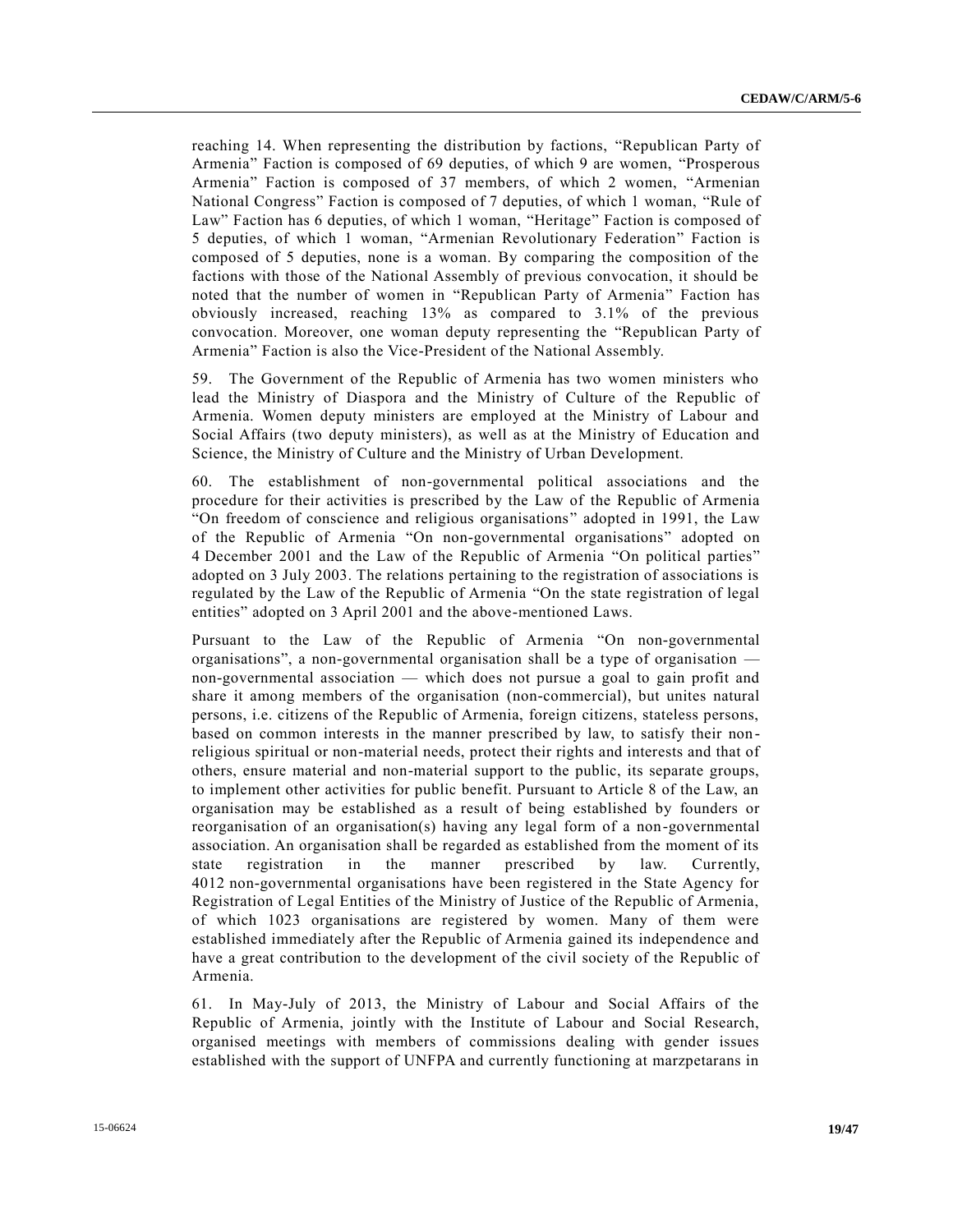all the marzes of the Republic, with a view to assessing their needs in terms of gender-related knowledge and skills. The results of the meetings have been summarised and currently, the Programme, with the support of the UNICEF, has launched the second phase, that is, development of appropriate modules and organisation of training courses.

Currently, mechanisms for preliminary identification of persons subjected to violence, and training modules for social workers (case managers) based thereon are being developed through the support of UNFPA.

62. On the initiative of the Women's Council headed by the Prime Minister, the "Best Women Entrepreneur" and "Best community for the solution of gender issues" Awards have been held for already three years. The Head of the Government grants certificates of honour to the winners of the competitions held in various categories. Communities declared as winners in the category of "Best community for the solution of gender issues" are selected pursuant to the methodological guidelines of criteria for evaluation of the performed activities, which have been developed by the Ministry of Territorial Administration of the Republic of Armenia with the support of UNFPA. With the aim of encouraging entrepreneurial activities and pro-activeness of women, evaluating, promoting and supporting the achievements of women entrepreneurs at various branches of the economy, special prizes have also been awarded by international organisations, particularly by the USAID "Enterprise Development and Market Competitiveness Project", the OSCE, the International Finance Corporation and the Asian Development Bank. And the competitions announced in the categories "Best journalist for the coverage of gender-related problems", "Best TV report", "Best radio report" and "Best printed material" aim at covering interesting stories of successful businesswomen.

## **Article 8**

63. The Republic of Armenia widely promotes the participation of women specialists in various international meetings and conferences, and the number of women employed in the international organisations operating in Armenia is greater than that of men.

At the same time, the Ministry of Foreign Affairs of Armenia is consistent in increasing the number of women diplomats. Thus, where in 2010, 21 male and 6 female students studied at the Diplomatic School, while in 2012, 14 male and 13 female students graduated from the School. Currently, three female ambassadors are employed in the diplomatic service of Armenia.

The Table attached to the Report specifies the number of women diplomats as of 2012.

#### **Article 9**

64. Article 6 of the Law of the Republic of Armenia "On citizenship of the Republic of Armenia" (hereinafter referred to as "the Law") of 28 November 1995 prescribes, "Marriage of a citizen of the Republic of Armenia to a foreign citizen shall not *per se* entail a change of citizenship, and a change of citizenship by one of the spouses shall not *per se* entail a change of citizenship of the other spouse.

The Law prescribes equal rights for women and men with regard to the choice of citizenship of their children. In particular, Article 16 of the Law prescribes, "Where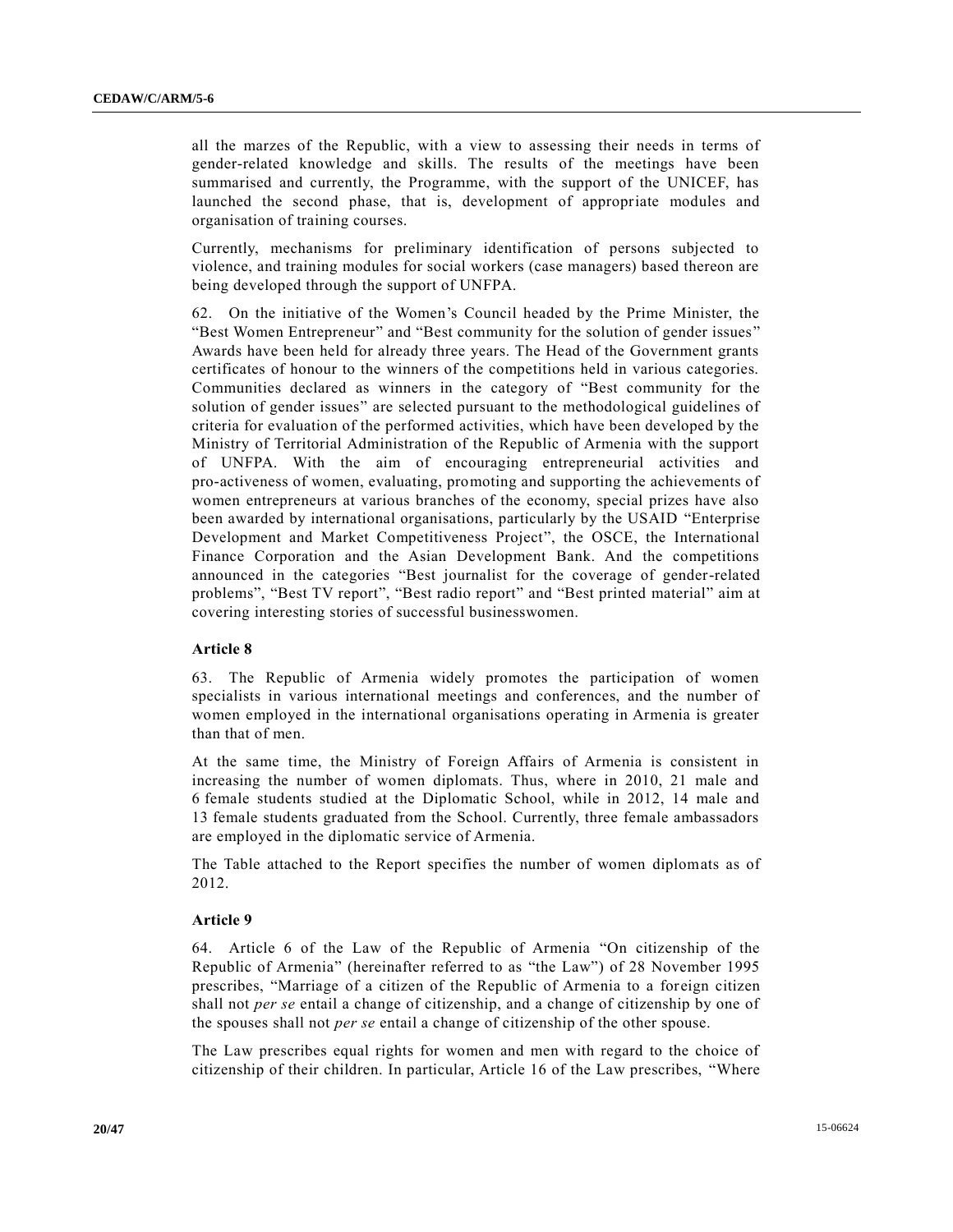one of the parents acquires citizenship of the Republic of Armenia, while the other is a foreign citizen or a stateless person, their child shall acquire citizenship of the Republic of Armenia, if the written consent of parents is available, or the child resides in the Republic of Armenia and the consent of the parent holding citizenship of the Republic of Armenia is available".

The child of foreign citizens, who have acquired citizenship of the Republic of Armenia, acquires, irrespective of being the citizen of other State, citizenship of the Republic of Armenia by the procedure prescribed by the legislation of the Republic of Armenia on the basis of an application for getting a passport of the citizen of the Republic of Armenia.

Pursuant to Article 17 of the Law, where one of the parents has forfeited citizenship of the Republic of Armenia, while the other is a citizen of the Republic of Armenia, their child shall forfeit citizenship of the Republic of Armenia, if the consent of the parents is available, or if the child resides outside the Republic of Armenia and the consent of the parent holding citizenship of the Republic of Armenia is available.

65. Article 6 of the Law of the Republic of Armenia "On citizenship of the Republic of Armenia" (hereinafter referred to as "the Law") of 28 November 1995 prescribes, "Marriage of a citizen of the Republic of Armenia to a foreign citizen shall not *per se* entail a change of citizenship, and a change of citizenship by one of the spouses shall not *per se* entail a change of citizenship of the other spouse.

The Law prescribes equal rights for women and men with regard to the choice of citizenship of their children. In particular, Article 16 of the Law prescribes, "Where one of the parents acquires citizenship of the Republic of Armenia, while the other is a foreign citizen or a stateless person, their child shall acquire the citizenship of the Republic of Armenia, if the written consent of the parents is available, or if the child resides in the Republic of Armenia and the consent of the parent holding citizenship of the Republic of Armenia is available".

The child of foreign citizens, who have acquired citizenship of the Republic of Armenia, acquires, irrespective of being the citizen of other State, citizenship of the Republic of Armenia by the procedure prescribed by the legislation of the Republic of Armenia on the basis of an application for getting a passport of the citizen of the Republic of Armenia.

Pursuant to Article 17 of the Law, where one of the parents has forfeited citizenship of the Republic of Armenia, while the other is a citizen of the Republic of Armenia, their child shall forfeit citizenship of the Republic of Armenia, if the consent of the parents is available, or if the child resides outside the Republic of Armenia and the consent of the parent holding citizenship of the Republic of Armenia is available.

#### **Article 10**

66. Article 39 of the Constitution of the Republic of Armenia prescribes, "Everyone shall have the right to education.

Basic general education shall be compulsory, except for cases provided for by law. A higher level of compulsory education may be established by law.

Secondary education in state educational institutions shall be free of charge.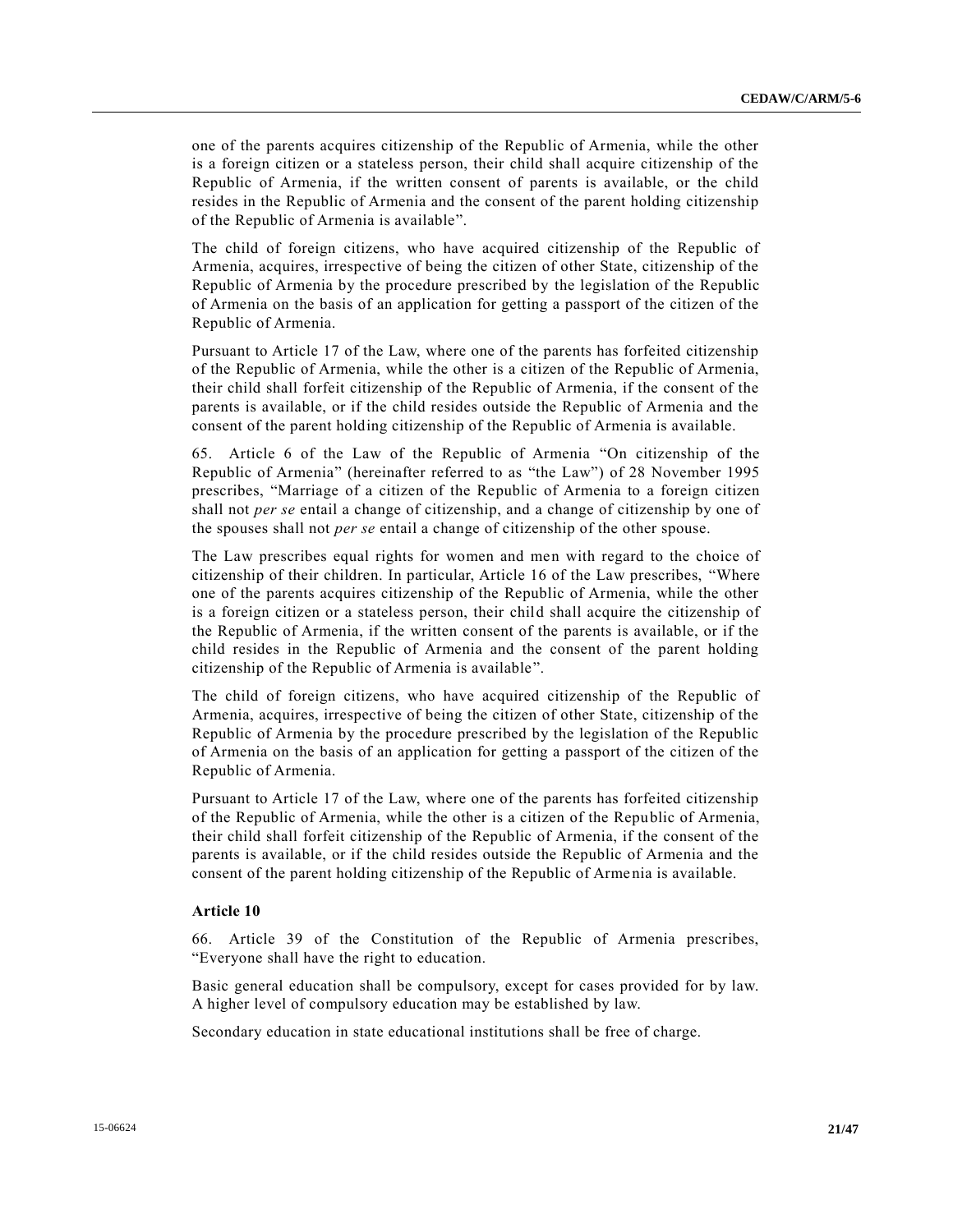Principles of autonomy of higher educational institutions shall be determined by law.

Procedure for the establishment and functioning of educational institutions shall be prescribed by law.

Every citizen shall have the right to free education on competitive basis in state higher and other vocational educational institutions, as prescribed by law. The State shall — in cases and as provided for by law — provide financial and other assistance to educational institutions implementing higher and other vocational educational programmes and to students thereof".

67. As regards the Concluding observations of the Committee referred to in po ints 30-31, it should be mentioned that the legislative framework of the Republic of Armenia ensures equal opportunities for education, however, at different levels of education there are drop-outs among learners. It should be mentioned that the number of learners of this category is not great. In particular, in the field of general education, learners aged 15 and 16 constitute a greater number in the group of pupils having dropped out of school, and the main reasons therefor are "the absence of wish" and "poor social and economic conditions". At the same time it should be stated that school drop-outs are more common among boys that have graduated from the ninth grade and are from socially disadvantaged and large families. This is due to the fact that 9 grade (basic) education is compulsory for everyone and it is enshrined in the Law of the Republic of Armenia "On education".

"Healthy lifestyle" course is taught at 8th-11th grades of general education schools, and in each grade 14 class hours are annually allocated for it. Teachers of the subject receive relevant trainings. The course contributes to awareness-raising among learners of a healthy lifestyle and basics of getting prepared for family life.

"Tolerance" programme is being implemented in the field of general education with the support of United Nations Development Programme. A manual for the teacher of the given subject has been developed for that purpose. The Programme teaches tolerance, co-operation to learners, promotes conflict resolution, etc.

68. As regards the academic performance, it should be mentioned that women (girls) are never behind men (boys) in their performance. Moreover, they demonstrate greater interest and responsibility for education. The correlation indicators for learners of general education schools come to prove this.

In recent years, the number of girls studying at high school has increased. After graduating from the basic school, more often boys leave school by various motives and continue education at secondary vocational education institutions or start working.

In the field of secondary vocational education, women among learners having left studies or dropped out comprise 25,6%, while this indicator with regard to higher education institutions comprise 26%. Certainly, learners studying on a paid basis make a greater number in these groups. More frequently, students are dropped out or leave studies as a result of unsatisfactory academic performance or for social conditions.

69. It is worth mentioning that in Armenia, at different levels of education, there is no discrimination based on sex in terms of enrolment of learners, and with this regard, actually, no enrolment problems exist. However, the analysis of some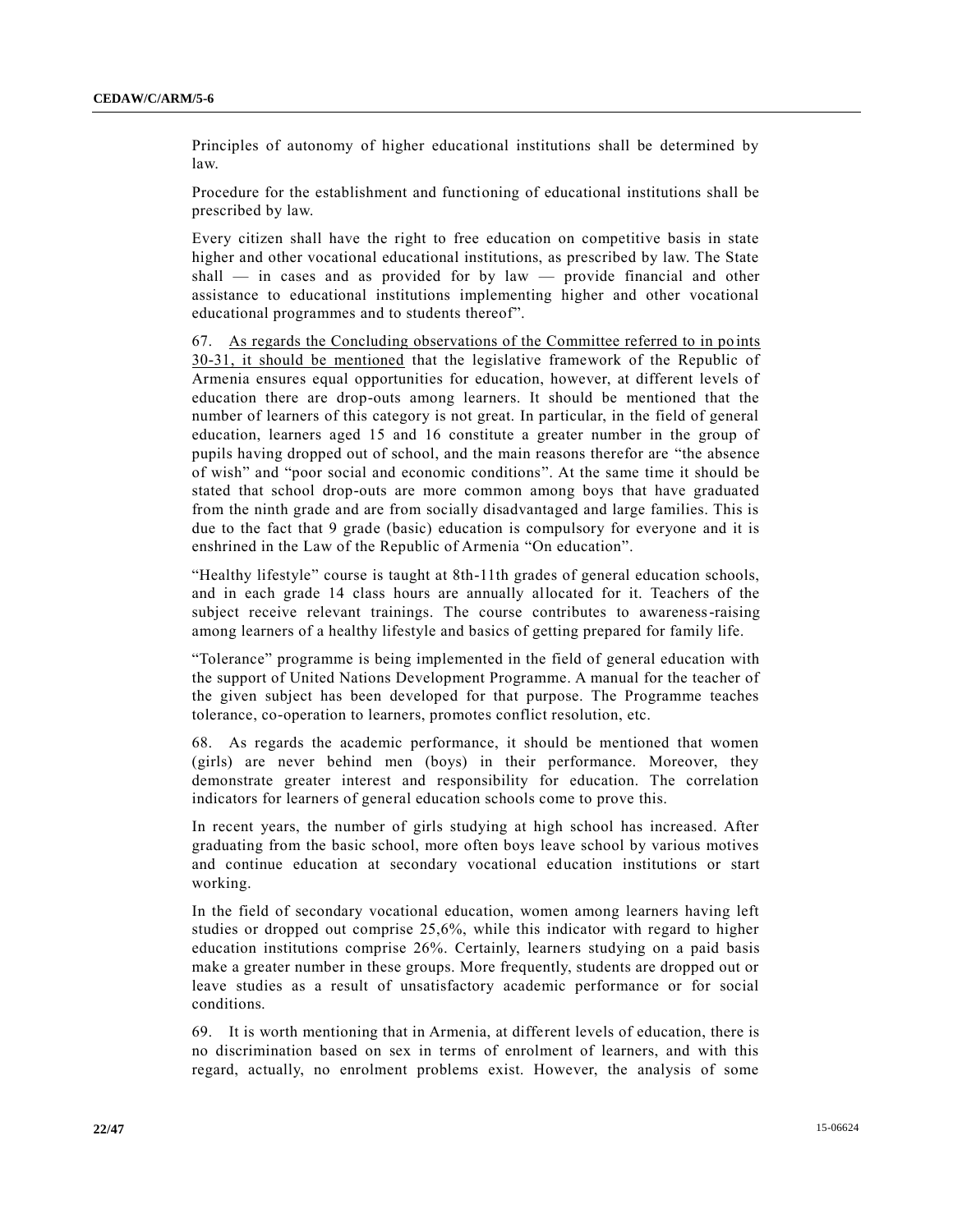indicators proves that among persons enrolled both in general education and professional education, men are more vulnerable and more exposed to the risk of being dropped out of educational system.

70. In recent years, in the field of higher professional education, higher enrolment ratio for women is observed in professions, such as economics, law, health care, pedagogy and arts. Although the prevalence in the number of women in the fields of pedagogy, arts and health care is traditional, however, women, nowadays, also prefer the fields of economics, applied mathematics and law. This is preconditioned by both high demand on the labour market for these professions and formation of new relations in the society, as well as by the need of equal participation of men and women in various spheres of social life.

Pursuant to the Law of the Republic of Armenia "On higher education", management positions at higher education institutions is filled on a competitive basis in which both women and men equally participate.

Within the framework of the 2011 Action Plan provided for by the Republic of Armenia Gender Policy Strategic Action Plan for 2011-2015 the following activities have been carried out in the field of education: improving the qualification of teachers of general education schools with the aim of shaping their gender-specific mindset, transferring gender-related knowledge and increasing gender sensitivity. An introduction course on "Basics of gender-related knowledge" has been developed for teachers of general education schools that will be included in the training module for teachers of the subject "Social studies" from 2012. Raising the awareness of issues relating to the professional orientation of learners aimed at overcoming gender-based stereotypes, creating motivation among girls and boys for professions that are not traditional for them. In general education schools, "Educational Work at Schools; Professional Orientation Problems" support manual has been recommended for supervising teachers.

For the purpose of preventing gender-based violence, the 2011-2015 Strategic Action Plan to Combat Gender-Based Violence provides for organisation of educational activities for learners at general education schools and professional education institutions regarding gender-based violence issues; educational events will also be organised for raising the awareness of teachers and professors of higher education institutions on gender-based violence issues.

Currently, substantial reforms are carried out in the field of education that are also aimed at democratisation of education, establishment and development of the civil society. In particular, the subject "Social Studies" is taught at general education schools, which also includes topics on legal equality of women and men, on the role thereof in the society. The subject helps learners modify stereotypes, as well as encourages them in becoming active citizens.

At the same time, pursuant to the Law of the Republic of Armenia "On general education" (National Assembly, 10 of July 2009, HO-160-N) and the "state general education criteria" approved by the Decision No 439-N of 8 April 2010, the criteria and programmes for "Social Studies" and "Natural Science" subjects of the general education school have been amended that included criteria establishing gender equality and protection of women's rights, for example, at elementary school it is ensured in the programme of the subject "Me and the Surrounding World" and at middle and high schools — in the subject "Social Studies". With the support of the United Nations Development Programme Country Office, the syllabuses and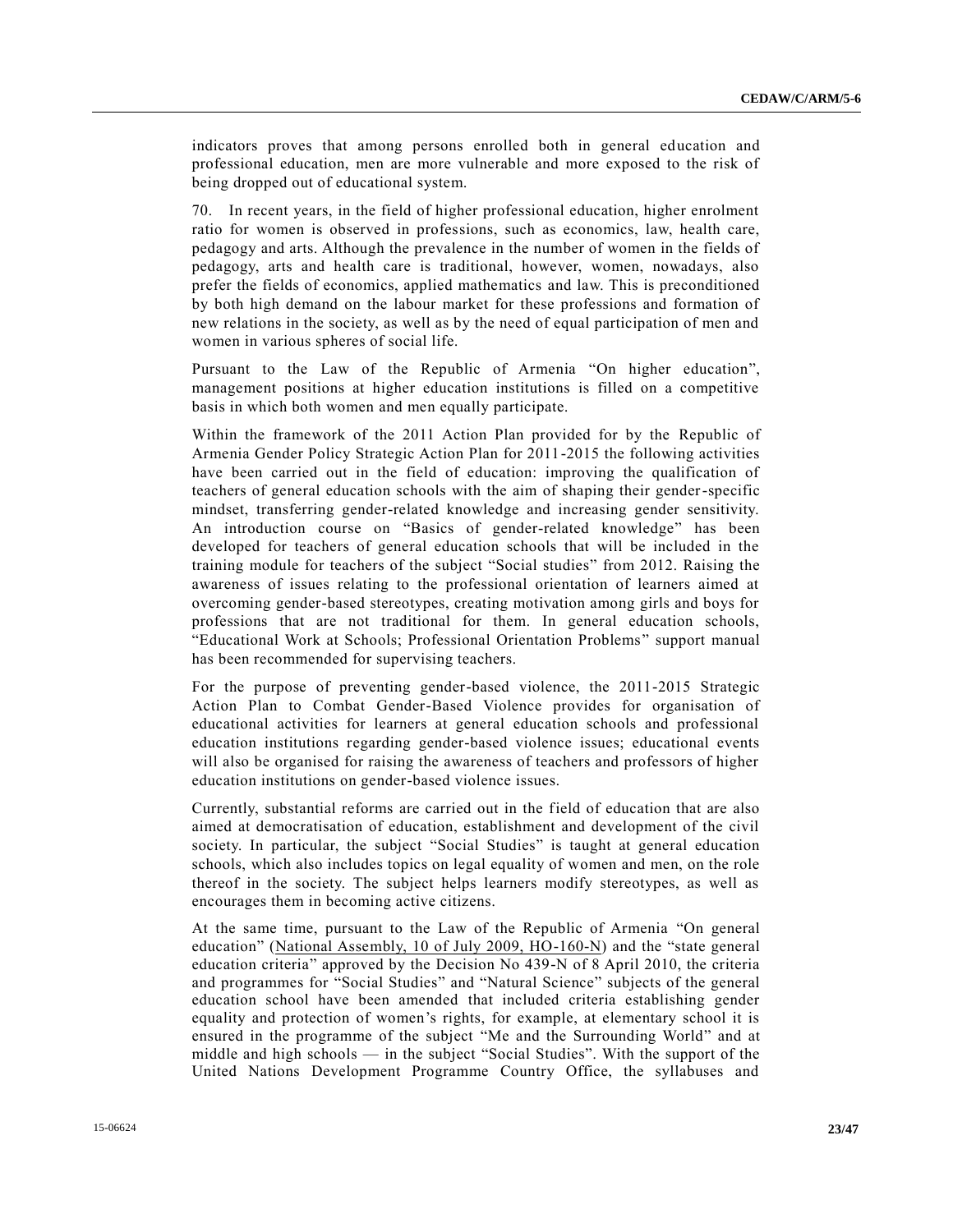textbooks of the general education school have been revised from the standpoint of human rights, and based on the recommendations made, new subject criteria and programmes of the basic school have been simplified and approved by the Orders of the Minister of Education and Science of the Republic of Armenia. This process aims at providing learners with comprehensive knowledge on interrelations between the society and an individual, upbringing a socially active person and a citizen carrying national and universal values, who is well aware of his or her rights and obligations, and respects democratic values.

In the field of pre-school education, the Programme on "Education of Parents" is implemented within the scope of which methodological assistance is provided to parents of children of pre-school age with the aim of organising the upbringing process of children within families correctly. The manuals designed for parents give them pedagogical and healthcare-related knowledge. The Programme also helps women and men acknowledge their role in the upbringing of children, realise their common responsibility, rights and obligations.

| Flow of the number of people admitted to, attending and completed doctoral studies, 2007-2012 |
|-----------------------------------------------------------------------------------------------|
|-----------------------------------------------------------------------------------------------|

|                                              | Total |         |         |         |         |         | of which women |      |      |      |                |      |  |
|----------------------------------------------|-------|---------|---------|---------|---------|---------|----------------|------|------|------|----------------|------|--|
|                                              | 2007  | 2008    | 2009    | 2010    | 2011    | 2012    | 2007           | 2008 | 2009 | 2010 | 2011           | 2012 |  |
| Admitted to doctoral studies                 | 371   | 382     | 273     | 275     | 368     | 373     | 157            | 140  | 52   | 110  | 160            | 142  |  |
| including:                                   |       |         |         |         |         |         |                |      |      |      |                |      |  |
| in scientific institutions                   | 145   | 99      | 95      | 65      | 52      | 55      | 68             | 32   | 28   | 4    | 13             | 14   |  |
| of which in the form of<br>on-site education | 78    | 59      | 43      | 44      | 35      | 34      | 15             | 6    | 7    |      | 1              | 3    |  |
| in higher education<br>institutions          | 226   | 283     | 178     | 210     | 316     | 318     | 89             | 108  | 24   | 106  | 147            | 128  |  |
| of which in the form of<br>on-site education | 110   | 157     | 95      | 133     | 138     | 140     | 7              | 15   | 13   | 26   | 21             | 19   |  |
| Number of doctoral<br>candidates             | 1414  | 1 3 2 0 | 1 3 9 3 | 1 2 3 2 | 1 0 5 4 | 1 1 0 4 | 606            | 568  | 541  | 477  | 432            | 463  |  |
| including:                                   |       |         |         |         |         |         |                |      |      |      |                |      |  |
| in scientific institutions                   | 451   | 350     | 411     | 321     | 196     | 190     | 195            | 120  | 118  | 101  | 44             | 42   |  |
| of which in the form of<br>on-site education | 246   | 155     | 27      | 221     | 123     | 125     | 47             | 11   | 12   | 10   | $\overline{4}$ | 5    |  |
| in higher education<br>institutions          | 963   | 970     | 982     | 911     | 858     | 914     | 411            | 448  | 423  | 376  | 388            | 421  |  |
| of which in the form of<br>on-site education | 409   | 405     | 455     | 437     | 388     | 388     | 19             | 42   | 45   | 54   | 55             | 55   |  |
| Completed doctoral studies                   | 343   | 425     | 597     | 440     | 370     | 368     | 101            | 124  | 218  | 182  | 113            | 106  |  |
| including:                                   |       |         |         |         |         |         |                |      |      |      |                |      |  |
| in scientific institutions                   | 98    | 143     | 140     | 98      | 67      | 56      | 36             | 35   | 32   | 26   | 18             | 14   |  |
| of which in the form of<br>on-site education | 56    | 85      | 43      | 29      | 40      | 38      | 7              | 7    | 5    | 1    | 5              | 5    |  |
| in higher education<br>institutions          | 245   | 282     | 457     | 342     | 303     | 312     | 65             | 89   | 186  | 156  | 95             | 92   |  |
| of which in the form of<br>on-site education | 156   | 145     | 95      | 111     | 174     | 173     | 22             | 9    | 15   | 17   | 13             | 10   |  |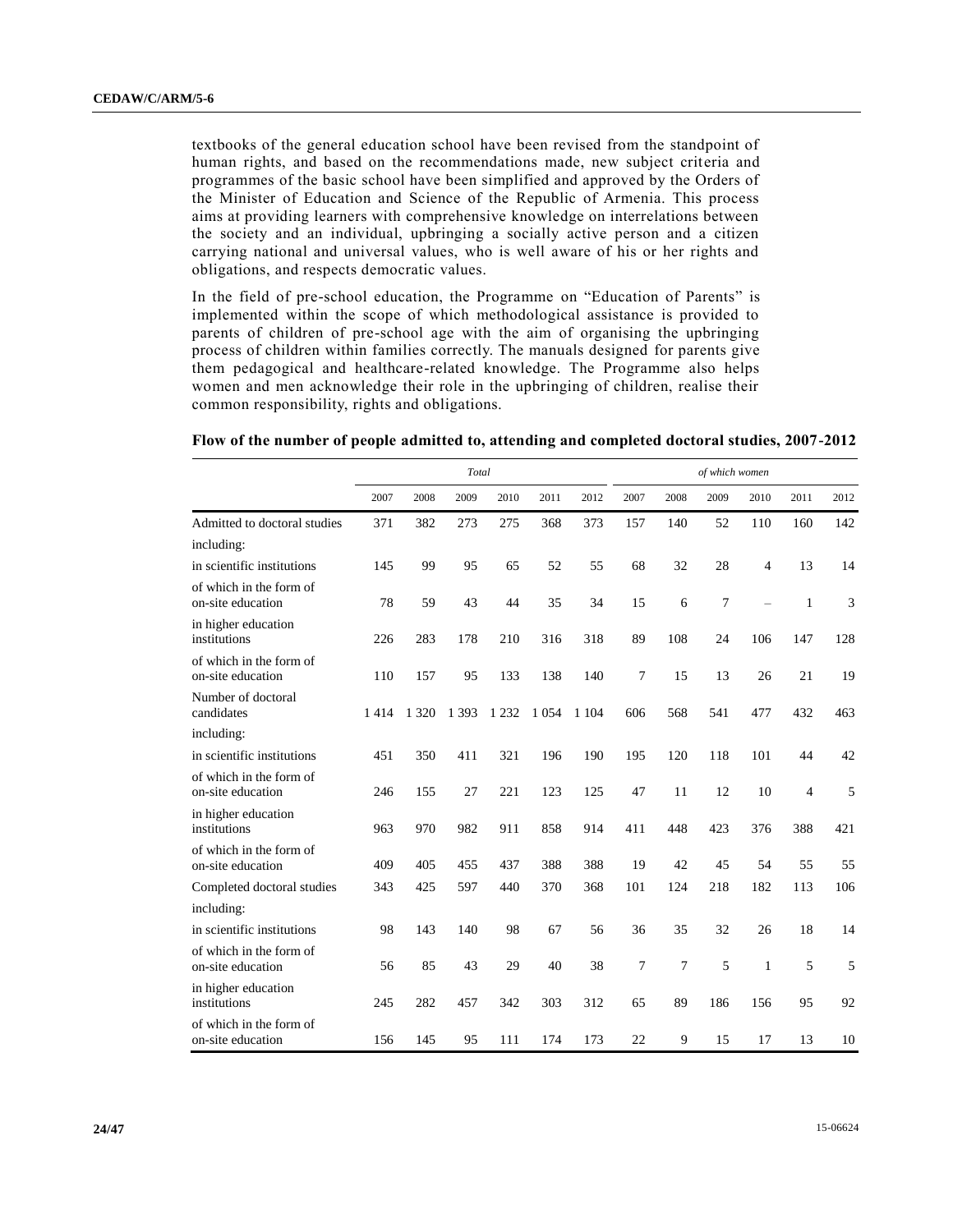**Number of post-doctoral research students by instruction system and by profession, 2007-2012**

## **(a) total**

|                            |                          |                          | Total          |                |                          |                | of which women           |      |              |              |              |              |
|----------------------------|--------------------------|--------------------------|----------------|----------------|--------------------------|----------------|--------------------------|------|--------------|--------------|--------------|--------------|
|                            | 2007                     | 2008                     | 2009           | 2010           | 2011                     | 2012           | 2007                     | 2008 | 2009         | 2010         | 2011         | 2012         |
| Physics and<br>mathematics |                          | $\mathbf{1}$             | $\mathbf{1}$   |                | 1                        | $\mathbf{1}$   |                          |      |              |              |              |              |
| Biology                    | 1                        |                          |                |                |                          | $\overline{4}$ | $\mathbf{1}$             |      |              |              |              | 1            |
| Geology                    |                          | 3                        |                | $\mathbf{1}$   | $\mathbf{1}$             | $\mathbf{1}$   |                          |      |              |              |              |              |
| Technical<br>sciences      | 7                        | 9                        | 5              | 10             | 10                       | 8              |                          | 1    | $\mathbf{1}$ |              | $\mathbf{1}$ | $\mathbf{1}$ |
| Agriculture                | $\overline{\phantom{0}}$ | 6                        | $\mathbf{1}$   | -              | -                        |                |                          |      |              |              |              |              |
| Philology                  | $\qquad \qquad -$        | $\mathbf{1}$             | 4              | $\overline{2}$ | $\overline{\phantom{m}}$ | $\overline{c}$ | $\overline{\phantom{m}}$ | 1    | 3            | $\mathbf{1}$ |              |              |
| Pedagogy                   | $\overline{\phantom{m}}$ | $\mathfrak{2}$           | $\overline{2}$ | $\overline{2}$ | $\mathfrak{2}$           | 1              | $\qquad \qquad -$        | 1    | $\mathbf{1}$ | $\mathbf{1}$ | $\mathbf{1}$ | $\mathbf{1}$ |
| Medicine                   | 45                       | 48                       | 41             | 37             | 25                       | 24             | 7                        | 14   | 14           | 14           | 9            | 9            |
| History                    |                          | $\overline{\phantom{0}}$ | $\mathbf{1}$   | $\mathbf{1}$   | $\mathbf{1}$             | 1              | $\overline{\phantom{0}}$ |      |              |              |              |              |
| Veterinary                 |                          | $\mathbf{1}$             |                |                |                          |                |                          |      |              |              |              |              |
| Economics                  | $\overline{4}$           |                          |                |                | $\mathbf{1}$             | $\overline{c}$ |                          |      |              |              |              |              |
| Law                        | 1                        |                          |                | -              | 2                        | $\mathbf{1}$   | $\mathbf{1}$             |      |              |              | $\mathbf{1}$ |              |
| Architecture               | $\mathbf{1}$             | $\mathbf{1}$             | $\mathbf{1}$   | $\overline{2}$ | $\overline{c}$           | 6              |                          |      |              |              |              |              |
| Psychology                 | $\mathbf{1}$             |                          |                |                |                          |                | $\mathbf{1}$             |      |              |              |              |              |
| Political studies          |                          |                          |                | $\overline{c}$ |                          |                |                          |      |              |              |              |              |
| <b>Total</b>               | 60                       | 72                       | 56             | 57             | 45                       | 51             | 10                       | 17   | 19           | 16           | 12           | 12           |

# **Gross enrolment ratio of pupils in general elementary schools by sex, 2007-2012**

| ×            | ٠<br>I       |
|--------------|--------------|
| M.<br>I<br>I | I<br>×<br>۰, |

|      | Total | Girls | Boys |
|------|-------|-------|------|
| 2007 | 93.2  | 93.5  | 92.9 |
| 2008 | 95.5  | 96.2  | 94.9 |
| 2009 | 96.1  | 96.3  | 95.9 |
| 2010 | 96.8  | 97.4  | 96.4 |
| 2011 | 99.0  | 99.6  | 98.4 |
| 2012 | 95.2  | 96.0  | 94.5 |
|      |       |       |      |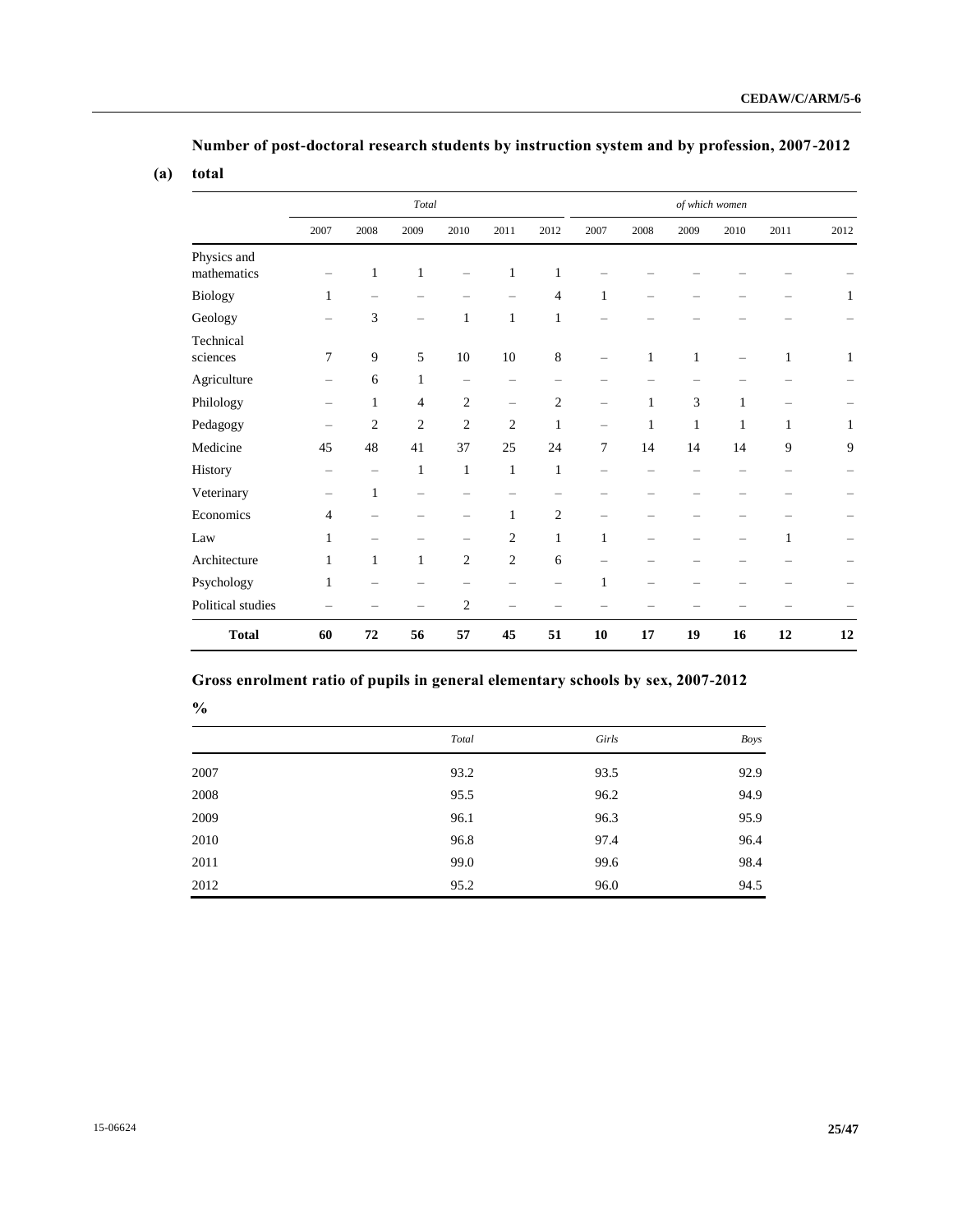**%**

|      | Total | Girls | Boys |
|------|-------|-------|------|
| 2007 | 95.9  | 96.0  | 95.9 |
| 2008 | 93.5  | 94.0  | 93.0 |
| 2009 | 92.1  | 92.7  | 91.6 |
| 2010 | 91.6  | 92.1  | 91.1 |
| 2011 | 91.8  | 92.2  | 91.5 |
| 2012 | 94.8  | 95.6  | 94.0 |

## **Gross enrolment ratio of pupils in general basic schools by sex, 2007-2012**

**Gross enrolment ratio of pupils in general high schools by sex, 2007-2012**

| $\frac{0}{0}$ |       |       |             |
|---------------|-------|-------|-------------|
|               | Total | Girls | <b>Boys</b> |
| 2007          | 82.9  | 88.7  | 77.4        |
| 2008          | 81.9  | 86.0  | 78.1        |
| 2009          | 83.9  | 88.6  | 79.4        |
| 2010          | 84.4  | 90.9  | 78.4        |
| 2011          | 72.8  | 79.5  | 66.5        |
| 2012          | 74.1  | 81.5  | 67.4        |

**Gross enrolment ratio of pupils in general education schools by sex, 2007-2012**

|      | Total | Girls | Boys |
|------|-------|-------|------|
| 2007 | 89.2  | 90.4  | 88.2 |
| 2008 | 90.8  | 92.1  | 89.6 |
| 2009 | 90.2  | 91.7  | 88.9 |
| 2010 | 90.1  | 91.8  | 88.6 |
| 2011 | 86.3  | 88.5  | 84.4 |
| 2012 | 89.2  | 91.7  | 86.9 |

#### **Article 11**

**%**

71. Points 32-33 of the Concluding observations of the Committee

The commitments undertaken under the above-mentioned Article shall be regulated by the Labour Code of the Republic of Armenia, in particular, by Articles 3, 4, 114, 141, 172, 173, 243, 258 of the Code which:

(1) prescribe the principles of the labour legislation (Article 3) — points (a), (b), (c), (d), (e), (f);

(2) prohibit the rescission of the employment contract on the initiative of the employer (Article 114) — point (a);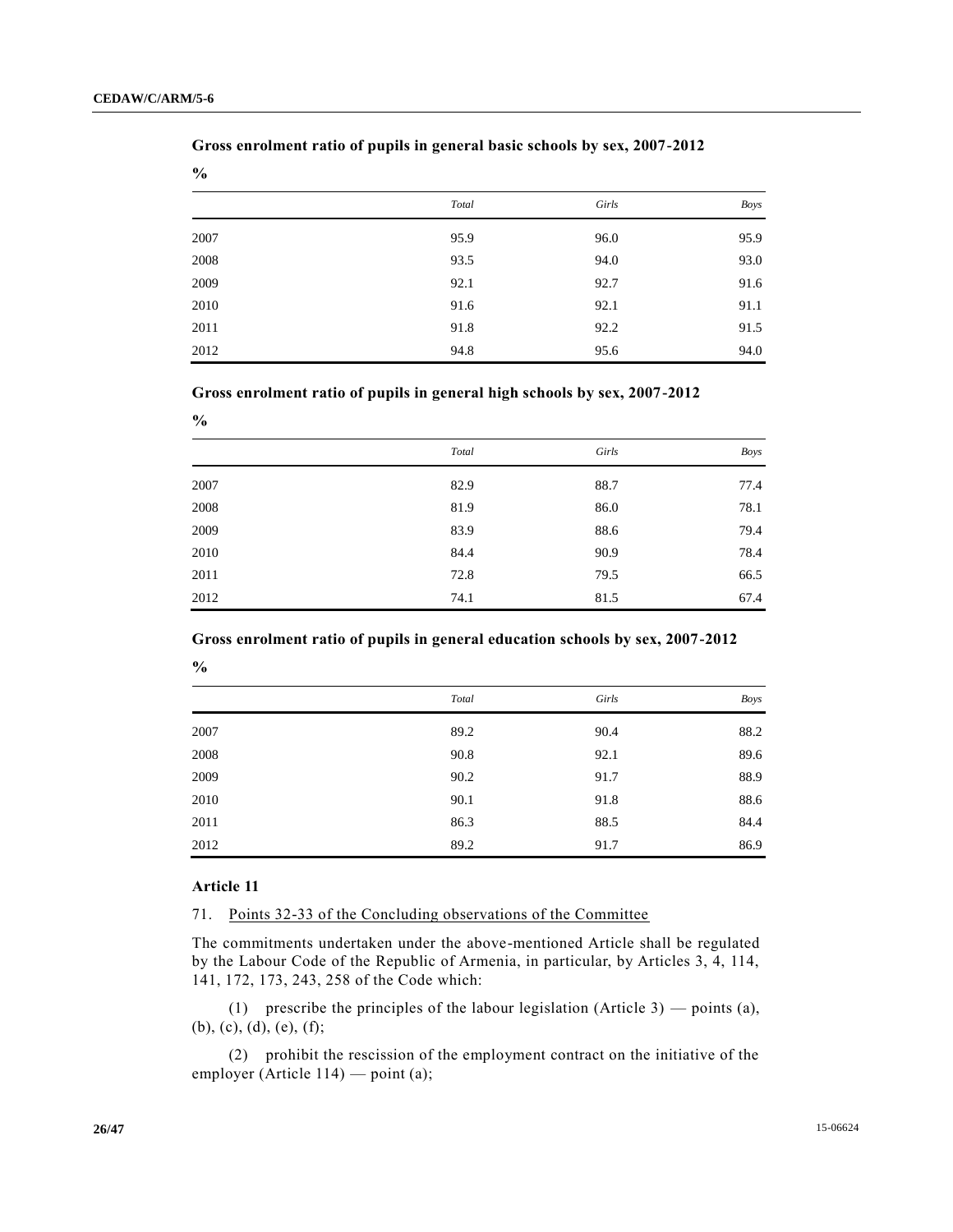(3) prescribe incomplete working time (Article 141) — point (c);

(4) prescribe the periods for pregnancy and maternity leave, as well as periods for leave of employees having adopted a new born or appointed a guardian of a new born, periods for leave for taking care of a child under the age of three  $(A$ rticle 172, 173 $)$  — point (b);

- (5) ensure the right of employees to safe work (Article 243) point (f);
- (6) protect motherhood (Article 258) point (d).

Meanwhile, it should be mentioned that employment of the population is still a problem in the Republic. Moreover, the majority of the unemployed are women. Thus, as of 1 July 2012, the number of unemployed women comprised 73.4% of the total number of the unemployed, and 24.1% of the unemployed were young people.

Surveys also show that labouring jobs, where men are involved, are most demanded (see the Table attached).

Of course, this is a problem from perspectives of fulfilling the opportunity for free choice of profession afforded by the State, implementation of guarantees for employment and execution of rights to equal remuneration, social security and heath protection declared by the State.

72. Point 3 of part 1 of Article 3 of the Labour Code of the Republic of Armenia prescribes legal equality of parties to employment relations as a main principle of the labour legislation, irrespective of their sex, race, national origin, language, origin, nationality and other issues.

Pursuant to part 2 of Article 178 of the Labour Code of the Republic of Armenia, men and women shall be paid a salary of the same amount for the same or equivalent work.

73. Some amendments have been made to the Labour Code of the Republic of Armenia during the past years, in particular, Article 221, which refers to gross violations of work discipline, has been repealed. At the same time, establishing exclusions and distinctions, which concern the nature of the given work or aimed at protection of persons in need of social and legal protection, shall not be considered discrimination.

74. The duration and procedures concerning pregnancy and maternity leave, as well as leave for taking care of a child, have remained unchanged. Employed women are granted a leave from 140 to 180 days (Article 172 of the Labour Code of the Republic of Armenia). Leave for taking care of a child under the age of three is, at their wish, granted to one of the employed parents (Article 173 of the Labour Code of the Republic of Armenia).

Unpaid leave for a period of two months is, at the request of the employee, granted to a husband of a woman on pregnancy and maternity leave, as well as a husband of a woman on leave for taking care of a child under the age of one (Article 176 of the Labour Code of the Republic of Armenia).

75. The Articles of the Code regulating overtime work (Article 144), night work, shift, weekly uninterrupted rest are sensitive from the gender perspective. The above-mentioned Articles prescribe rights concerning fulfilment of family obligations of the employee (both women and men) taking care of a child. In this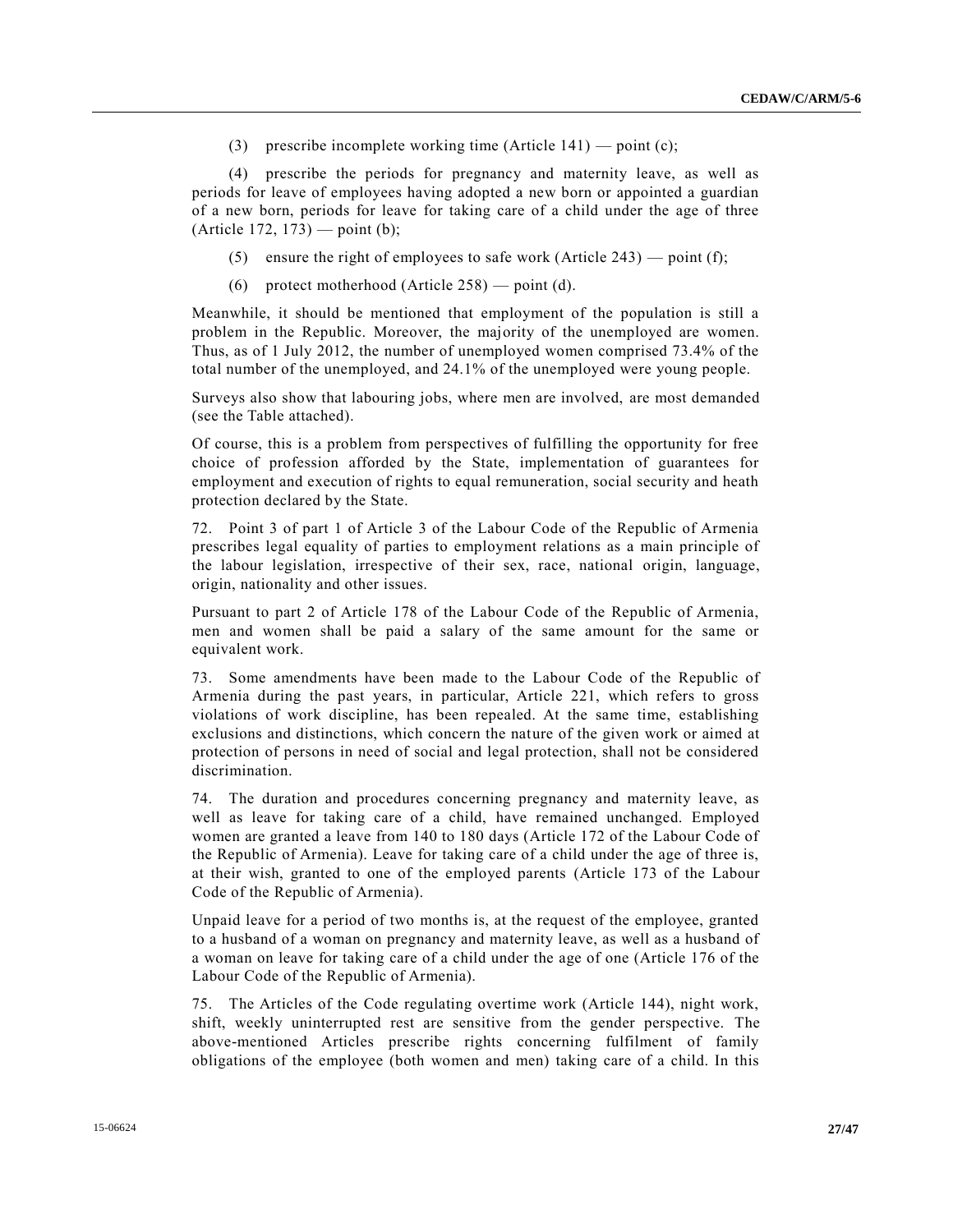regard, Article 258 (Maternity Protection) of the Code is an exception, which prohibits engaging pregnant women or women taking care of a child under the age of one in heavy, harmful, especially heavy and especially harmful works as prescribed by the legislation of the Republic of Armenia.

76. Since 2012, comprehensive reforms have been implemented in the field of state regulation of employment, particularly, in 2012, the Government of the Republic of Armenia approved the Employment Strategy for 2013-2018, and with a view to stipulating legal grounds for the new model of employment policy and providing for comprehensive and effective legislative framework for the main mechanisms for the implementation of priority goals of the Strategy, the Law of the Republic of Armenia "On employment" was elaborated and adopted by the National Assembly of the Republic of Armenia on 11 December 2013. Starting from 2014, apart from seven formerly existing active programmes, the following new state programmes for persons uncompetitive in the labour market (the priority in this group is also given to women, as well as to those with disabilities) are envisaged within the framework of the annual state employment programmes funded from the State Budget of the Republic of Armenia:

(1) in case of being employed, a lump-sum compensation for acquiring necessary working skills and capacities;

(2) financial assistance and counselling with a view to carrying out entrepreneurial activities;

(3) financial assistance for making use of services rendered by non-state organisations co-operating with an authorised body;

(4) reimbursement of costs incurred for visiting employers to get a suitable job upon the motion of the authorised body;

(5) financial assistance and counselling to rural economy through the promotion of seasonal employment.

As the data provided by the Employment State Agency shows, the number of job seekers as of 31 December 2013 comprises 65.2 thousand people, 46.8 thousand of which are women, 15.7 thousand are young people. The number of unemployed comprises 85,9 % of those seeking a job or 56.0 thousand people. The number of unemployed women comprises 73,7% of those unemployed or 41.3 thousand people. The number of young unemployed comprises 23.4% of unemployed or 13.1 thousand people.

12659 job seekers were employed as of 31 December 2013, 7868 of which were women. Young people lacking work experience, women and especially those over 50 years of age, who lost their qualification due to a long-lasting unemployment have serious difficulties in finding a job and need to be enrolled in vocational training courses.

With a view to mitigating the mismatch between supply and demand, a vocational training for 990 unemployed women in computer accounting, tailoring, hairdressing, beautician and manicurist services, confectionery, baking, table decoration, cooking, etc. has been organised through the State Employment Agency.

Nearly 15234 unemployed have acquired the *right to receive unemployment benefits*, 10068 of which are women.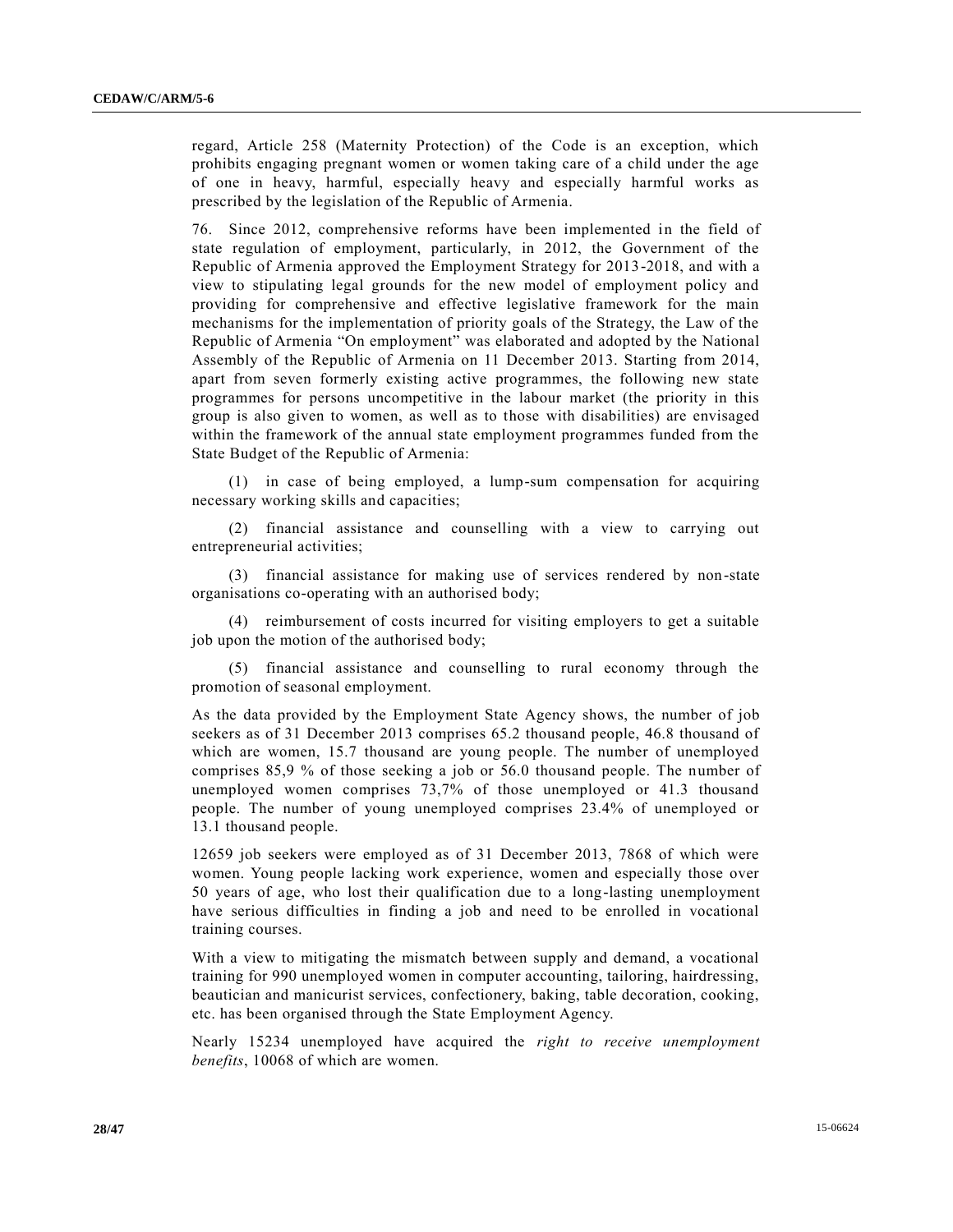Instead of 216 persons planned to be involved in "*Partial salary compensation to employers in case they employ persons uncompetitive in the labour market*" programme, 241 persons have been involved, 156 of which are persons with disabilities and 128 are women.

Under "*Financial assistance to the unemployed and persons with disabilities for the state registration to be engaged in entrepreneurial activities*" programme, financial assistance has been provided mainly for being registered as an individual entrepreneur and, instead of 150 persons planned to be involved in the programme, 102 persons have been involved, 7 of which are persons with disabilities and 36 are women.

Instead of 1454 persons planned to be involved in "Organisation of vocational training" programme, 1500 persons have been involved. 990 persons of those involved in the programme are women.

Instead of 32 persons planned to be involved in "*Reimbursement of material costs of the unemployed in relation to the secondment to another place*" programme, 29 persons have been seconded to another place, 11 of which are women, 3 are persons with disabilities.

Instead of 300 persons planned to be involved in "*Organisation of internship of the unemployed who have a profession but have no work experience, and of unemployed job seekers with disabilities at the employer's office*" programme, 305 unemployed have taken internship, 5 of which are persons with disabilities, 198 are women.

Instead of 55 workplaces planned to be adjusted under "*Adjusting workplaces to the needs of unemployed job seekers with disabilities at the employer's office*" programme, 53 workplaces have been adjusted. 23 persons of those involved in the programme are women.

*11 job fairs have been organised* in the cities of Abovyan, Gyumri, Vanadzor, Dilijan, Yerevan/3/, Jermuk, Aparan, Artashat and Kapan, 417 employers and nearly 16450 job seekers have participated in these fairs, 2083 current and 615 expected vacancies have been presented by the employers. Under the programme, 635 job seekers were employed.

Under "*Rehabilitation of hail-affected rural economies in Armavir Marz of the Republic of Armenia through the promotion of employment of persons being owners or lessees of agricultural lands or users thereof under the right of gratuitous use* " programme, 630, instead of 500 projects, have been implemented in hail-affected communities (for each family one project have been implemented), and 1411 persons including women have been involved therein.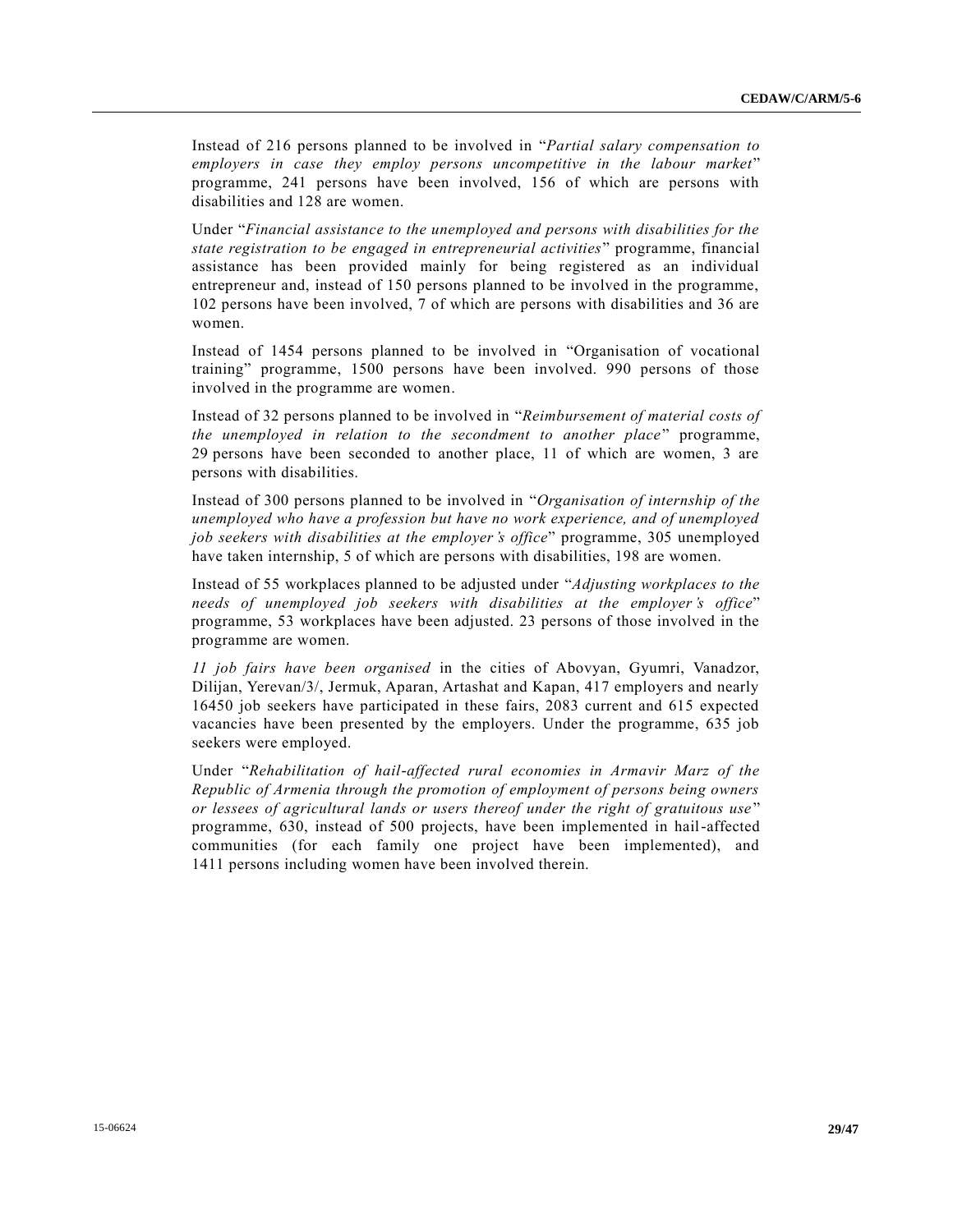## *Number of those involved in programmes of state regulation of employment*

## **(Annual number, people)**

|                |                                                                                                                                                                                                                                                          | Total   | Women   | Men              |
|----------------|----------------------------------------------------------------------------------------------------------------------------------------------------------------------------------------------------------------------------------------------------------|---------|---------|------------------|
|                | Total /those involved in active programmes/                                                                                                                                                                                                              | 3 6 4 4 | 1462    | 771              |
| $\mathbf{1}$   | "Payment of unemployment benefits" /monthly average<br>number of beneficiaries/                                                                                                                                                                          | 10 090  | 8 9 4 2 | 1 1 4 8          |
| $\overline{2}$ | "Financial assistance to the unemployed and persons with<br>disabilities for the state registration to be engaged in<br>entrepreneurial activities"                                                                                                      | 105     | 36      | 69               |
| 3              | "Partial salary compensation to employers in case they<br>employ uncompetitive persons in the labour market"                                                                                                                                             | 241     | 128     | 113              |
| $\overline{4}$ | "Vocational training of unemployed persons, groups<br>uncompetitive in the labour market and unemployed job<br>seekers receiving long service and preferential pension"<br>including                                                                     | 1 377   | 990     | 387              |
|                | Job seekers who are owners of agricultural lands                                                                                                                                                                                                         | 212     | 152     | 60               |
| 5              | "Respecialisation of unemployed job seekers receiving long<br>service preferential pension"                                                                                                                                                              | 7       | 6       | 1                |
| 6              | "Organisation of vocational training and restoration of<br>working abilities of persons with disabilities having no<br>pensionable service or having at least one-year pensionable<br>service, who are unemployed and seeking a job"                     | 116     | 70      | 46               |
| 7              | "Reimbursement of material costs of the unemployed in<br>relation to the secondment to another place"                                                                                                                                                    | 29      | 11      | 18               |
| 8              | "Organisation of internship of the unemployed who have a<br>profession but have no work experience, and of unemployed<br>job seekers with disabilities at the employer's office"                                                                         | 305     | 198     | 107              |
| 9              | "Adjusting workplaces to the needs of unemployed job<br>seekers with disabilities at the employer's office"                                                                                                                                              | 53      | 23      | 30               |
| 10             | "Organisation of job fair"                                                                                                                                                                                                                               |         |         | 16 450/11 fairs/ |
| 11             | "Rehabilitation of hail-affected rural economies in Armavir<br>Marz of the Republic of Armenia through the promotion of<br>employment of persons being owners or lessees of<br>agricultural lands or users thereof under the right of<br>gratuitous use" |         |         | 1411             |
| 12             | Those registered as job seekers found a job                                                                                                                                                                                                              | 12 659  | 7868    | 4791             |

77. On 26 May 2011, the National Assembly of the Republic of Armenia adopted the Law of the Republic of Armenia "On public service", which regulates the principles of and the procedure for the organisation of public service in the Republic of Armenia (Article 1). Public service includes state service (civil service, judicial service, diplomatic service, special services in the area of defence, national security, police, tax, customs, rescue service, state service in the National Ass embly Staff, in the Prosecutor's Office), community service, state and community positions (part 1 of Article 3). One of the main principles of the public service is the legal equality of public servants before the law (part 1 of Article 3). One of the main rights of public servants is the right to receive equivalent remuneration for work (point 5 of Article 20). Each public servant is, without any discrimination, entitled to remuneration in the amount prescribed by the legislation (part 2 of Article 27).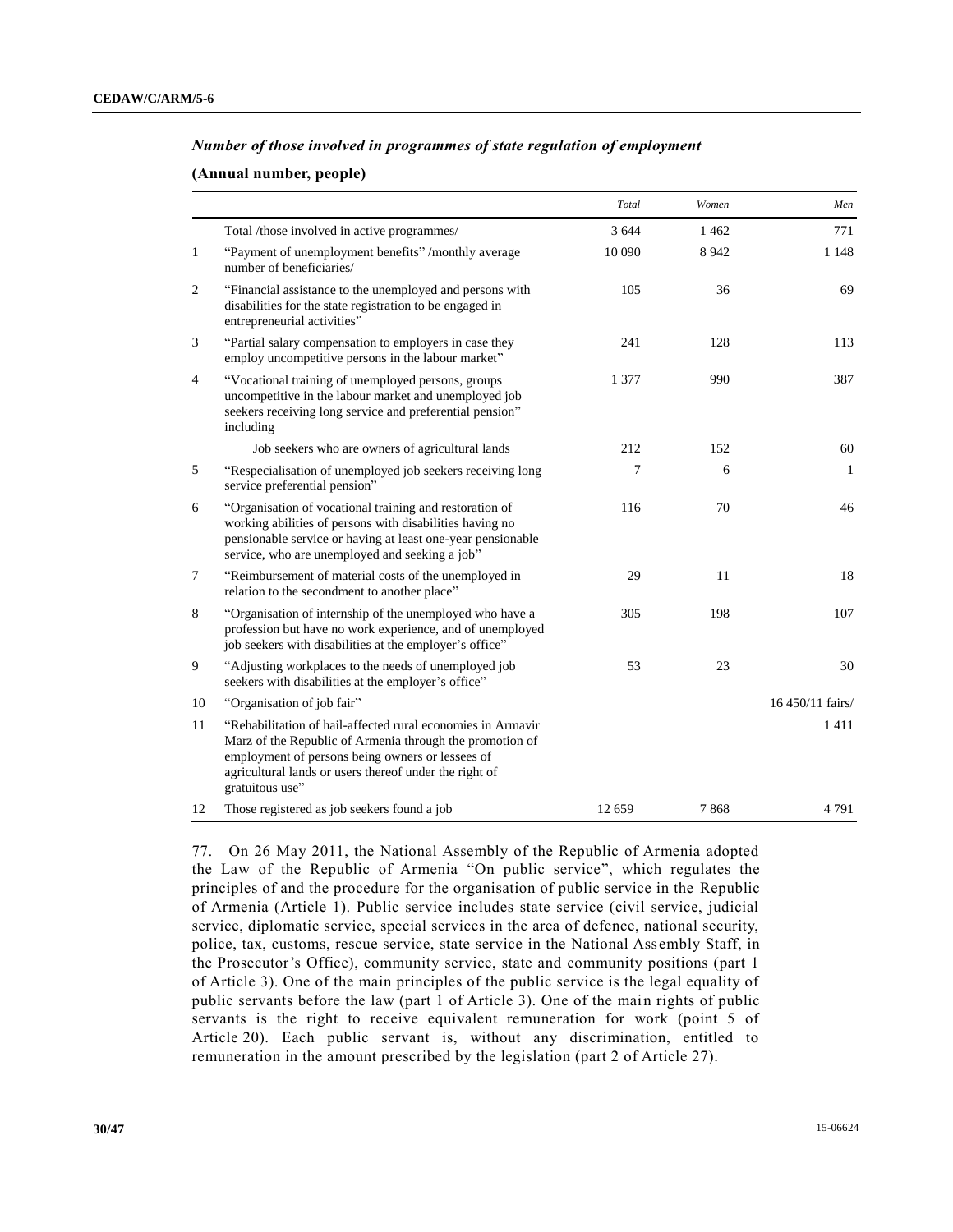Issues related to the remuneration for each state service are mainly regulated by the law on each service. Basic and supplementary salary for both state and community services is prescribed for a particular position, and no discrimination is made based on sex.

| Position group sex | <b>Highest positions</b> | Chief positions | Leading positions | Junior positions |
|--------------------|--------------------------|-----------------|-------------------|------------------|
| Total              | 1.9%                     | 43.6%           | 35%               | 19.5%            |
| Men                | 90.2%                    | 59.9%           | 42%               | 31.4%            |
| Women              | 9.8%                     | 40.1%           | 58%               | 68.6%            |

Distribution of civil servants by position groups and sex

Moreover, civil servants hold positions in civil service on a competitive or non-competitive basis.

78. Within the framework of the reforms having been made in the Educational Complex of the Police of the Republic of Armenia since 2010, the quota has been removed, as a result of which the number of female police students now comprises about 30% in comparison to 5% of the past.

#### **Article 12**

#### 79. Points 34-35 of the Concluding observations of the Committee

#### *Legislation*

Women, maternal and infant health care at state level has continually been and still remains among the priorities of the State and the Ministry of Health of the Republic of Armenia. Certain activities have been carried out aimed at improving the legislation to preserve and improve women's health and to ensure equal rights in the health care sector, particularly, in 2007-2012, the Government of the Republic of Armenia approved a number of decisions on:

(1) "Approving the National Programme on improvement of reproductive health, strategy and timetable of actions for 2007-2015" in 2007;

(2) "Approving the National Strategy for child and adolescent health and development and the Action Plan for 2009-2015" in 2010;

(3) "Procedure for registration and issuance of birth, perinatal death and death medical certificates" which was approved by the Decision of the Government of the Republic of Armenia No 1156-N of 2011;

(4) Sanitary and epidemiological rules and norms "On prevention of in-patient infections in obstetrics and gynaecology hospitals (units) and prevention of anti-epidemic complex measures and organisation and implementation of anti-epidemic complex measures" SR 3.1.6-011-09 were approved in 2009;

(5) "Concept paper on enrichment of wheat flour with micro-elements and vitamins in the Republic of Armenia" which was approved by the Protocol Decision No 6 of the sitting of the Government of the Republic of Armenia of 17 February 2011;

(6) the draft Law of the Republic of Armenia "On making an amendment to the Law of the Republic of Armenia "On human reproductive health and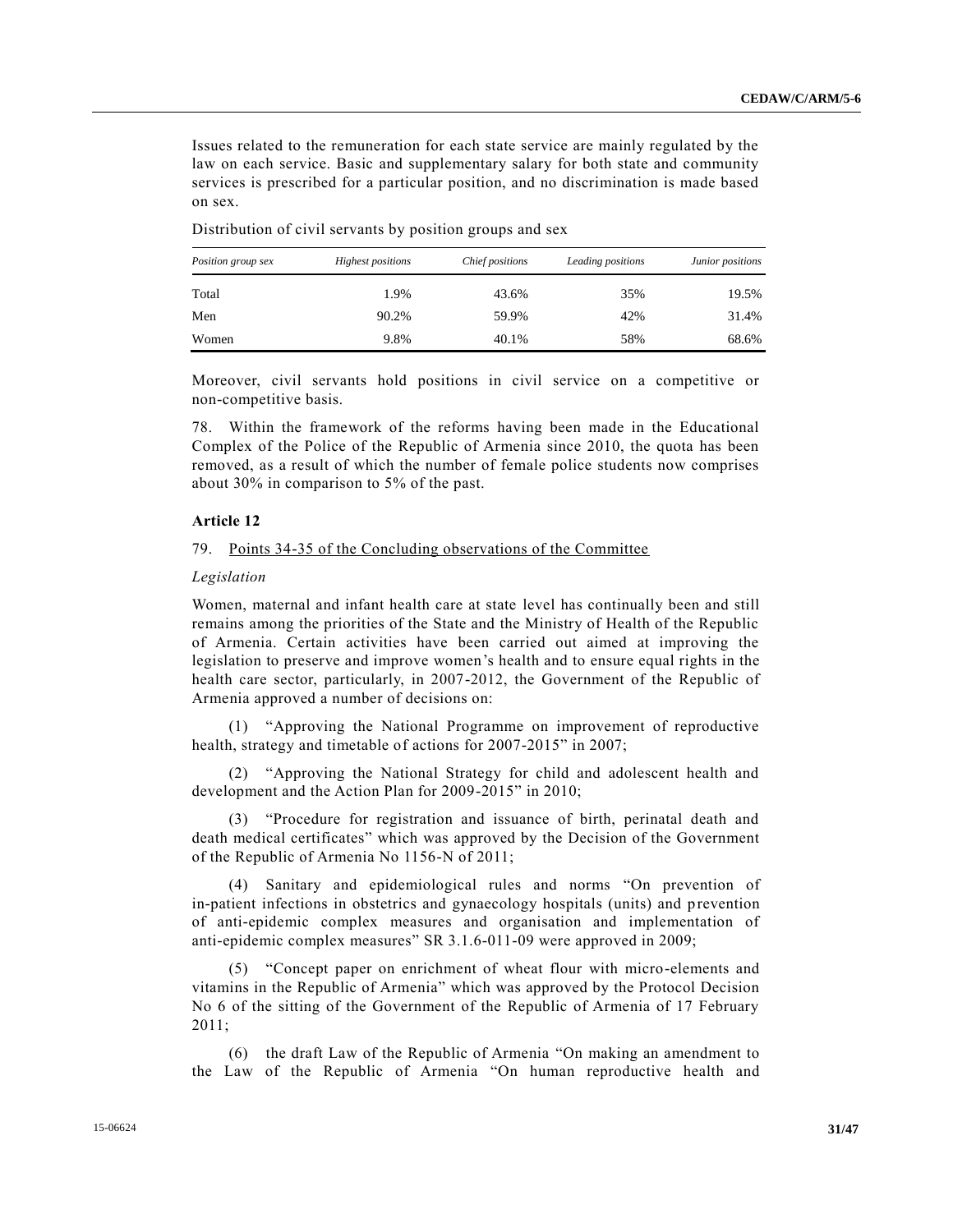reproductive rights"" was adopted by the National Assembly of the Republic of Armenia in 2013;

(7) taking into account high mortality rate of women from cancer of reproductive organs, including breast cancer and cervical cancer in the structure of women's mortality and morbidity, as well as with a view to preventing these diseases and reducing mortality, the Protocol Decision "On approving the Concept Paper on prevention, early detection and treatment of common non-infectious diseases and the list of activities ensuring the execution of the Concept Paper " No 3 of the sitting of the Government of the Republic of Armenia of 29 January 2010 was approved in 2010, within the framework of which the Decision of 2011 "On approving the National Strategy programmes and the timetable of measures against three diseases causing higher mortality — blood circulation system diseases (cardiovascular diseases), malignant neoplasms and diabetes" was approved;

(8) in 2011, relevant amendments were made by the Decisions of the Government of the Republic of Armenia No 318-N and 748-N and since 2011 complex examination of health condition of boys aged 14-15 and girls aged 15, including examination of reproductive system, detection of pathologies and treatment, have been conducted, which serve as an essential guarantee for improving health of adolescents, becoming healthy parents as well as for preventing infertility;

(9) during the reporting period a number of regulations, strategies, programmes, decisions, particularly, the procedure for using assisted reproductive technologies, varieties of methods and medical practice aimed at improving reproductive health were approved by the Order of the Minister of Health of the Republic of Armenia, which enables women to overcome the problem of infertility and implement one of the fundamental human rights to benefit of progress results;

(10) another progress result is the implementation by women of the right to benefit of induced medical termination of pregnancy; the method has been included in clinical guidelines "On organisation and provision of medical aid in case of induced termination of pregnancy" approved by the Order of the Minister of Health of the Republic of Armenia No 957-A of 2010;

(11) the manual "On effective perinatal medical aid and care" for obstetriciangynaecologists was approved and introduced in practical health care by the Order of the Minister of Health of the Republic of Armenia No 1408-A of 20 July 2011 and a training was conducted for 100 service providers with a view to improving medical aid provided during pregnancy and childbirth.

The manual includes WHO recent evidence-based recommendations to manage pregnancy and childbirth, as well as those on evaluating the intrauterine state of the foetus and contemporary approaches to early detection of defects and prevention of complications, which contributed to the improvement of health care indicators;

(12) within the framework of co-operation with the European Office of World Health Organization and the Ministry of Health of the Republic of Armenia a training for 30 national teachers was conducted "On introduction of empirical medicine into the family planning services" and a manual for teachers was published by the Order of the Minister of Health of the Republic of Armenia No 925-A of 16 May 2011;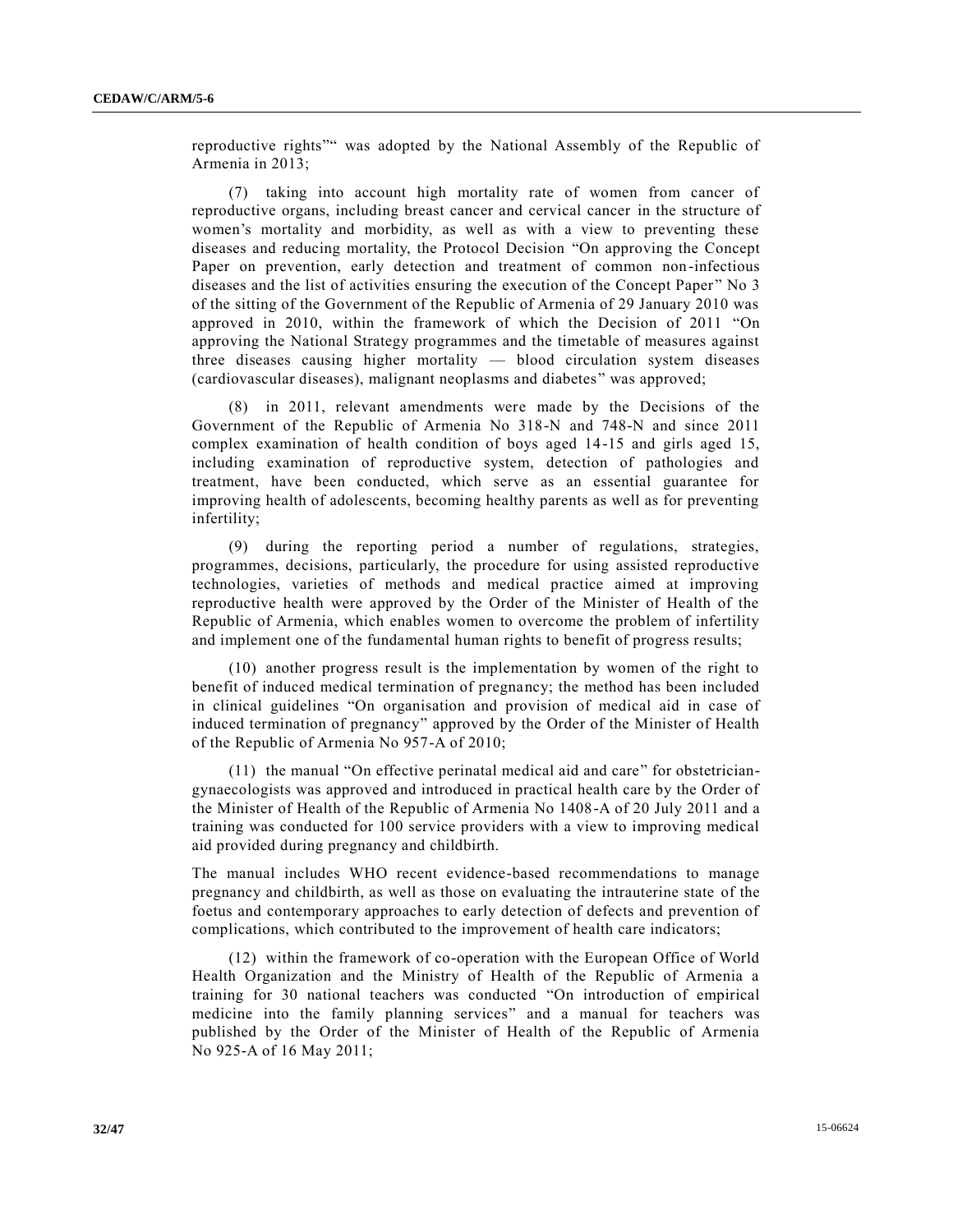(13) clinical guidelines for health care professionals "On the procedure of organisation and provision of medical aid to persons subjected to sexual violence " were approved and introduced into practical health care by the Order of the Minister of Health of the Republic of Armenia No 2344-A of 26 August 2013.

80. These reforms are mainly aimed at supporting socially vulnerable groups, improving quality and affordability of medical aid for women, reducing inequality and differences conditioned by urban and rural settlements, level of material wellbeing of the family, education level, etc.

81. Although the legislation is rather favourable in this sector, however, the analysis of women's situation prove the existence of some restrictions concerning issues of preservation of women's reproductive health, particularly, with regard to affordability of effective contraceptives and some medicine (necessary for medical termination of pregnancy), limited opportunity for both women and men to use assisted reproductive technology.

82. There is a wide network of health care organisations in the Republic of Armenia. Armenia is one of the unique countries which has health care institutions even in the smallest rural settlements.

In Armenia, there are 614 medical and obstetrical stations, 255 primary health care (Ambulatory/Polyclinic) organisations, 80 polyclinics, 101 antenatal clinics and offices, 52 medical centres, as well as obstetrics and gynaecology inpatient units, 11 independent maternity hospitals — 4 in Yerevan and 7 in marzes.

83. With a view to reducing the urban and rural differences in quality and affordability of medical aid, during the reporting period 11 major medical centres were put into operation in marzes under the programme for proportional development of marzes, namely in Hrazdan, Ijevan, Armavir, Gyumri, Ararat, Goris, Aparan, Gavar, Alaverdi, Kajaran and Noyemberyan.

New medical centres in Agarak, Vanadzor are being constructed.

Approximately 30 rural health care centres and family doctor's offices have been repaired. Buildings in modernised medical institutions not only have undergone capital repairs, but they have also been equipped with modern medical devices, accessories and furniture, and a training for medical personnel has been conducted.

84. An obvious progress was also recorded in terms of improving the quality of 1-03 ambulance service, acquiring new ambulances, modernising the service, equipping with devices and replenishing with quality personnel.

85. With a view to improving the accessibility and affordability of the women 's reproductive health services also feasible for women in rural and remote areas, the Obstetric Care State Certificate Programme has been introduced since 2008 which promotes the affordability and accessibility of free obstetric care services for women of all social groups, the reduction of childbirth official payments by ten times, which is reflected in the Report of Armenia on Demographic and Health Issues for 2010 (Diagram 1).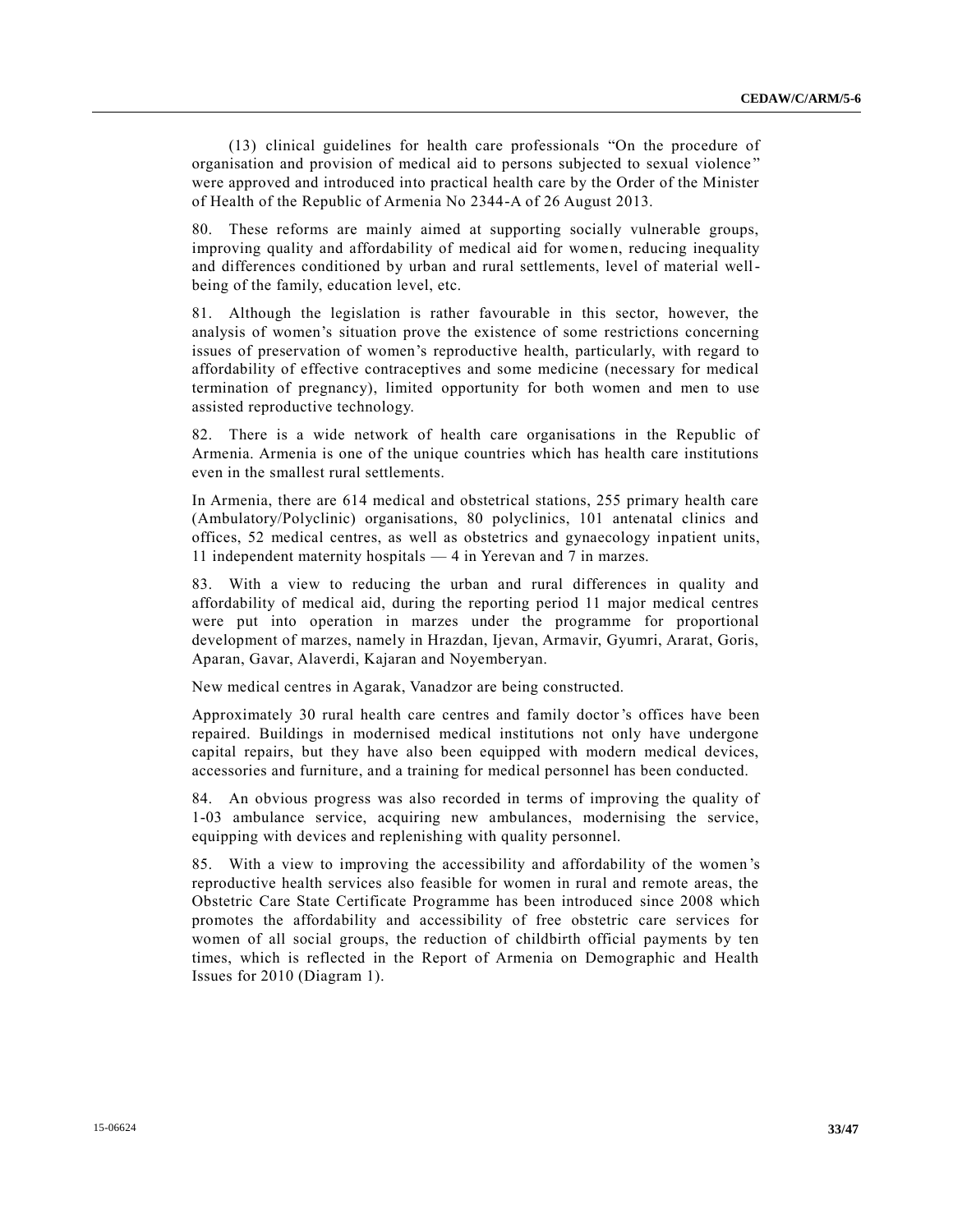## Diagram 1



*Source*: *Armenian Demographic and Health Surveys, 2010, USAID*.

*Note*: the first column contains data on the frequency of state fees paid by the population before the introduction of the certificate, and the second column — after the introduction thereof.

86. The introduction of the Obstetric Care State Certificate Programme also fostered the improvement of descriptive indicators for obstetrics, in particular:

(1) increase in the early registration rate of pregnant women by 35%. Improvement of the screening process of pregnant women, increase of the HIV testing rate by 90% and more;

(2) the enrolment of pregnant women in examinations for syphilis, gonorrhoea, trichomoniasis has increased, which comprised in recent years about 95%;

(3) reduction of the newborn mortality proportion in the structure of infant mortality by almost 10%;

(4) reduction of infant mortality rate for perinatal reasons by almost 1/3.

The 2010 Demographic and Health Surveys show that:

(1) the rate of pregnant women having made at least one prenatal care visit has increased by 6% as against that of 2005 and has reached 99%;

(2) and inpatient childbirth rate has reached 99.4%;

(3) 100% of pregnant women received obstetric care from qualified health care professional;

(4) 92% of women received postnatal care for 2 days following the childbirth;

(5) common ultrasound examinations continued to be conducted under state funding of obstetric care for the purpose of early detection of birth defects during pregnancy irrespective of the place of residence, which made it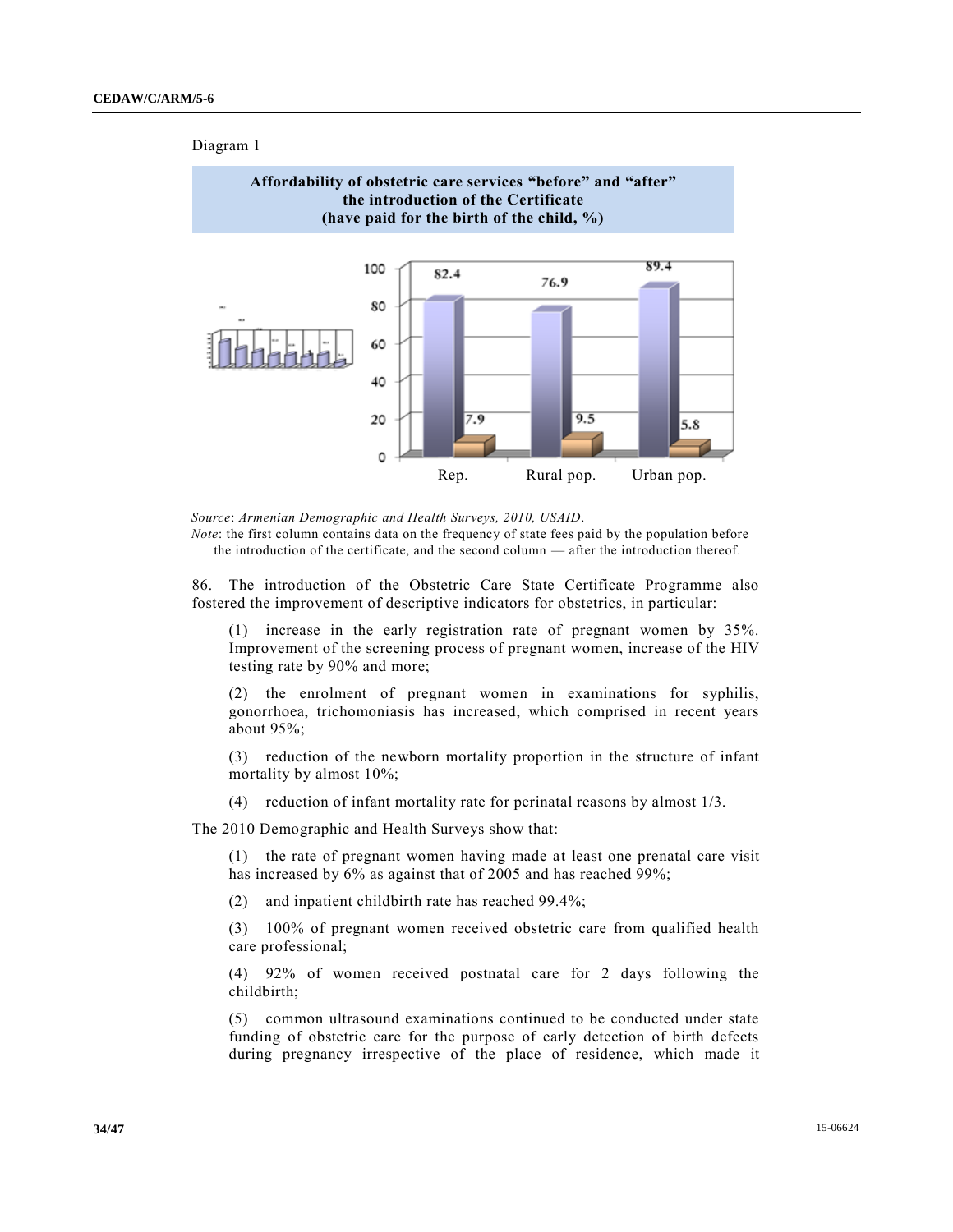possible to increase the indicator of detection of birth defects by 7% as compared to the recent years;

(6) besides, preventive programmes, particularly, for the prevention of induced termination of pregnancy and sexually transmitted diseases, as well as programmes for use of assisted reproductive technologies continued to be implemented;

(7) in 2011, within the framework of co-operation with the Republican Institute of Reproductive Health, Perinatology, Obstetrics and Gynaecology and the similarly-named institute in Moscow, the Assisted Reproductive Technologies Laboratory was established, which is the 4th one in the Republic;

(8) thanks to the use of assisted reproductive technologies, every year about 1000 infertile married couples overcome infertility and become pregnant.

87. The most important integral ratio reflecting maternal health condition is the maternal mortality ratio.

The comparison of the three-year average maternal mortality ratio shows that the maternal mortality rate in Armenia has continually decreased by more than 1/3. According to the official data of the Ministry of Health of the Republic of Armenia, 15 cases of maternal mortality was recorded in 2008, 13 — in 2009, whereas 3 cases — in each 2010 and 2011 (6.8 per 100 000 live births).

In 2006-2008 the three-year average maternal mortality ratio amounted to 28,2 per 100 000 live births, and in 2010-2012 the same ratio amounted to 12,9, that is to say it was reduced by 2 times (Diagram 2).

Significant changes have taken place in etiologic structure, the main reasons of maternal mortality are conditioned by severe pathologies incompatible with extragenital life.

The analysis of maternal mortality shows that it is high by nearly 30% among rural population, which obviously proves that reproductive health of women living in rural areas is more exposed to risk, as well as low level of affordability of obstetric care services provided to them. Poverty, which is higher in rural areas, can be the main one for the described problem among a number of multi-factor causes.

With regard to the cases of mortality due to abortion we would like to inform the following:

The data on cases of mortality, including those as a consequence of abortion, is collected from two sources: the Ministry of Health of the Republic of Armenia collects them from the institutions providing obstetric care and the 2nd source is the National Statistic Service of the Republic of Armenia.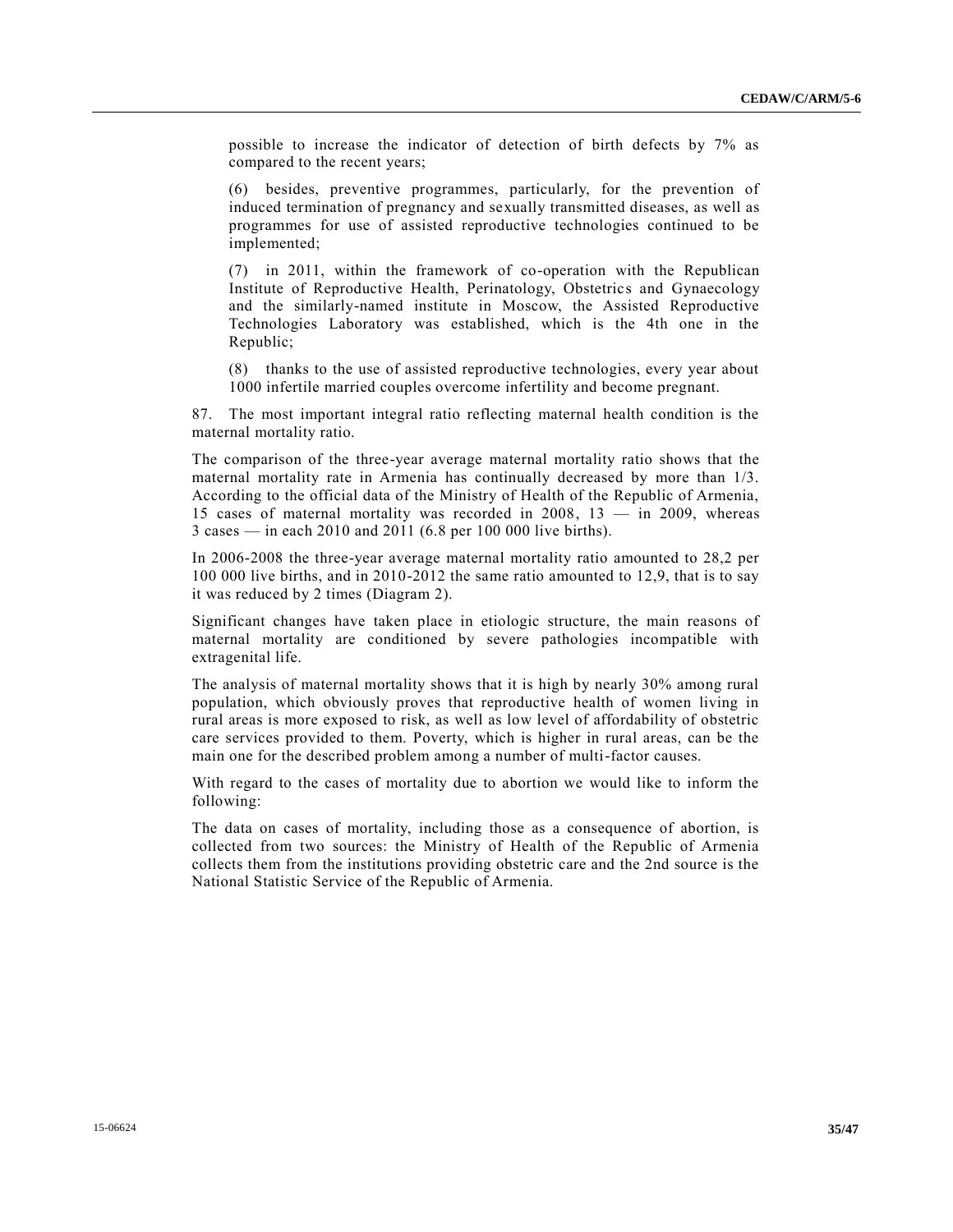# Diagram 2 **The dynamics of maternal mortality**



88. The number of women died of induced terminations of pregnancy is not only known but an analysis is made of all the cases, including those of women died of abortions /Table 1/.

## Table 1 **Number of women died of induced terminations of pregnancy by age groups, 2007-2012**

| :onı |
|------|
|------|

|                       | 2007 | 2008 | 2009 | 2010 | 2011 | 2012 |
|-----------------------|------|------|------|------|------|------|
| Under 15 years of age |      |      |      |      |      |      |
| 15 to 19 years of age |      |      |      |      |      |      |
| 20 to 34 years of age |      | 2    |      |      |      |      |
| 35 to 49 years of age |      |      |      |      |      |      |
| <b>Total</b>          |      |      |      |      |      |      |

Due to the improvement of medical procedure of induced termination of pregnancy and introduction of a programme for medical termination of pregnancy in the Republic, significant changes have been made in recent years in the structure of maternal mortality in terms of prevention and reduction of cases of maternal death caused by induced termination of pregnancy and its complications.

## 89. *Situation of and trends in induced terminations of pregnancy*

According to the official statistics, as well as the data of the 2010 Armenia Demographic and Health Survey, no increase in the number of abortions was recorded in dynamics /Table 2 (a), (b) (c)/.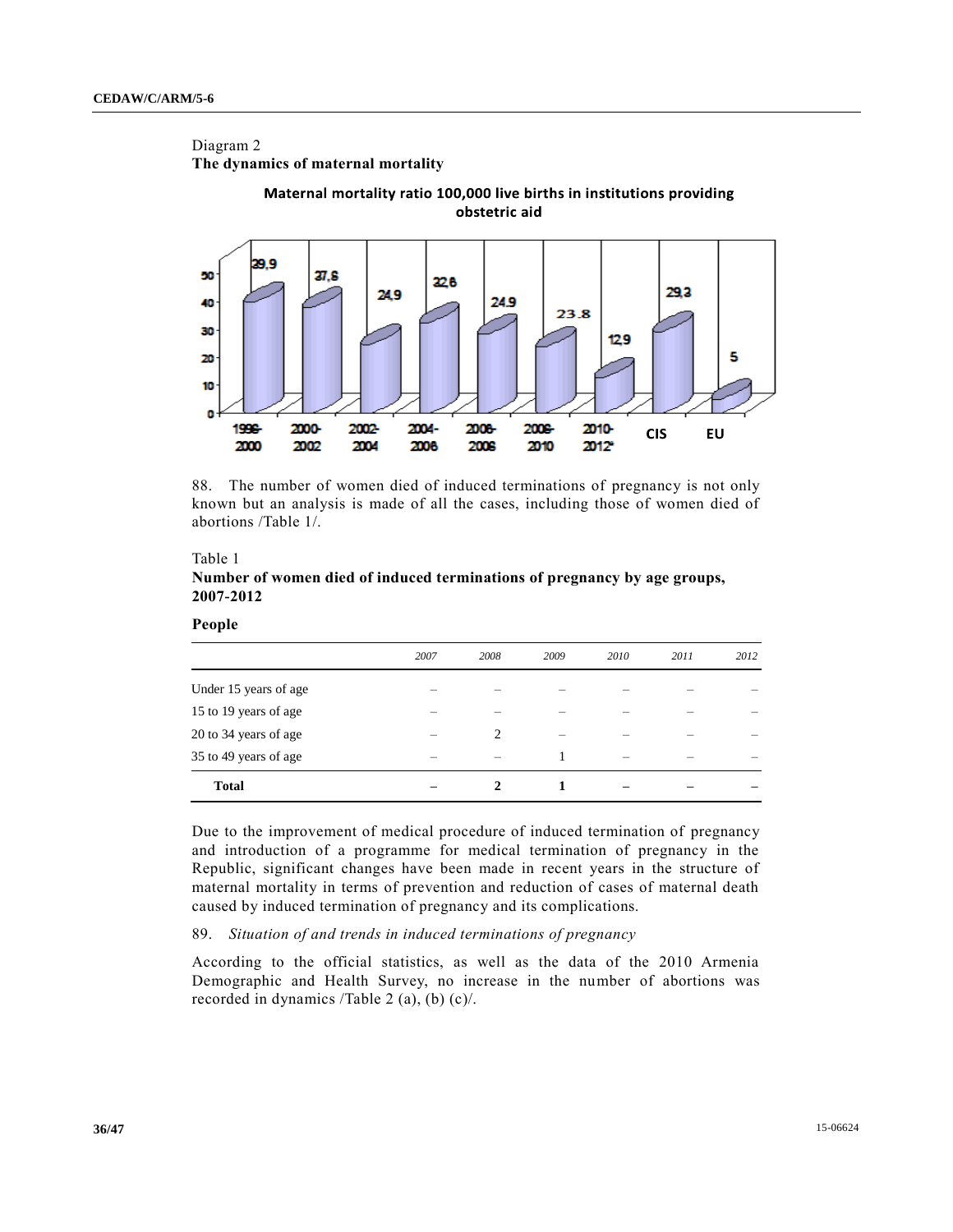| Descriptive indicators on the induced abortions 2007-2011, RA NSS |      |      |      |      |      |      |  |
|-------------------------------------------------------------------|------|------|------|------|------|------|--|
| Indicator                                                         | 2007 | 2008 | 2009 | 2010 | 2011 | 2012 |  |
| Per 100 live births and still births                              | 28.3 | 29.8 | 30.5 | 26.9 | 27.4 | 29.8 |  |
| Per 1 000 women of fertile age                                    | 12.4 | 13.5 | 15.0 | 13.5 | 13.5 | 15.8 |  |

**Descriptive indicators on the induced abortions 2007-2011, RA NSS** 

90. The total abortion rate in Armenia is 0.8 per woman. This means that the average number of abortions among women in Armenia approximately corresponds to the half of the number of children per woman (Cumulative Birth Rate (CBR)=1.7). Age-specific abortion rate is highest among women aged 25-29, and these rates decrease among women of older age. According to the findings of 2010 ADHS, the GAR comprised 0.8, which is significantly lower than 1.8 and 2.6 indicators of the 2005 ADHS and the 2000 ADHS, that is, number of abortions has decreased about three times. The reason for such a difference can perhaps be explained by the fact that according to the 2010 survey data, first of all, the indicator of the use of contemporary contraceptive methods has increased among married women against 2000 and 2005 (it comprised 27 percent in 2010 as against the indicators of 22 per cent in 2000 and 20 per cent in 2005), moreover, the use of condoms among married women has doubled in the past ten years (comprised 15 per cent in 2010 as against the indicators of 8 per cent in 2005 and 7 per cent in 2000).

The decrease in GAR is probably mostly connected with the increased use of contemporary contraceptive methods.

31% of women surveyed has ever had an abortion; as against the 2005 and 2000 findings, the number of women who had an abortion decreased 2.5 times in 2010.

91. As regards the cases of pregnancy in adolescence, in 2008-2011 only 4 cases of pregnancy have been recorded among minors under 14 years of age, who have been subjected to induced termination of pregnancy for medical indications, except for 1 case in 2011.

Whereas among those aged 15 to 17, maximum up to 169 cases of pregnancy have been recorded, which normally resulted in childbirth, as those women had had a family and had been in early factual marital relations (Table 3).

|      |                                             | 15 to 18 years of age       |          |            |
|------|---------------------------------------------|-----------------------------|----------|------------|
| Year | Total number of pregnancies in the Republic | Total number of pregnancies | Abortion | Childbirth |
| 2007 | 52 160                                      | 129                         | 18       | 111        |
| 2008 | 54 245                                      | 141                         | 17       | 124        |
| 2009 | 59 899                                      | 161                         | 16       | 145        |
| 2010 | 59 3 26                                     | 111                         | 16       | 95         |
| 2011 | 58 9 25                                     | 169                         | 15       | 154        |
| 2012 | 57496                                       | 149                         | 14       | 163        |

#### Table 3 **Pregnancies in adolescence**

Table 2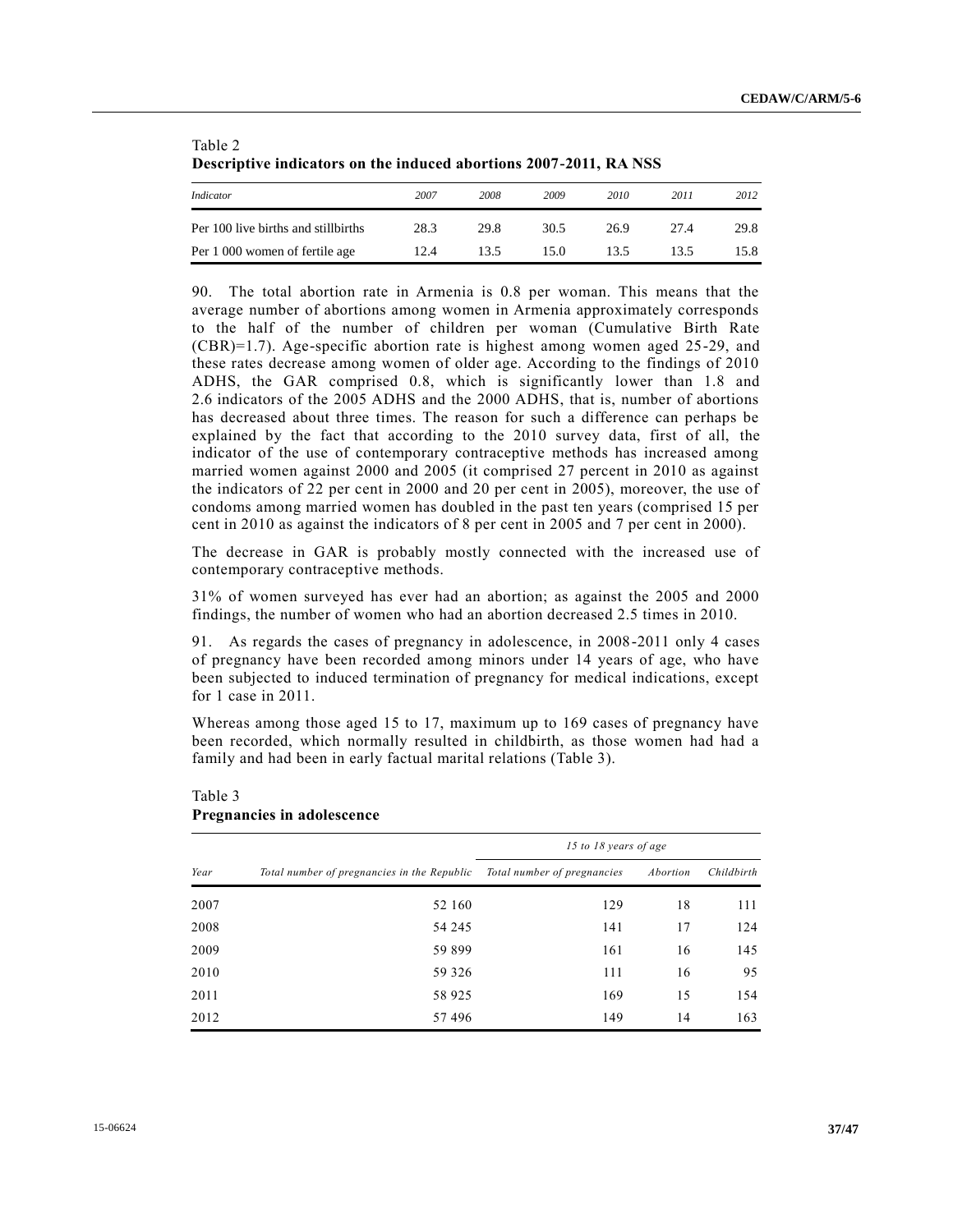92. In 2011 and 2012, Dr Christophe Guilmoto, representing the Institute of Research for Development of the Population and Development Centre in Paris, and national experts — on the initiative of the Ministry of Health of the Republic of Armenia and within the framework of co-operation with the United Nations Population Fund — conducted a research on the study of deep-rooted causes of sex ratio at birth (SRB), which enabled them to make anticipations with regard to the consequences of sex ratio for the country and develop prevention methods.

The analysis of the statistical data shows that the coefficient of boy/girl ratio in case of the first child has comprised 1.04-1.07, which corresponds to the biologically estimated average statistical indicators (1.02-1.06), starting from the second child the trend in the increase of the indicator is observed  $(1.08 - 1.13)$ , however, the indicator is obviously high in case of the 3rd and 4th children where it has comprised 1.6 and 1.7.

The sex ratio equalises in 30-34 age group /Table 4/.

## Table 4 **Man/woman correlation by age groups**

(Number of men per 100 women of the corresponding age group, annual average)

|      |  |  |  |  |  |  |  |  | 0 1-4 5-9 10-14 15-19 20-24 25-29 30-34 35-39 40-44 45-49 50-54 55-59 60-64 65-69 70-74 75-79 80-84 85+ Total |  |
|------|--|--|--|--|--|--|--|--|---------------------------------------------------------------------------------------------------------------|--|
| 2010 |  |  |  |  |  |  |  |  | 114 114 116 112 105 103 102 98 94 91 89 88 84 78 72 68 66 52 32 94                                            |  |
| 2011 |  |  |  |  |  |  |  |  | 114 114 115 113 106 103 102 99 94 91 89 89 84 79 71 67 65 55 30 94                                            |  |

#### 93. Trends in family planning and use of contraceptives

The 2010 Armenia Demographic and Health Survey collected data on the knowledge and use of contraceptive methods. According to the 2010 ADHS, over half of married women — 55 percent — have used any of the contraceptive methods at the time of the survey. Half of women using a contraceptive method give preference to traditional contraceptive methods (28 per cent), and the other half to modern ones (27 per cent). The most frequently used method is withdrawal (25 per cent), followed by the male condom (15 per cent), and the Intrauterine Device (IUD) (10 per cent). The indicator of the use of contraceptive methods rises concurrently with age, peaking at 70 per cent among married women in 30 -34 age group at the time of the survey, and then declining to 37 per cent among women in 45-49 age group.

94. The indicator of the overall use of contraceptive methods among married women does not essentially differ by urban and rural settlements (58 and 51 per cent respectively). However, urban women are more likely to use modern contraceptive methods than rural women (33 and 19 per cent respectively).

There is considerable differences in indicators of the use of contraceptive methods by marzes, where women are less likely to use modern contraceptive methods, and as women in Aragatsotn and Armavir marzes, they also, for the most part, rely on withdrawal.

95. As expected, the use of contraceptive methods, particularly modern ones, increases concurrently with educational attainment of women. Women, who have higher education, are twice as likely to use modern methods as women, who have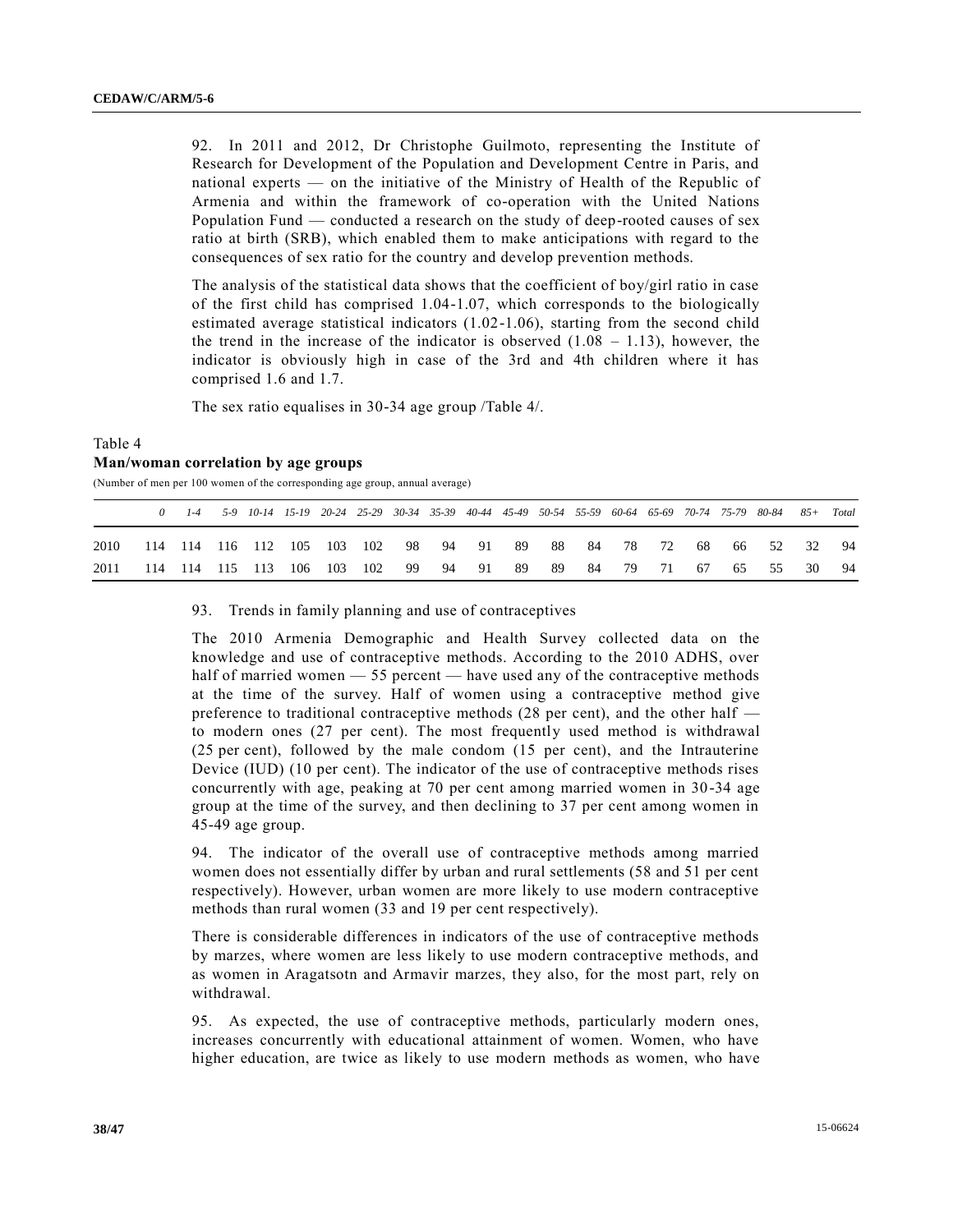secondary or basic education (39 per cent as against 20-21 per cent). Generally, women in Armenia are not likely to use contraceptive methods before the birth of the first child.

Thus, as against the indicator of the use of contraceptive methods comprising 61 per cent in 2000, it decreased and comprised 53 per cent in 2005 and in 2010 it slightly increased comprising 55 per cent. However, as against 20 and 22 per cent of the two previous surveys, the indicator of the use of contemporary contraceptive means among married women has increased in 2010 and comprised 27 per cent. In particular, as it has already been mentioned, the proportion of those using condoms has increased among married women comprising 15 per cent in 2010 as compared to 7 per cent in 2000 and 8 per cent in 2005. The 2010 ADHS also recorded a trend in stable decrease in the use of traditional contraceptive methods (it comprised 28 per cent in 2010 as against 37 per cent in 2000 and 34 per cent in 2005), especially among those, who prefer withdrawal (it comprised 25 per cent in 2010 as against 32 per cent in 2000 and 28 per cent in 2005).

96. High level of knowledge of contraceptives among surveyed women is an important achievement:

(1) 100% of women had knowledge of at least one method;

(2) 27% per cent of married women use modern contraceptive methods and 28% — traditional ones;

(3) the indicator of the use of modern methods has increased as against 20% result recorded in 2005. This increase, for the most part, is conditioned by the prevalence of the use of condoms.

In recent years as well, 77 Family planning services of the Republic — within the framework of co-operation with the United Nations Population Fund — have been provided with modern contraceptives based on the demand made.

## *Women's morbidity and mortality*

people

97. Women's morbidity and mortality of all groups of diseases (urogenital, oncologic, cardiovascular, infectious, etc.) is lower as against those of men nearly in all age groups.

*Malignant neoplasms diagnosed for the first time by sex and age groups, 2007-2012*

|                     |       | 2007 | 2008 | 2009 | 2010 | 2011                                | 2012 |
|---------------------|-------|------|------|------|------|-------------------------------------|------|
| Registered patients | women |      |      |      |      | 211.6 211.0 222.2 219.9 231.6 248.9 |      |
|                     | men   |      |      |      |      | 241.5 242.9 250.8 247.3 249.8 273.1 |      |
|                     |       |      |      |      |      |                                     |      |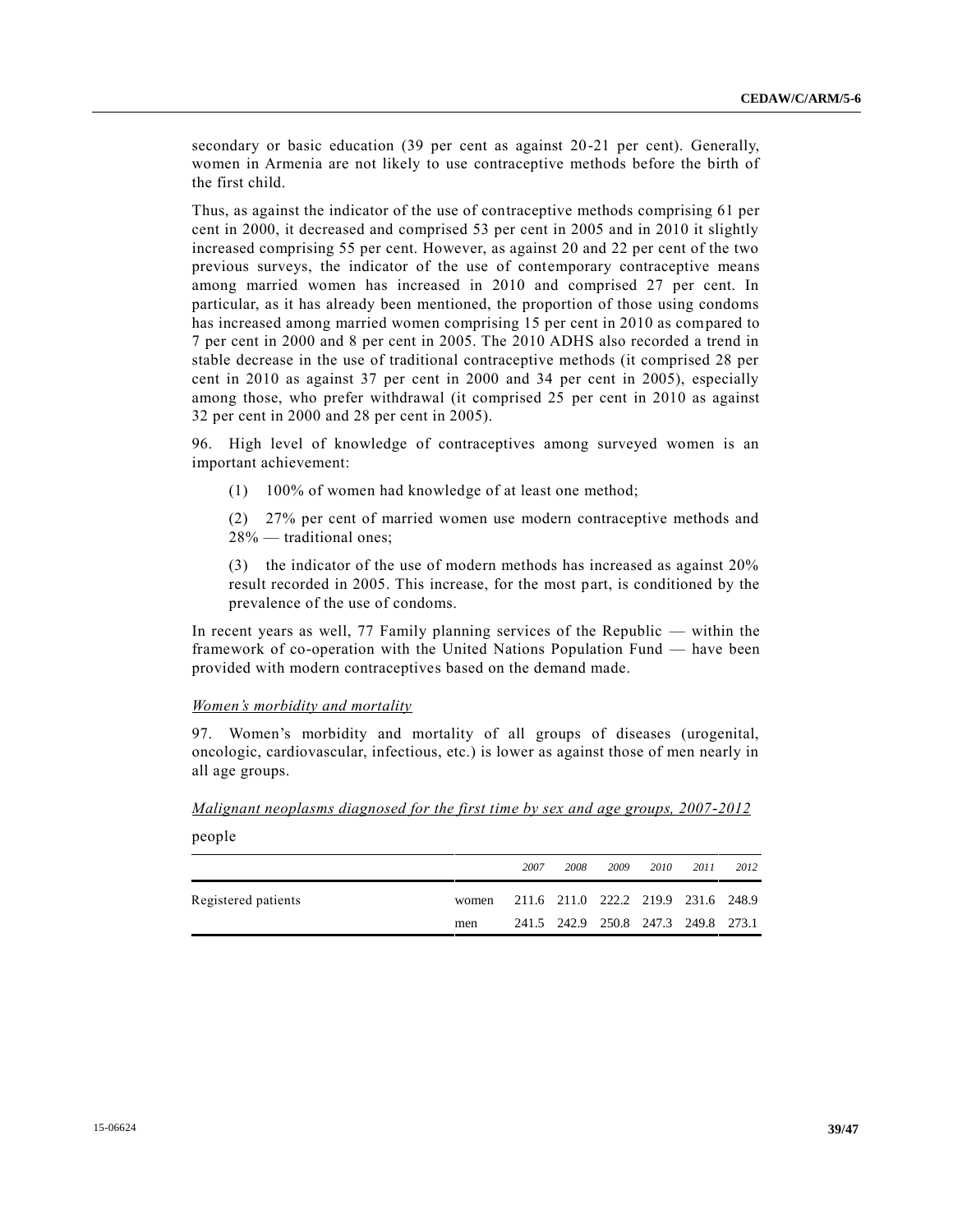| (per $100\ 000$ population)                |       |      |      |      |      |      |      |
|--------------------------------------------|-------|------|------|------|------|------|------|
|                                            |       | 2007 | 2008 | 2009 | 2010 | 2011 | 2012 |
| Number of patients diagnosed with syphilis | women | 4.6  | 4.6  | 3.9  | 2.4  | 2.2  | 2.1  |
|                                            | men   | 5.1  | 4.6  | 4.7  | 3.6  | 3.3  | 3.9  |
| Number of patients diagnosed with          | women | 11.0 | 8.9  | 8.2  | 4.8  | 4.1  | 6.4  |
| gonococcal infection (gonorrhoea)          | men   | 33.7 | 26.8 | 28.5 | 25.9 | 23.8 | 31.3 |

*Morbidity by sexually transmitted diseases diagnosed for the first time by sex, 2007-2012* 

(per 100 000 population)

98. Taking into account the fact that the average life expectancy for women exceeds life expectancy for men by about seven years and the number of years among the elderly is notably high, the risk of poverty for single pensioner women and their health risks are more vivid.

Although the average life expectancy for women is, in fact, longer and their referral rate to medical institutions is higher (partially also due to the aforementioned factors), however, women (in particular among the elderly) are much more vulnerable in terms of chronicity of diseases and disability, as well as of the decline in "the quality of life", and the risk threshold is much higher.

## *HIV/AIDS*

99. As of 1 January 2012, among 1153 HIV-infected persons registered in Armenia 340 are women (29.5%), 22 are children (1.9%), whereas among 138 AIDS patients 24 are women and 4 are children, and among the deceased 18 are women and 3 are children.

Although the aforementioned statistics seems to be favourable for women, however, it is worth mentioning that the majority of HIV-infected women are at the active reproductive age, are infected through heterosexual intercourse with their husbands, regular partners, and they are potential "future mothers" with a big perspective to create generations. The cause for infection of these women is indirectly conditioned by poverty and migration. The source of infection is considered to be husbands, particularly those who are migrant workers trying to earn their living in CIS countries.

#### *Health care expenditures*

100. Gender analysis of health care expenditures (in the context of financial proportionality of health care programmes for women and men) proves the obvious imbalance to the detriment of men.

## *Assessment of opportunities of achieving Millennium Development Goal 5*

101. As regards Millennium Development Goal 5 "Improve maternal health", it can be stated that many of the goals set can be assessed as achievable on the basis of the current trends.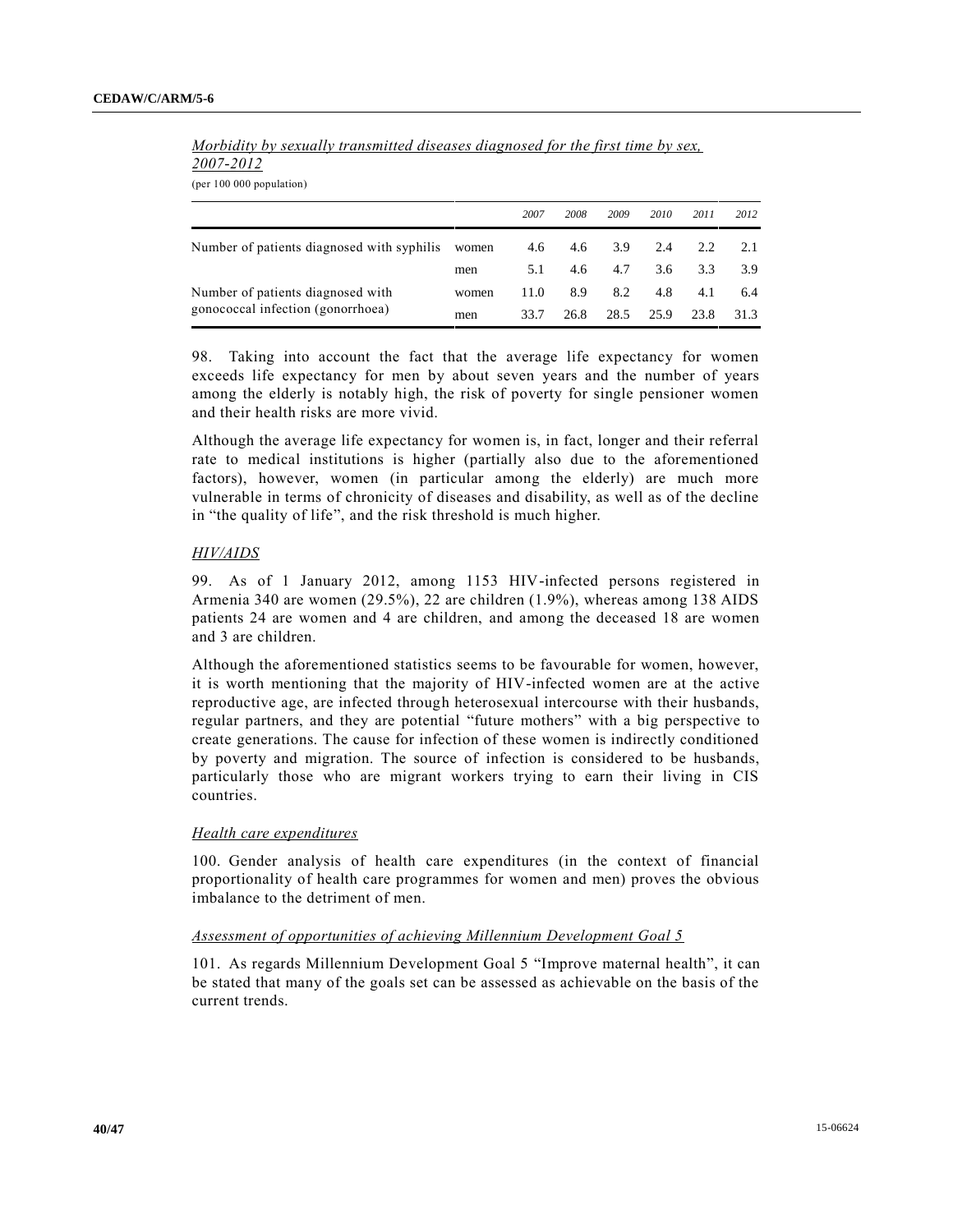| Target 6. A                                                                   | ** Potentially achievable                                                                                                                                                                                                                                                                                                                                                               |
|-------------------------------------------------------------------------------|-----------------------------------------------------------------------------------------------------------------------------------------------------------------------------------------------------------------------------------------------------------------------------------------------------------------------------------------------------------------------------------------|
| Reduce by three                                                               | the maternal mortality ratio for Armenia was estimated at                                                                                                                                                                                                                                                                                                                               |
| quarters, between 1990                                                        | no more than 11,2 per 100000 live births                                                                                                                                                                                                                                                                                                                                                |
| and 2015, the maternal                                                        | in 2009-2011, it comprised $15,7$ per 100000 live births                                                                                                                                                                                                                                                                                                                                |
| mortality ratio                                                               | in each 2010, 2011 $-6.8$ per 1000000 live births                                                                                                                                                                                                                                                                                                                                       |
| Target 6.B<br>Achieve, by 2015,<br>universal access to<br>reproductive health | Achievable<br>the rate of pregnant women made at least one<br>prenatal care visit has increased by 6% as against 2005<br>and in 2010 it has reached 99%.<br>4 and more prenatal treatment and care visits<br>comprised 93%<br>inpatient childbirth rate has reached 99.4%.<br>✓<br>100% of pregnant women received obstetric care<br>services from qualified health care professionals. |

102. There is no discrimination against women's employment in the health care sector either. Suffice to mention that according to statistics as of 1 January 2013, 8532 (66.1%) physicians out of 12922 working in the health care sector and 99,5% of paramedical workers (13855 out of 13919) are women. The number of women among managers of health care organisations has significantly increased: 350 (46,5%) of health care organisations out of 753 are led by women health care managers.

## **Article 13**

103. The Law of the Republic of Armenia "On state benefits" contains provisions aimed at maternity protection. This refers to family benefits, lump -sum benefits for childcare and childbirth. The state policy in this sector was presented in the previous Periodic Report. With certain changes (in terms of both financial costs of programmes and policy) it is still being implemented. Thus, the amount of family benefit, which is differentiated based on a place of residence of the family, family points and the number of children living in the family, has increased by about 50% as compared to 2007, and a childcare lump-sum benefit has increased 6 times. As regards childbirth lump-sum benefit, here the following approaches are displayed: if in 2007-2009 the large amount provided for the birth of the third child and for each next child in the family was granted only to those registered in the Family Benefit System, starting from 2009 the large amount of lump-sum benefit for the birth of the third child and for each next child in the family has been granted to all children, provided that these requirements are complied with. In 2013, the parent receives AMD 50 000 for the birth of the first and second child, and AMD 430 000 for the birth of the third child and each new-born child.

104. The amount of the lump-sum benefit for the birth of three or more children is envisaged to increase from 1 January 2014: in particular, the amount of the benefit for the birth of the third and fourth child will comprise an estimated AMD 500 000. Family capital of an estimated AMD 500 000 will be added thereto, which will be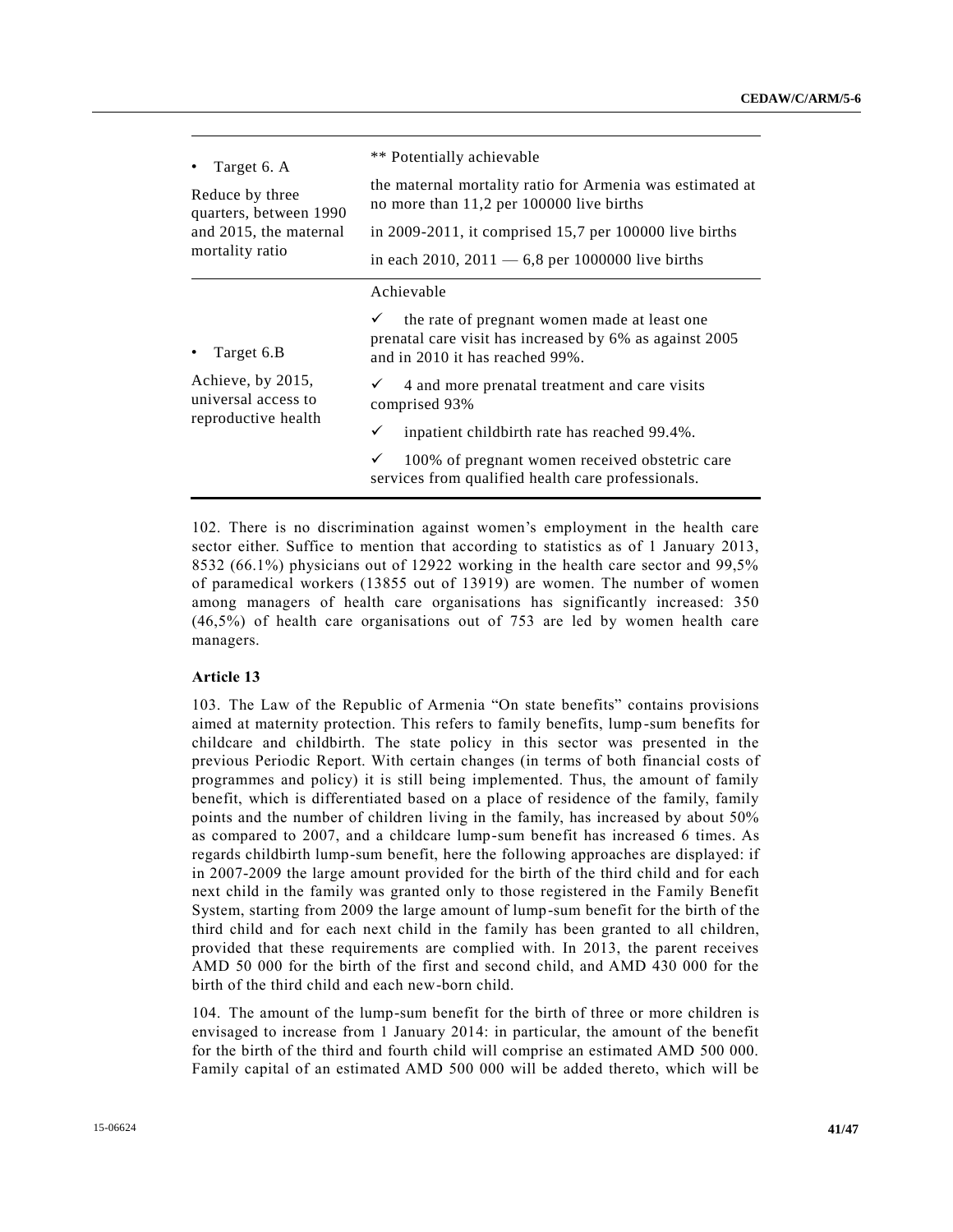provided to a child upon his or her attainment the age of 18. The family capital, added to the lump-sum benefit of an estimated AMD 500 000, will comprise AMD 1 000 000 starting from the birth of the fifth child.

105. Social cases, which are based on comprehensive assessment of family (person) needs and with the aim of undertaking of relevant measures for satisfying these needs, are administered in 19 territorial centres for complex social services, which have been operated within the framework of the pilot programme for integrated social services approved by the Decision of the Government of the Republic of Armenia No 952-N of 26 July 2012. The activities of the pilot programme are currently under way.

106. Women enjoy the right to receive bank loans, mortgage loans and other financial credits under the same conditions as men.

107. The current agenda of the development policy implies guaranteeing of wide participation of the society to the extent possible in ensuring economic growth based on their education, professional competence, age and sex. In this respect, an importance is attached to ensuring necessary grounds for inclusive growth in terms of social and economic long-term development. It should be noted that the participation of women in the economy has dynamically increased in recent years, which also creates necessary guarantees and sustainable grounds for reducing poverty, income and consumption gap between the men and women in the society.

Thus, for example, pursuant to the National Official Statistics, the difference between the poverty rates by sex is not significant. In 2011, in case of 35% of poverty rates among population, poverty rates of men and women comprised 34.5% and 35.5%, respectively, whereas the proportion of women among the poor population is lower by 8 percentage point from that of men. If the gap between an average monthly monetary income per men and women was approximately twice as large in 2009, it was already 1.7 times in 2011. A dynamic progress is made in the field of employment as well. In 2011, despite the reduction in the overall number of employed persons as compared to the previous year, the number of employed women increased by 23 800 people with regard to almost all types of economic activities.

The mentioned indicators testify that the policy measures encouraging the participation of women in the economy have already started to produce positive outcomes. Widening of participation and employment opportunities for women is especially encouraged through various business development tools and mechanisms. The economic policy aimed at guaranteeing the right to equally enjoy available opportunities is reflected in the directions of the Policy Strategic Programme of the Republic of Armenia for 2011-2015 and in its annual Action Plan, as well as in the annual Programmes of State Aid to Small and Medium-sized Enterprises (SME) within the framework of financing from the State Budget.

With a view to enhancing women's entrepreneurial capacity and increasing the accessibility of financial resources, programmes are being implemented within the scope of the partnership with international donor organisations. In particular, the SME DNC of Armenia is currently implementing "Women's Entrepreneurship Support Sector Development" Loan and Technical Assistance Programmes with the support of the Asian Development Bank. Under these programmes, activities are being carried out for the training of start-up women entrepreneurs, campaigns for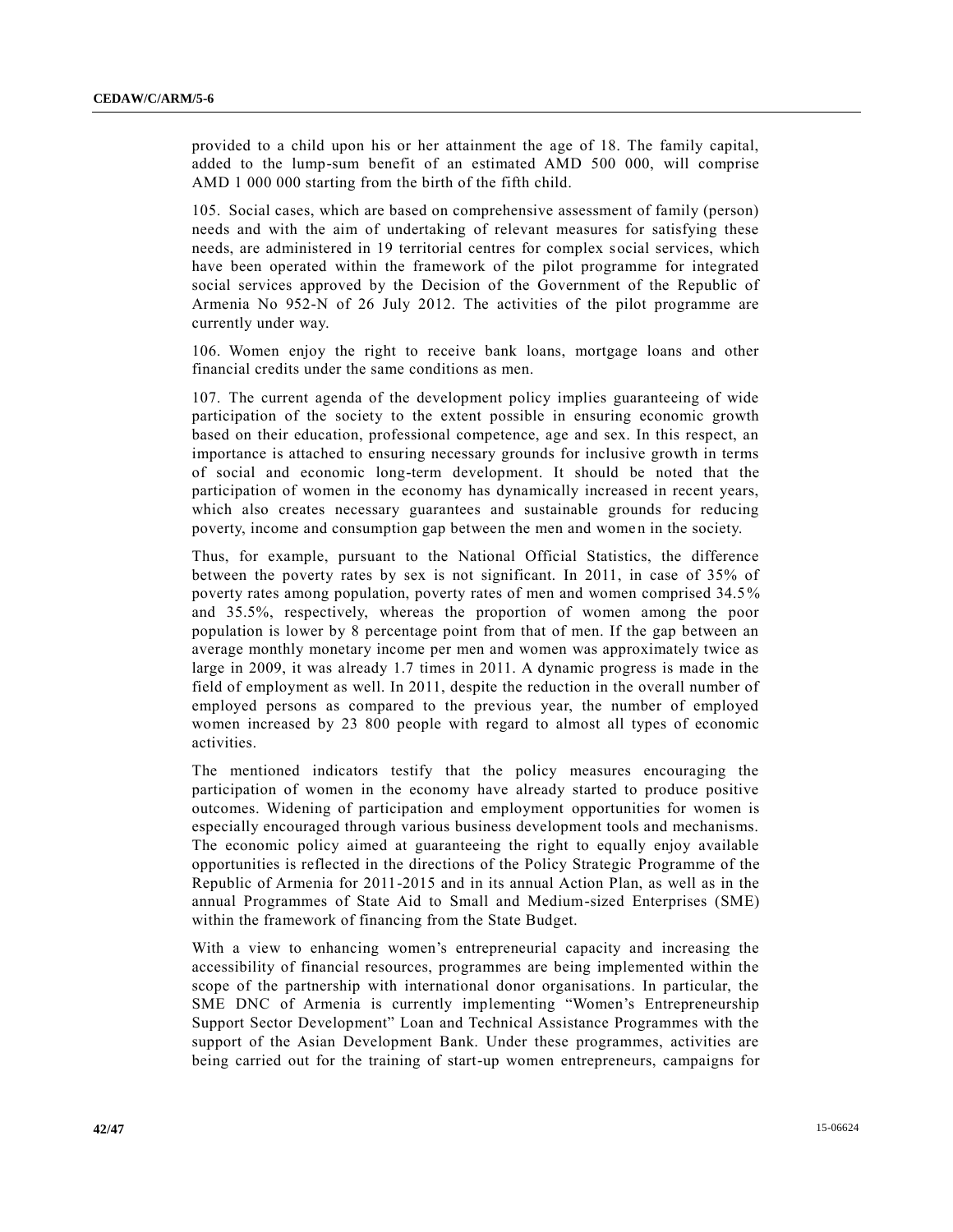raising awareness of the resources for business development services, the establishment and development of the institute of business mentors for women entrepreneurs, including at the regional level. Ensuring the access to and availability of funds is also an important direction aimed at increasing the proportion of women as beneficiaries for credit guarantees provided and other financial assistance instruments. Within the scope of the programme, access to credits in local currency will be ensured for at least 50 percent women-led enterprises in co-operation with the partner institutions in the financial market.

108. The state policy developed and implemented in the Republic of Armenia in sport and youth sectors is aimed at fulfilling the main tasks of the State enshrined in Article 48 of the Constitution of the Republic of Armenia in the mentioned sectors. In particular, the participation of the youth in the political, economic and cultural life of the country, employment and social and economic issues of the youth, promotion of healthy lifestyle among the youth, development of spiritual and cultural values of the youth and their patriotic upbringing, continuation of education and awareness on informal education are emphasised both in the "The State Youth Policy Concept Paper" approved by the Decision of the Government of the Republic of Armenia No 798 of 14 December 1998, and in "The Republic of Armenia Strategy for the State Youth Policy and its Action Plan for the period covering 2013 - 2017" approved by the Decision of the Government of the Republic of Armenia No 1693-N of 27 December 2012, and numerous events are implemented and provided for in the aforementioned directions.

109. "Affordable Housing to Young Families" State Target Programme (hereinafter referred to as "the Programme") developed by the Ministry of Sport and Youth Affairs of the Republic of Armenia and approved by the Decision of the Government of the Republic of Armenia No 98-N of 29 January 2010, has been implemented since 2011, the aim of which is to provide state aid to young families in need of improving their apartment conditions.

The Programme envisages provision of state aid to young families in acquiring apartments through mortgage loans with interest rates lower than those available on the market (8.5-9% in the city of Yerevan, and 6.5-7% in marzes).

Within the framework of the Programme, banks and credit organisations provide credits to young families for acquiring apartments, and the State provides financial assistance to the borrower in the process of repayment of the credit.

The financial assistance of the State is reflected by direct and indirect partial subsidisation of interests. In total, the state aid to a young family comprises over 4 percentage points.

110. Equal opportunities are ensured for women in the sector of culture to demonstrate their creative potential and use their skills.

The activities of cultural establishments and organisations are targeted at providing equal rights and opportunities for women and men to freely participate in cultural life, enjoy the fruits of their creation, get closer to cultural values.

The sector of culture in the Gender Policy Implementation Strategy is covered by measures stemming from the Republic of Armenia Gender Policy Strategic Action Plan for 2011-2015, points of the Gender Policy Concept Paper, relevant provisions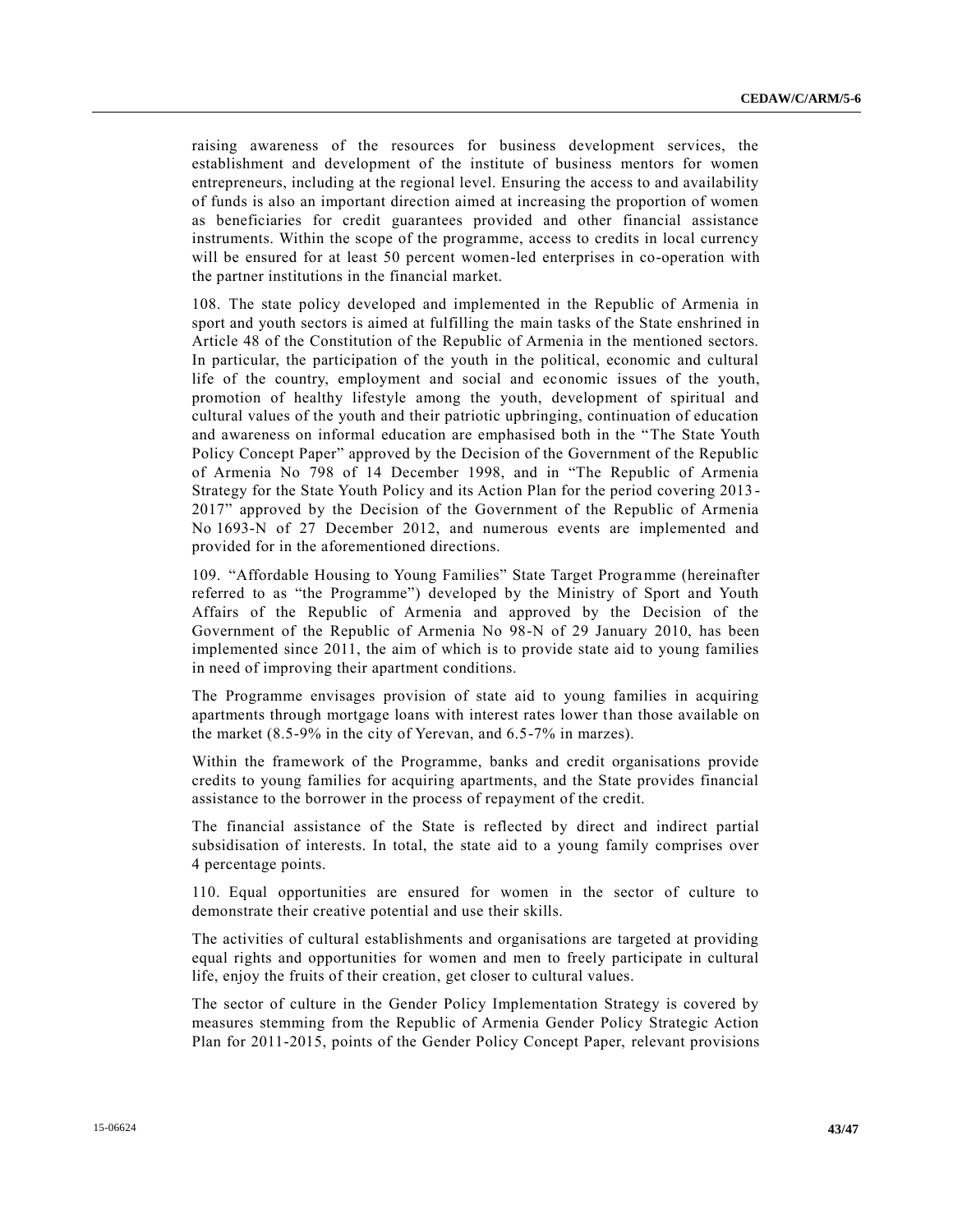of the Law of the Republic of Armenia "On ensuring equal rights and equal opportunities for women and men".

The statistical information on vulnerable groups, in particular, the poverty rates by sex and age groups, the information on the economy, employment, unemployment, as well as the description of the employed by employment, nature of job, etc. are provided in the Annex attached to the Report.

#### **Article 14**

111. In 2012, 57.1% of the overall employed women in the Republic work in the sector of agriculture.

Pursuant to data of 2012, households led by women in rural settlements comprise over 26%, and those led by men  $-74%$ .

\*) Source: NSS; Women and Men, 2013.

112. In the Republic, the Programme on subsiding interest rates of credits provided to the agricultural sector has been implemented since 2011, pursuant to the Decision of the Government of the Republic of Armenia No 349-N of 31 March 2011. In total, starting from 1 April 2011, an estimated 53.8 thousand credits with a total amount of AMD 44.1 billion have been provided as of 30 June 2013. 15% of the mentioned amount has been provided to women.

The provision of preferential credits will boost entrepreneurial activities of women, creation of new jobs, increase in incomes, reduction of poverty, and eventually bring to a higher level of activity and to improvement of life conditions of rural women.

113. Within the framework of the "Community Agricultural Resource Management and Competitiveness" credit project implemented with the support of the World Bank, "Community Pasture User Association" consumer co-operatives have been established in 67 communities of six marzes of the Republic of Armenia (Aragatsotn, Lori, Shirak, Tavush, Gegharkunik and Syunik). 6674 people are members of the mentioned co-operatives, 1568 of which are women. 104 women are members of boards of co-operatives. Training courses on rights and duties of members of co-operatives, drawing up of the budget of co-operatives, pasture use, prevention of negative impact on environment, fight against degradation, pasture improvement, as well as on the relevant legislative framework and other topics have been conducted for women members of co-operatives.

The mentioned measure will promote creation of additional jobs for women, improvement of their working conditions, raising of awareness in organisation of joint activities pursuant to principles of co-operatives, increase in the volume of livestock production, growth of incomes of women.

Within the framework of the mentioned credit project, 24 competitive grant programmes have been implemented, three of which — under the supervision of women. Women have had an active participation in other programmes. The programmes implemented under the supervision of women are the following:

(1) "Increase in the production of breeds, meat, milk and wool through the application of new optimal production technology in Armenian semi-coarse wool breed of sheep and through their full feeding" (Dalarik Community,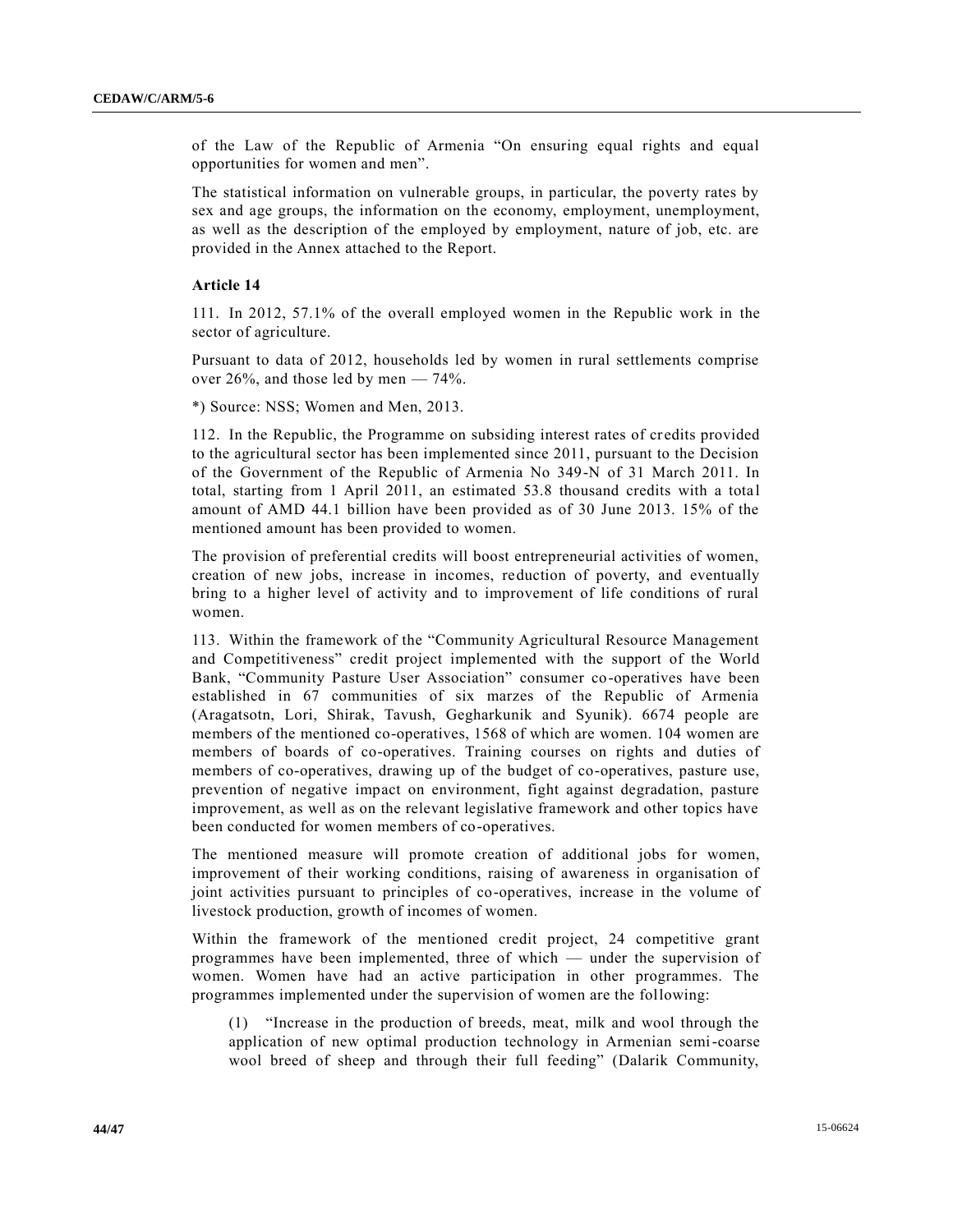Armavir Marz of the Republic of Armenia, a female farmer group comprised of five members);

(2) "Construction of double-layer polyethylene greenhouse and organisation of cultivation of strawberries in Vayots Dzor Marz of the Republic of Armenia" (Aghavnadzor Community, Vayots Dzor Marz of the Republic of Armenia, a farmer group comprised of five members, three of which are women);

(3) "Organisation, introduction and preservation with a new technology (deep freezing) of a new type of cultivation of non-traditional types of vegetables (Kohlrabi, Broccoli, Brussels sprout) under conditions of Gargar Community in Lori Marz" (Gargar Community, Lori Marz of the Republic of Armenia, a farmer group comprised of five members, four of which are women).

Five seminars have been organised within the framework of the above-mentioned programmes for the purpose of sharing knowledge on technologies. During the seminars 250 leaflets have been printed and distributed to farmers, three field days have been held and three TV programmes have been broadcast.

The mentioned works will promote the introduction of new technologies, increase in efficiency of production and the sharing of advanced practice.

114. In 2014, the "Female Food Hero" award was held for the fourth time. The award was aimed at presenting to the public those women who produce daily food and promote local production. During the award, the Ministry of Agriculture of the Republic of Armenia and Agricultural Alliance handed over prizes and presents to women from all marzes for their active participation and notable success in the sector of agriculture.

#### **Article 15**

115. The provisions of the mentioned Article were detailed in the previous Report of the Republic of Armenia. The principles of the right to equality before the law and equal protection by law have been enshrined in Articles 14.1, 19, 20, 25 and 27 of the Constitution of the Republic of Armenia.

The principles of right to judicial protection and equality before the law and the court are also reflected in the Judicial Code of the Republic of Armenia adopted on 21 February 2007, Article 7 of which states, "Everyone shall be entitled to judicial protection of his or her rights and freedoms.

No one may be deprived of the right to have his or her case publicly examined by a competent, independent and impartial court within a reasonable time period, under equal conditions and with observance of all requirements of fairness.

Everyone shall have the right to exercise his or her right to judicial protection either through his or her representative or counsel, or personally".

Pursuant to Article 15 of the same Code, everyone shall be equal before the law and the court.

1. Discrimination in rights, freedoms, and duties based of sex, race, skin colour, ethnic or social origin, genetic features, language, religion, ideology, political or other views, membership to a national minority,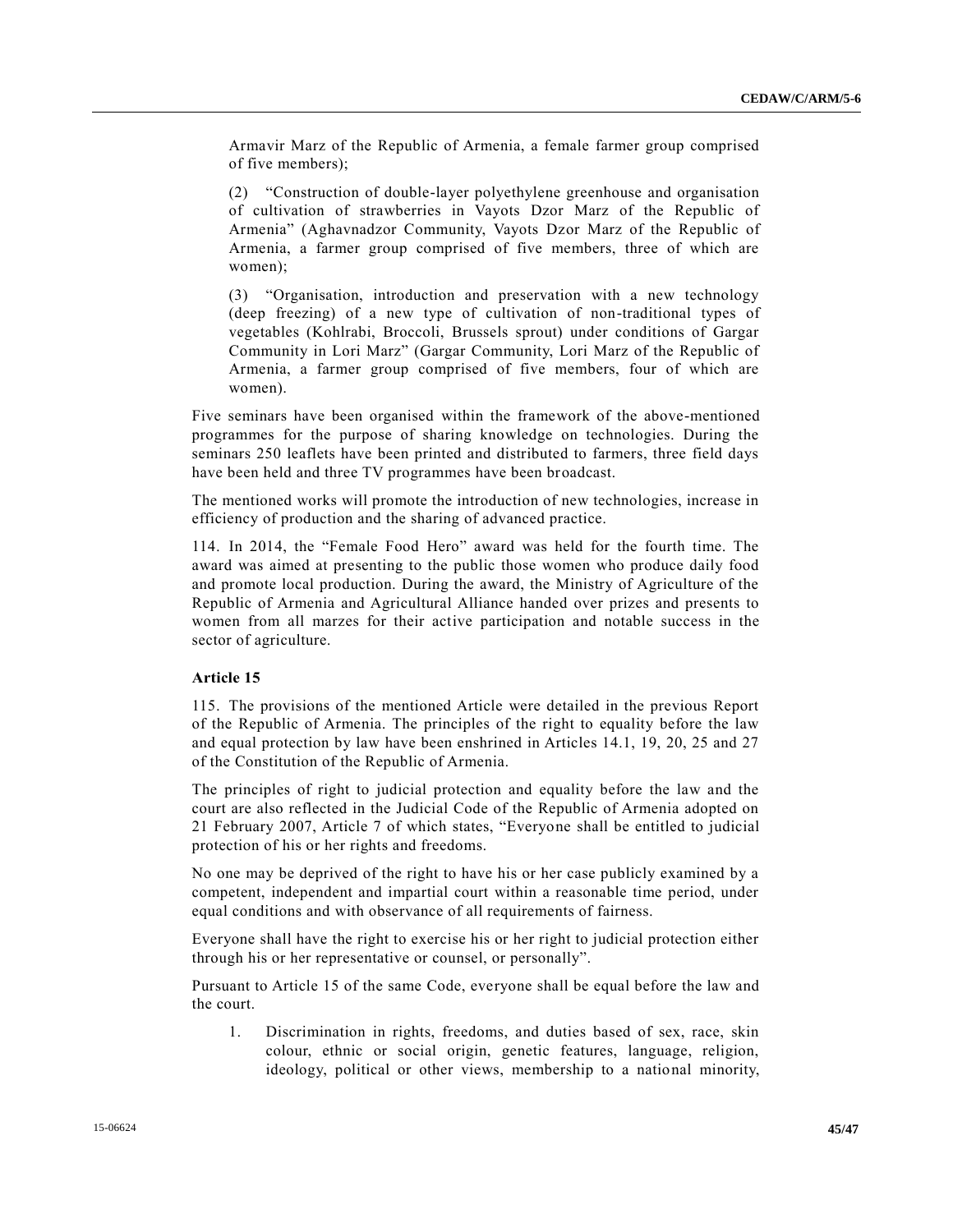property status, birth, disability, age, or other personal or social circumstances shall be prohibited.

- 2. The principle of equality of everyone before the law in the relations with administrative bodies has been reflected in the Law of the Republic of Armenia "On fundamentals of administrative action and administrative proceedings" adopted by the National Assembly of the Republic of Armenia on 18 February 2004, Article 7 of which states, "Administrative bodies shall be prohibited from displaying unequal approach towards similar factual circumstances, unless there is any ground for their differentiation".
- 3. Another expression of the principle of equality of everyone before the law shall be the constitutional norm according to which everyone has the right to receive — on grounds and in the manner prescribed by  $law$ the assistance of the Human Rights Defender for the protection of his or her rights and freedoms. In the light of this constitutional norm, Article 8 of the Law of the Republic of Armenia "On Human Rights Defender" prescribes that any natural person may apply to the Defender irrespective of nationality, citizenship, place of residence, sex, race, age, political and other views or active legal capacity.

Equal civil rights are also prescribed by Article 20 of the Civil Code of the Republic of Armenia.

116. Article 25 of the Constitution of the Republic of Armenia prescribes the right to free movement. "Everyone lawfully staying within the Republic of Armenia shall have the right to move freely and choose a place of residence within the territory of the Republic of Armenia.

Everyone shall have the right to leave the Republic of Armenia.

Every citizen and everyone enjoying the right to reside in the Republic of Armenia shall have the right to return to the Republic of Armenia".

#### **Article 16**

117. As regards the aforementioned Article, we would like to inform that the previous Report of the Republic of Armenia set out in detail that marriage and family relationships are regulated by the Family Code of the Republic of Armenia adopted by the National Assembly of the Republic of Armenia on 9 November 2004. Both the confirmation of marriage and the procedure for divorce (in bodies exercising state registration of civil status acts, through a judicial procedure), the alimony obligations of family members were mentioned.

We also consider it necessary to add that Article 122 of the Family Code of the Republic of Armenia prescribes the written consent of the other spouse as a requirement for adoption in case a child is to be adopted by one of the spouses. However, the Code also envisages cases when the consent of the other spouse is not required, in particular, if spouses have ceased their marital relations, live separately for more than a year, and the place of residence of the other spouse is unknown.

The Law of the Republic of Armenia "On civil status acts" adopted by the National Assembly of the Republic of Armenia on 19 April 2005 states, "During the state